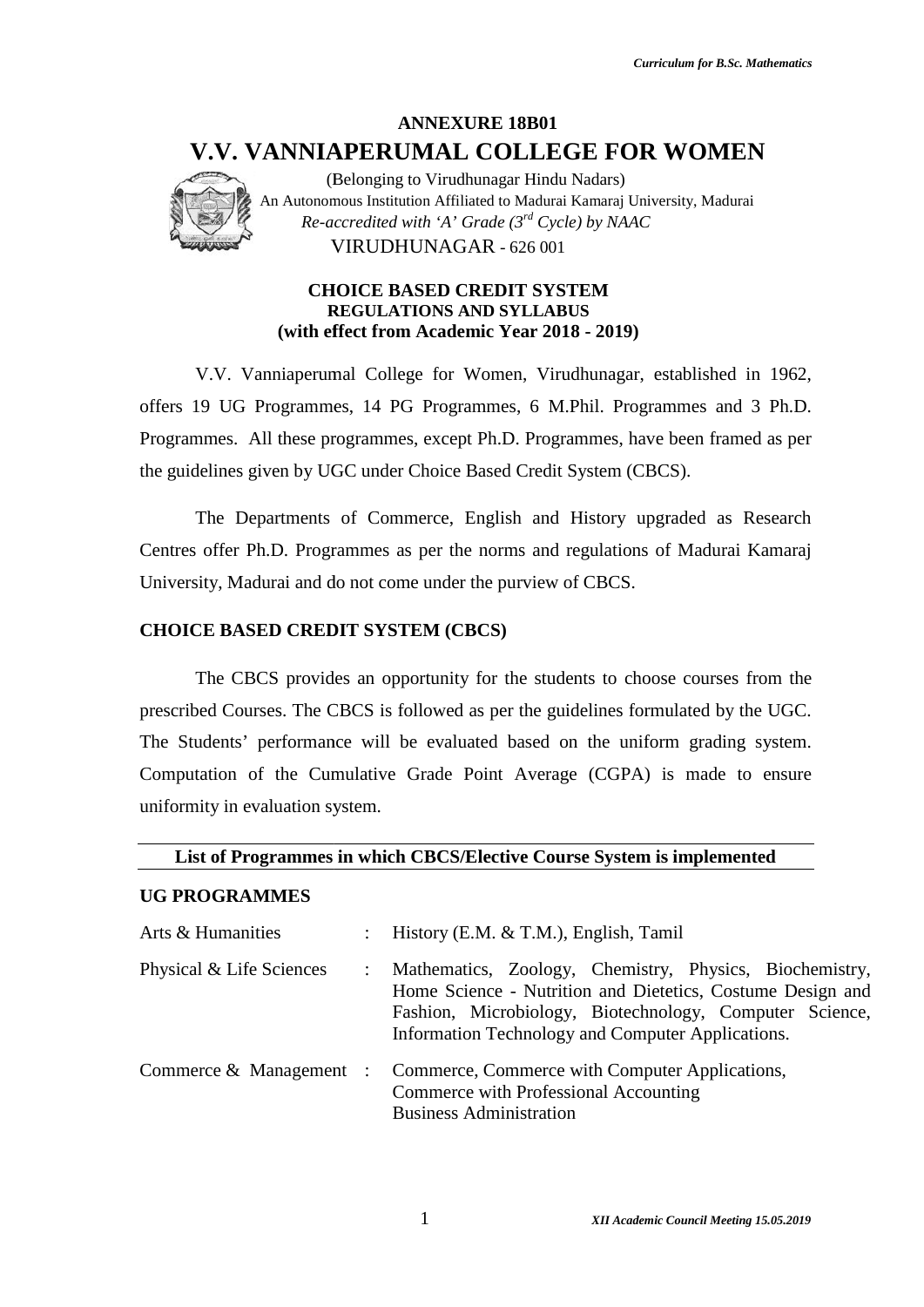#### **PG PROGRAMMES**

| Arts & Humanities        | $\mathbb{Z}^{\mathbb{Z}}$ | History, English, Tamil                             |  |  |  |
|--------------------------|---------------------------|-----------------------------------------------------|--|--|--|
| Physical & Life Sciences | $\mathbb{Z}^{\mathbb{Z}}$ | Mathematics, Physics, Biochemistry, Food Processing |  |  |  |
|                          |                           | & Quality Control, Chemistry, Zoology, Computer     |  |  |  |
|                          |                           | Information<br>Technology,<br>Science.<br>Computer  |  |  |  |
|                          |                           | Applications (MCA*)                                 |  |  |  |
| Commerce & Management    | $\mathbb{R}^{\mathbb{Z}}$ | Commerce, Business Administration (MBA*)            |  |  |  |
|                          |                           | * AICTE approved Programmes                         |  |  |  |

# **PRE-DOCTORAL PROGRAMMES (M.Phil.)**

| Arts & Humanities        | : History, English, Tamil   |
|--------------------------|-----------------------------|
| Physical & Life Sciences | : Mathematics, Biochemistry |
| Commerce & Management    | $\therefore$ Commerce       |

# **OUTLINE OF CHOICE BASED CREDIT SYSTEM**

- 1. Core Courses
- 2. Elective Courses
	- 2.1. Discipline Specific Elective Courses (DSEC)
	- 2.2. Dissertation / Project
- 3. Non Major Elective Courses (NMEC)
- 4. Generic Elective Courses (GEC)
- 5. Ability Enhancement Courses (AEC)
	- 5.1 Ability Enhancement Compulsory Courses (AECC)
	- 5.2. Skill Enhancement Courses (SEC)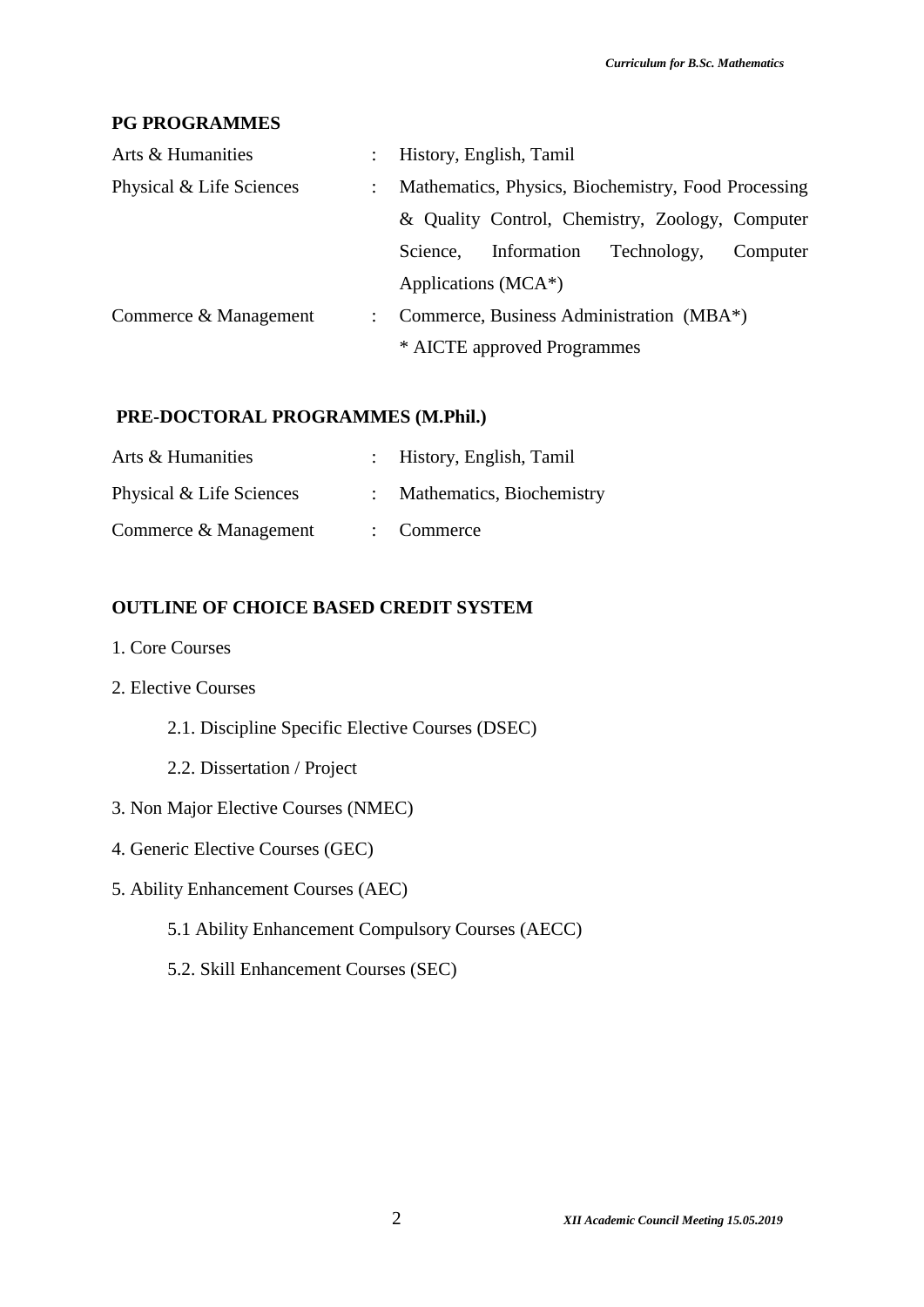| <b>Name of the Course</b><br><b>Semester</b><br><b>Department</b><br>History of India upto A.D.1858<br>History(EM)<br>$\mathop{\rm III}\nolimits$<br>இந்திய வரலாறு கி.பி. 1858 வரை<br>III<br>History (TM)<br>Indian National Movement (A.D 1885-1947)<br>History(EM)<br>IV<br>History(TM)<br>இந்திய தேசிய இயக்கம் (கி.பி. 1885 – 1947)<br>IV<br><b>English for Professions I</b><br>III<br>English<br>English for Professions II<br>IV<br>இக்காலநீதி இலக்கியம்<br>III<br>Tamil<br>உரைநடை இலக்கியம்<br>IV<br>Basic Hindi - I<br>III<br>Hindi<br>Basic Hindi - II<br>IV<br><b>Practical Banking</b><br>III<br>Commerce<br><b>Basic Accounting Principles</b><br>IV<br><b>Business Management</b><br>III<br>IV<br>Entrepreneurship<br>Mathematics<br>Quantitative Aptitude - I<br>III<br><b>Statistics and Operation Research</b><br>IV<br>Physics in Everyday life<br>III<br>Physics<br><b>Fundamentals of Electronics</b><br>IV<br><b>Industrial Chemistry</b><br>III<br>Chemistry<br>IV<br><b>Drugs and Natural Products</b><br><b>Applied Zoology</b><br>III<br>Zoology<br><b>Animal Science</b><br>IV<br>Home Science -<br><b>Basic Food Science</b><br>III<br><b>Basic Nutrition and Dietetics</b><br><b>Nutrition and Dietetics</b><br>IV<br>Biochemistry<br>Women and Health<br>III<br>IV<br>Microbiology<br><b>Medical Lab Technology</b><br>III<br>$\overline{\text{IV}}$<br><b>Applied Microbiology</b><br><b>Infectious Diseases</b><br>III<br>Biotechnology<br>$\overline{\text{IV}}$<br><b>Organic Farming</b><br><b>Basics of Fashion</b><br>III<br>Costume Design And<br>Fashion<br><b>IV</b><br><b>Interior Designing</b><br>Introduction to Computers and Office Automation<br><b>Computer Science</b><br>Ш<br>Introduction to Internet and HTML 5<br>IV<br><b>Computer Fundamentals and E-mail</b><br>III<br>Introduction to HTML<br>IV<br><b>Fundamentals of Computers</b><br><b>Computer Applications</b><br>Ш<br>IV<br>Web Design with HTML<br>Horticulture $-1$<br>$\mathop{\rm III}$<br>Horticulture $-$ II<br>IV<br><b>Botany</b><br>மருத்துவ தாவரவியல் - I<br>Ш<br>IV<br>மருத்துவ தாவரவியல் - II<br>Library and Information Science - I<br><b>Library Science</b><br>$\mathop{\rm III}$<br>IV<br>Library and Information Science - II | List of Ton Major Encenve Courses (TWIEC) Oncrea<br><b>UG PROGRAMMES</b> |                                |  |
|--------------------------------------------------------------------------------------------------------------------------------------------------------------------------------------------------------------------------------------------------------------------------------------------------------------------------------------------------------------------------------------------------------------------------------------------------------------------------------------------------------------------------------------------------------------------------------------------------------------------------------------------------------------------------------------------------------------------------------------------------------------------------------------------------------------------------------------------------------------------------------------------------------------------------------------------------------------------------------------------------------------------------------------------------------------------------------------------------------------------------------------------------------------------------------------------------------------------------------------------------------------------------------------------------------------------------------------------------------------------------------------------------------------------------------------------------------------------------------------------------------------------------------------------------------------------------------------------------------------------------------------------------------------------------------------------------------------------------------------------------------------------------------------------------------------------------------------------------------------------------------------------------------------------------------------------------------------------------------------------------------------------------------------------------------------------------------------------------------------------------------------------------------------------------------------------------------------------------------------------------------------|--------------------------------------------------------------------------|--------------------------------|--|
|                                                                                                                                                                                                                                                                                                                                                                                                                                                                                                                                                                                                                                                                                                                                                                                                                                                                                                                                                                                                                                                                                                                                                                                                                                                                                                                                                                                                                                                                                                                                                                                                                                                                                                                                                                                                                                                                                                                                                                                                                                                                                                                                                                                                                                                              |                                                                          |                                |  |
|                                                                                                                                                                                                                                                                                                                                                                                                                                                                                                                                                                                                                                                                                                                                                                                                                                                                                                                                                                                                                                                                                                                                                                                                                                                                                                                                                                                                                                                                                                                                                                                                                                                                                                                                                                                                                                                                                                                                                                                                                                                                                                                                                                                                                                                              |                                                                          |                                |  |
|                                                                                                                                                                                                                                                                                                                                                                                                                                                                                                                                                                                                                                                                                                                                                                                                                                                                                                                                                                                                                                                                                                                                                                                                                                                                                                                                                                                                                                                                                                                                                                                                                                                                                                                                                                                                                                                                                                                                                                                                                                                                                                                                                                                                                                                              |                                                                          |                                |  |
|                                                                                                                                                                                                                                                                                                                                                                                                                                                                                                                                                                                                                                                                                                                                                                                                                                                                                                                                                                                                                                                                                                                                                                                                                                                                                                                                                                                                                                                                                                                                                                                                                                                                                                                                                                                                                                                                                                                                                                                                                                                                                                                                                                                                                                                              |                                                                          |                                |  |
|                                                                                                                                                                                                                                                                                                                                                                                                                                                                                                                                                                                                                                                                                                                                                                                                                                                                                                                                                                                                                                                                                                                                                                                                                                                                                                                                                                                                                                                                                                                                                                                                                                                                                                                                                                                                                                                                                                                                                                                                                                                                                                                                                                                                                                                              |                                                                          |                                |  |
|                                                                                                                                                                                                                                                                                                                                                                                                                                                                                                                                                                                                                                                                                                                                                                                                                                                                                                                                                                                                                                                                                                                                                                                                                                                                                                                                                                                                                                                                                                                                                                                                                                                                                                                                                                                                                                                                                                                                                                                                                                                                                                                                                                                                                                                              |                                                                          |                                |  |
|                                                                                                                                                                                                                                                                                                                                                                                                                                                                                                                                                                                                                                                                                                                                                                                                                                                                                                                                                                                                                                                                                                                                                                                                                                                                                                                                                                                                                                                                                                                                                                                                                                                                                                                                                                                                                                                                                                                                                                                                                                                                                                                                                                                                                                                              |                                                                          |                                |  |
|                                                                                                                                                                                                                                                                                                                                                                                                                                                                                                                                                                                                                                                                                                                                                                                                                                                                                                                                                                                                                                                                                                                                                                                                                                                                                                                                                                                                                                                                                                                                                                                                                                                                                                                                                                                                                                                                                                                                                                                                                                                                                                                                                                                                                                                              |                                                                          |                                |  |
|                                                                                                                                                                                                                                                                                                                                                                                                                                                                                                                                                                                                                                                                                                                                                                                                                                                                                                                                                                                                                                                                                                                                                                                                                                                                                                                                                                                                                                                                                                                                                                                                                                                                                                                                                                                                                                                                                                                                                                                                                                                                                                                                                                                                                                                              |                                                                          |                                |  |
|                                                                                                                                                                                                                                                                                                                                                                                                                                                                                                                                                                                                                                                                                                                                                                                                                                                                                                                                                                                                                                                                                                                                                                                                                                                                                                                                                                                                                                                                                                                                                                                                                                                                                                                                                                                                                                                                                                                                                                                                                                                                                                                                                                                                                                                              |                                                                          |                                |  |
|                                                                                                                                                                                                                                                                                                                                                                                                                                                                                                                                                                                                                                                                                                                                                                                                                                                                                                                                                                                                                                                                                                                                                                                                                                                                                                                                                                                                                                                                                                                                                                                                                                                                                                                                                                                                                                                                                                                                                                                                                                                                                                                                                                                                                                                              |                                                                          |                                |  |
|                                                                                                                                                                                                                                                                                                                                                                                                                                                                                                                                                                                                                                                                                                                                                                                                                                                                                                                                                                                                                                                                                                                                                                                                                                                                                                                                                                                                                                                                                                                                                                                                                                                                                                                                                                                                                                                                                                                                                                                                                                                                                                                                                                                                                                                              |                                                                          |                                |  |
|                                                                                                                                                                                                                                                                                                                                                                                                                                                                                                                                                                                                                                                                                                                                                                                                                                                                                                                                                                                                                                                                                                                                                                                                                                                                                                                                                                                                                                                                                                                                                                                                                                                                                                                                                                                                                                                                                                                                                                                                                                                                                                                                                                                                                                                              |                                                                          |                                |  |
|                                                                                                                                                                                                                                                                                                                                                                                                                                                                                                                                                                                                                                                                                                                                                                                                                                                                                                                                                                                                                                                                                                                                                                                                                                                                                                                                                                                                                                                                                                                                                                                                                                                                                                                                                                                                                                                                                                                                                                                                                                                                                                                                                                                                                                                              |                                                                          | <b>Business Administration</b> |  |
|                                                                                                                                                                                                                                                                                                                                                                                                                                                                                                                                                                                                                                                                                                                                                                                                                                                                                                                                                                                                                                                                                                                                                                                                                                                                                                                                                                                                                                                                                                                                                                                                                                                                                                                                                                                                                                                                                                                                                                                                                                                                                                                                                                                                                                                              |                                                                          |                                |  |
|                                                                                                                                                                                                                                                                                                                                                                                                                                                                                                                                                                                                                                                                                                                                                                                                                                                                                                                                                                                                                                                                                                                                                                                                                                                                                                                                                                                                                                                                                                                                                                                                                                                                                                                                                                                                                                                                                                                                                                                                                                                                                                                                                                                                                                                              |                                                                          |                                |  |
|                                                                                                                                                                                                                                                                                                                                                                                                                                                                                                                                                                                                                                                                                                                                                                                                                                                                                                                                                                                                                                                                                                                                                                                                                                                                                                                                                                                                                                                                                                                                                                                                                                                                                                                                                                                                                                                                                                                                                                                                                                                                                                                                                                                                                                                              |                                                                          |                                |  |
|                                                                                                                                                                                                                                                                                                                                                                                                                                                                                                                                                                                                                                                                                                                                                                                                                                                                                                                                                                                                                                                                                                                                                                                                                                                                                                                                                                                                                                                                                                                                                                                                                                                                                                                                                                                                                                                                                                                                                                                                                                                                                                                                                                                                                                                              |                                                                          |                                |  |
|                                                                                                                                                                                                                                                                                                                                                                                                                                                                                                                                                                                                                                                                                                                                                                                                                                                                                                                                                                                                                                                                                                                                                                                                                                                                                                                                                                                                                                                                                                                                                                                                                                                                                                                                                                                                                                                                                                                                                                                                                                                                                                                                                                                                                                                              |                                                                          |                                |  |
|                                                                                                                                                                                                                                                                                                                                                                                                                                                                                                                                                                                                                                                                                                                                                                                                                                                                                                                                                                                                                                                                                                                                                                                                                                                                                                                                                                                                                                                                                                                                                                                                                                                                                                                                                                                                                                                                                                                                                                                                                                                                                                                                                                                                                                                              |                                                                          |                                |  |
|                                                                                                                                                                                                                                                                                                                                                                                                                                                                                                                                                                                                                                                                                                                                                                                                                                                                                                                                                                                                                                                                                                                                                                                                                                                                                                                                                                                                                                                                                                                                                                                                                                                                                                                                                                                                                                                                                                                                                                                                                                                                                                                                                                                                                                                              |                                                                          |                                |  |
|                                                                                                                                                                                                                                                                                                                                                                                                                                                                                                                                                                                                                                                                                                                                                                                                                                                                                                                                                                                                                                                                                                                                                                                                                                                                                                                                                                                                                                                                                                                                                                                                                                                                                                                                                                                                                                                                                                                                                                                                                                                                                                                                                                                                                                                              |                                                                          |                                |  |
|                                                                                                                                                                                                                                                                                                                                                                                                                                                                                                                                                                                                                                                                                                                                                                                                                                                                                                                                                                                                                                                                                                                                                                                                                                                                                                                                                                                                                                                                                                                                                                                                                                                                                                                                                                                                                                                                                                                                                                                                                                                                                                                                                                                                                                                              |                                                                          |                                |  |
|                                                                                                                                                                                                                                                                                                                                                                                                                                                                                                                                                                                                                                                                                                                                                                                                                                                                                                                                                                                                                                                                                                                                                                                                                                                                                                                                                                                                                                                                                                                                                                                                                                                                                                                                                                                                                                                                                                                                                                                                                                                                                                                                                                                                                                                              |                                                                          |                                |  |
|                                                                                                                                                                                                                                                                                                                                                                                                                                                                                                                                                                                                                                                                                                                                                                                                                                                                                                                                                                                                                                                                                                                                                                                                                                                                                                                                                                                                                                                                                                                                                                                                                                                                                                                                                                                                                                                                                                                                                                                                                                                                                                                                                                                                                                                              |                                                                          |                                |  |
|                                                                                                                                                                                                                                                                                                                                                                                                                                                                                                                                                                                                                                                                                                                                                                                                                                                                                                                                                                                                                                                                                                                                                                                                                                                                                                                                                                                                                                                                                                                                                                                                                                                                                                                                                                                                                                                                                                                                                                                                                                                                                                                                                                                                                                                              |                                                                          |                                |  |
|                                                                                                                                                                                                                                                                                                                                                                                                                                                                                                                                                                                                                                                                                                                                                                                                                                                                                                                                                                                                                                                                                                                                                                                                                                                                                                                                                                                                                                                                                                                                                                                                                                                                                                                                                                                                                                                                                                                                                                                                                                                                                                                                                                                                                                                              | Life style associated disorders                                          |                                |  |
|                                                                                                                                                                                                                                                                                                                                                                                                                                                                                                                                                                                                                                                                                                                                                                                                                                                                                                                                                                                                                                                                                                                                                                                                                                                                                                                                                                                                                                                                                                                                                                                                                                                                                                                                                                                                                                                                                                                                                                                                                                                                                                                                                                                                                                                              |                                                                          |                                |  |
|                                                                                                                                                                                                                                                                                                                                                                                                                                                                                                                                                                                                                                                                                                                                                                                                                                                                                                                                                                                                                                                                                                                                                                                                                                                                                                                                                                                                                                                                                                                                                                                                                                                                                                                                                                                                                                                                                                                                                                                                                                                                                                                                                                                                                                                              |                                                                          |                                |  |
|                                                                                                                                                                                                                                                                                                                                                                                                                                                                                                                                                                                                                                                                                                                                                                                                                                                                                                                                                                                                                                                                                                                                                                                                                                                                                                                                                                                                                                                                                                                                                                                                                                                                                                                                                                                                                                                                                                                                                                                                                                                                                                                                                                                                                                                              |                                                                          |                                |  |
|                                                                                                                                                                                                                                                                                                                                                                                                                                                                                                                                                                                                                                                                                                                                                                                                                                                                                                                                                                                                                                                                                                                                                                                                                                                                                                                                                                                                                                                                                                                                                                                                                                                                                                                                                                                                                                                                                                                                                                                                                                                                                                                                                                                                                                                              |                                                                          |                                |  |
|                                                                                                                                                                                                                                                                                                                                                                                                                                                                                                                                                                                                                                                                                                                                                                                                                                                                                                                                                                                                                                                                                                                                                                                                                                                                                                                                                                                                                                                                                                                                                                                                                                                                                                                                                                                                                                                                                                                                                                                                                                                                                                                                                                                                                                                              |                                                                          |                                |  |
|                                                                                                                                                                                                                                                                                                                                                                                                                                                                                                                                                                                                                                                                                                                                                                                                                                                                                                                                                                                                                                                                                                                                                                                                                                                                                                                                                                                                                                                                                                                                                                                                                                                                                                                                                                                                                                                                                                                                                                                                                                                                                                                                                                                                                                                              |                                                                          |                                |  |
|                                                                                                                                                                                                                                                                                                                                                                                                                                                                                                                                                                                                                                                                                                                                                                                                                                                                                                                                                                                                                                                                                                                                                                                                                                                                                                                                                                                                                                                                                                                                                                                                                                                                                                                                                                                                                                                                                                                                                                                                                                                                                                                                                                                                                                                              |                                                                          |                                |  |
|                                                                                                                                                                                                                                                                                                                                                                                                                                                                                                                                                                                                                                                                                                                                                                                                                                                                                                                                                                                                                                                                                                                                                                                                                                                                                                                                                                                                                                                                                                                                                                                                                                                                                                                                                                                                                                                                                                                                                                                                                                                                                                                                                                                                                                                              |                                                                          |                                |  |
|                                                                                                                                                                                                                                                                                                                                                                                                                                                                                                                                                                                                                                                                                                                                                                                                                                                                                                                                                                                                                                                                                                                                                                                                                                                                                                                                                                                                                                                                                                                                                                                                                                                                                                                                                                                                                                                                                                                                                                                                                                                                                                                                                                                                                                                              |                                                                          | <b>Information Technology</b>  |  |
|                                                                                                                                                                                                                                                                                                                                                                                                                                                                                                                                                                                                                                                                                                                                                                                                                                                                                                                                                                                                                                                                                                                                                                                                                                                                                                                                                                                                                                                                                                                                                                                                                                                                                                                                                                                                                                                                                                                                                                                                                                                                                                                                                                                                                                                              |                                                                          |                                |  |
|                                                                                                                                                                                                                                                                                                                                                                                                                                                                                                                                                                                                                                                                                                                                                                                                                                                                                                                                                                                                                                                                                                                                                                                                                                                                                                                                                                                                                                                                                                                                                                                                                                                                                                                                                                                                                                                                                                                                                                                                                                                                                                                                                                                                                                                              |                                                                          |                                |  |
|                                                                                                                                                                                                                                                                                                                                                                                                                                                                                                                                                                                                                                                                                                                                                                                                                                                                                                                                                                                                                                                                                                                                                                                                                                                                                                                                                                                                                                                                                                                                                                                                                                                                                                                                                                                                                                                                                                                                                                                                                                                                                                                                                                                                                                                              |                                                                          |                                |  |
|                                                                                                                                                                                                                                                                                                                                                                                                                                                                                                                                                                                                                                                                                                                                                                                                                                                                                                                                                                                                                                                                                                                                                                                                                                                                                                                                                                                                                                                                                                                                                                                                                                                                                                                                                                                                                                                                                                                                                                                                                                                                                                                                                                                                                                                              |                                                                          |                                |  |
|                                                                                                                                                                                                                                                                                                                                                                                                                                                                                                                                                                                                                                                                                                                                                                                                                                                                                                                                                                                                                                                                                                                                                                                                                                                                                                                                                                                                                                                                                                                                                                                                                                                                                                                                                                                                                                                                                                                                                                                                                                                                                                                                                                                                                                                              |                                                                          |                                |  |
|                                                                                                                                                                                                                                                                                                                                                                                                                                                                                                                                                                                                                                                                                                                                                                                                                                                                                                                                                                                                                                                                                                                                                                                                                                                                                                                                                                                                                                                                                                                                                                                                                                                                                                                                                                                                                                                                                                                                                                                                                                                                                                                                                                                                                                                              |                                                                          |                                |  |
|                                                                                                                                                                                                                                                                                                                                                                                                                                                                                                                                                                                                                                                                                                                                                                                                                                                                                                                                                                                                                                                                                                                                                                                                                                                                                                                                                                                                                                                                                                                                                                                                                                                                                                                                                                                                                                                                                                                                                                                                                                                                                                                                                                                                                                                              |                                                                          |                                |  |
|                                                                                                                                                                                                                                                                                                                                                                                                                                                                                                                                                                                                                                                                                                                                                                                                                                                                                                                                                                                                                                                                                                                                                                                                                                                                                                                                                                                                                                                                                                                                                                                                                                                                                                                                                                                                                                                                                                                                                                                                                                                                                                                                                                                                                                                              |                                                                          |                                |  |
|                                                                                                                                                                                                                                                                                                                                                                                                                                                                                                                                                                                                                                                                                                                                                                                                                                                                                                                                                                                                                                                                                                                                                                                                                                                                                                                                                                                                                                                                                                                                                                                                                                                                                                                                                                                                                                                                                                                                                                                                                                                                                                                                                                                                                                                              |                                                                          |                                |  |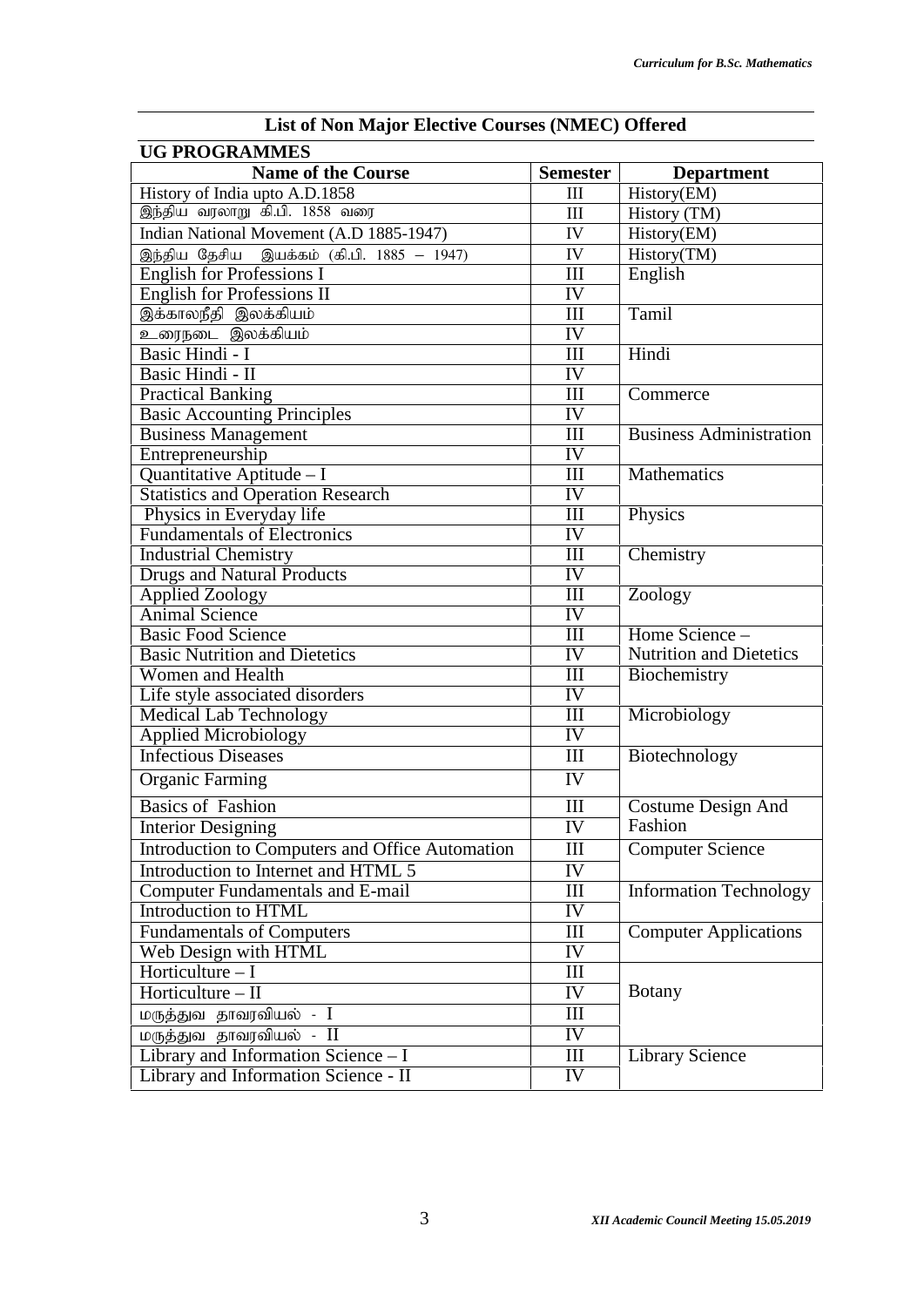#### **List of Generic Elective Courses (GEC) Offered**

#### **GENERIC ELECTIVE COURSES – 1**

- 1. Human Rights/
- 2. Women Studies

#### **GENERIC ELECTIVE COURSES – 2**

- 1. Constitution of India/
- 2. Modern Economics/
- 3. Adolescent Psychology/
- 4. Disaster Management

#### **ABILITY ENHANCEMENT COMPULSORY COURSES (AECC)**

- 1. Environmental Studies
- 2. Value Education

மேல்நிலை கல்வி வரை தமிழை முதன்மை பாடமாக எடுத்து படிக்காத மாணவிகள் கீழ்கண்ட பாடங்களை கட்டாயம் படிக்க வேண்டும்

- 1. அடிப்படைத் தமிழ் -எழுத்தறிதல்
- 2. அடிப்படைத் தமிழ் -மொழித்திறனறிதல்

#### **ELIGIBILITY FOR ADMISSION**

Candidate should have passed the Higher Secondary Examination conducted by the Board of Higher Secondary Education, Tamilnadu or any other equivalent Examination accepted by Academic Council with Mathematics as one of the subjects in Higher Secondary Course.

#### **DURATION OF THE PROGRAMME**

The candidates shall undergo the prescribed Programme of study for a period of three academic years (six semesters).

### **MEDIUM OF INSTRUCTION** English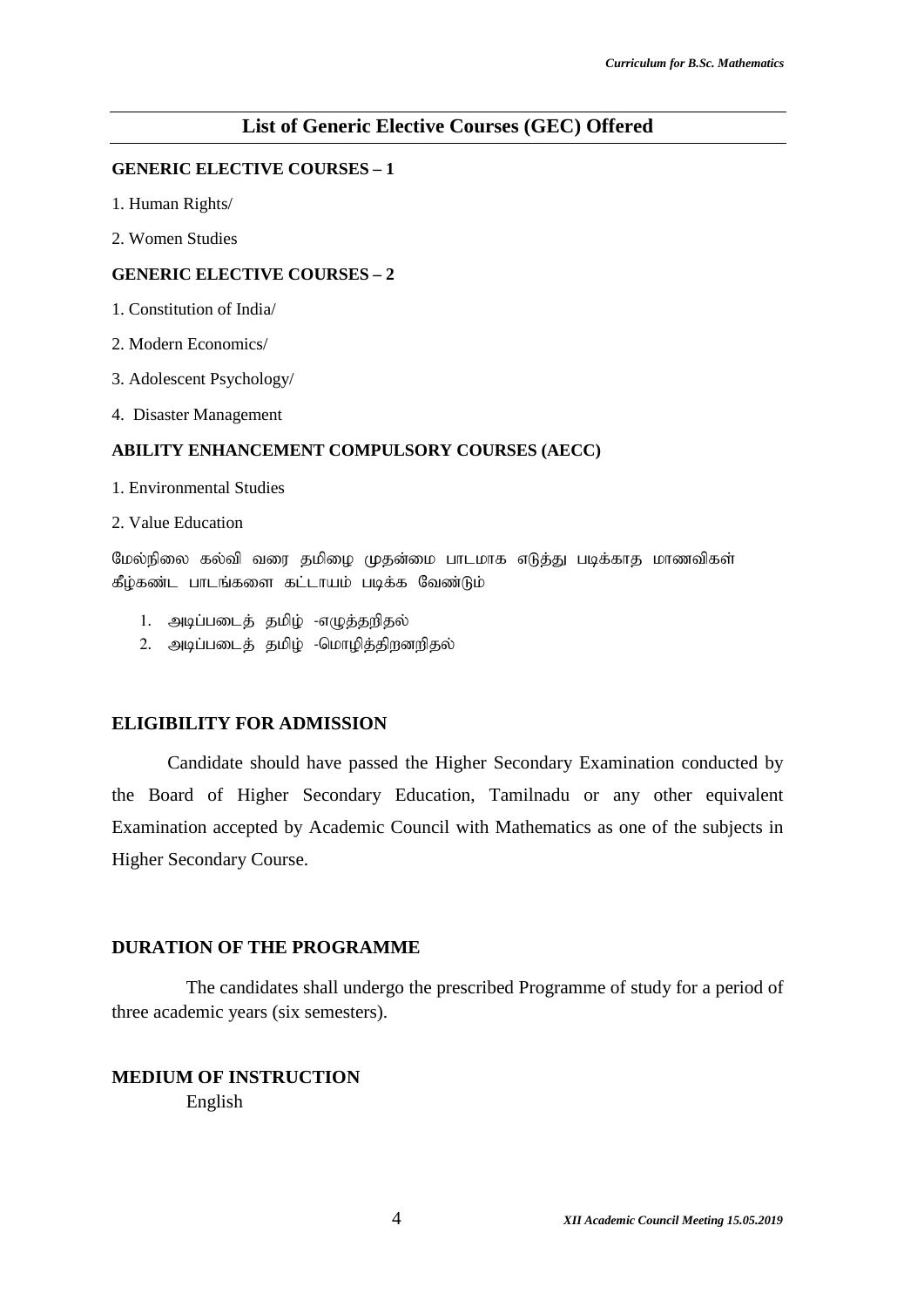#### **COURSES OFFERED**

|                   | Part I : Tamil/Hindi                                                                                                            |
|-------------------|---------------------------------------------------------------------------------------------------------------------------------|
| Part II : English |                                                                                                                                 |
|                   | Part-III : Core Courses                                                                                                         |
|                   | Elective Courses: Discipline Specific Elective Courses                                                                          |
|                   | Internship                                                                                                                      |
|                   | Allied Courses: 1. Physics                                                                                                      |
|                   | 2. Applied Mathematics                                                                                                          |
|                   | Part IV : Skill Enhancement Courses (SEC)                                                                                       |
|                   | Non-Major Elective Courses (NMEC)                                                                                               |
|                   | <b>Ability Enhancement Compulsory Courses (AECC)</b>                                                                            |
|                   | Generic Elective Courses (GEC)                                                                                                  |
|                   |                                                                                                                                 |
| Part V:           | National Service Scheme, Physical Education, Youth Red Cross                                                                    |
|                   | Society, Red Ribbon Club, Science Forum, Eco Club, Library and<br>Information Science, Consumer Forum, Health and Fitness Club, |

National Cadet Corps

Internship / Field Project is compulsory for II year UG Science students

**Internship:** A designated activity that carries one credit involving more than 7 days of working in an organization under the guidance of an identified mentor.

**Field Project:** Project students comprising of maximum 5 members in a team need to undertake project that involve conducting surveys inside/outside the college premises and collection of data from designated communities or natural places.

### **EVALUATION SCHEME**

| <b>Components</b> | <b>Internal Assessment</b><br><b>Marks</b> | <b>External Examination</b><br><b>Marks</b> | <b>Total</b><br><b>Marks</b> |
|-------------------|--------------------------------------------|---------------------------------------------|------------------------------|
| Theory            | 25                                         | 75                                          | 100                          |
| Practical         | 40                                         | 60                                          | 100                          |
| Project           | 40                                         | 60                                          | 100                          |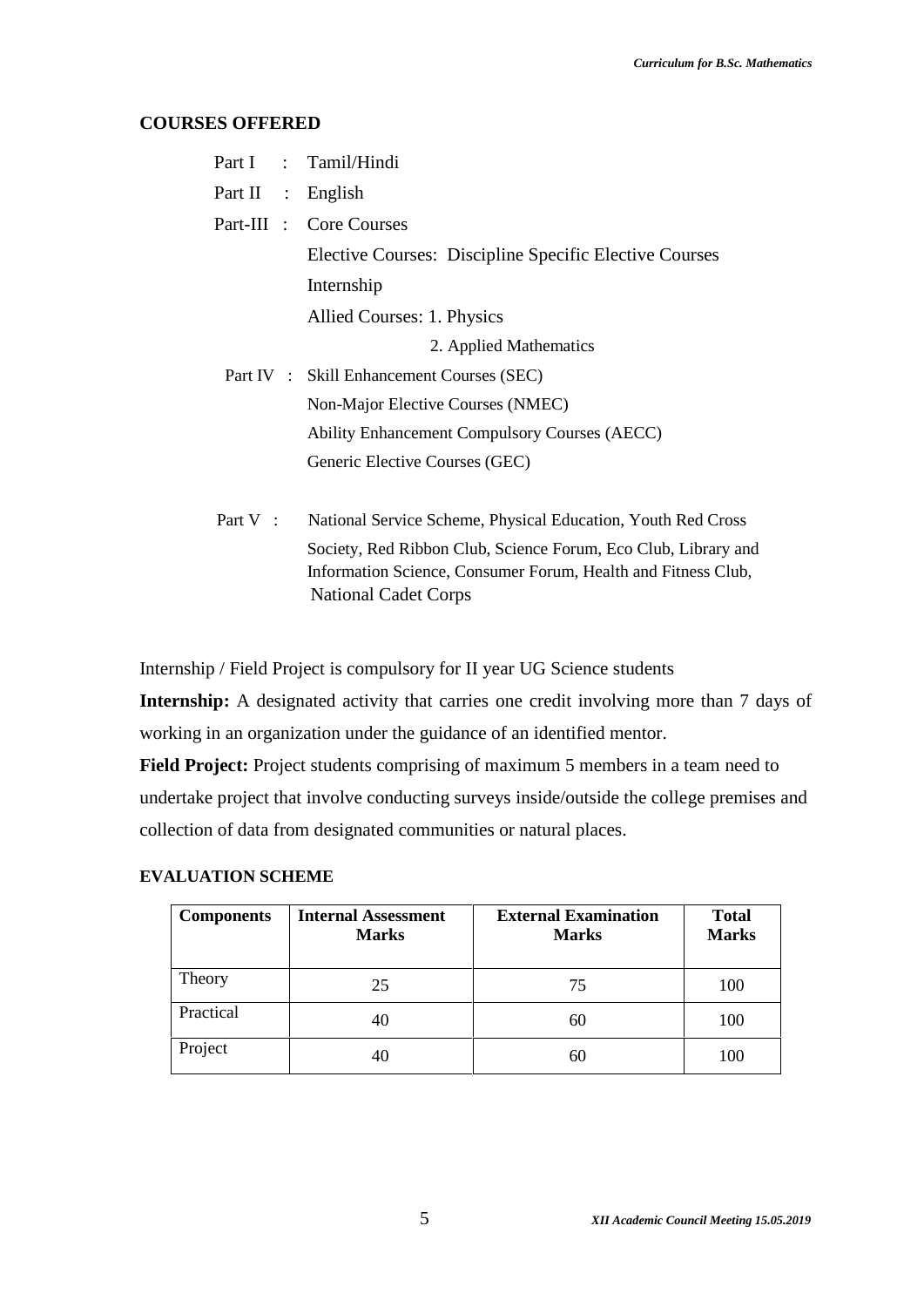#### **PART III - Core Courses, Discipline Specific Elective Courses & Allied Courses**

#### **INTERNAL ASSESSMENT**

### **Distribution of Marks**

#### **Theory**

| <b>Mode of Evaluation</b> |        | <b>Marks</b> |
|---------------------------|--------|--------------|
| Periodic Test             | ٠<br>٠ |              |
| Assignment                | ٠<br>٠ |              |
| )uiz                      |        |              |
| <b>Total</b>              | ٠<br>٠ | 25.          |

| Three Periodic Tests | - Average of the best two will be considered |  |
|----------------------|----------------------------------------------|--|
|----------------------|----------------------------------------------|--|

Two Assignments - Best of the two will be considered

Three Quiz Tests - Best of the three will be considered

#### **Practical**

| <b>Mode of Evaluation</b> |         | <b>Marks</b> |
|---------------------------|---------|--------------|
| Model Test                |         | 30           |
| Performance               | $\cdot$ | 10           |
| <b>Total</b>              | ٠       | 40           |

| <b>Two Model Tests</b> | - Best one will be considered |
|------------------------|-------------------------------|
| Performance            | - Attendance and Record       |

# **Question Pattern for Periodic Tests Duration: 2 Hours**

| <b>Section</b>        | <b>Type of</b><br><b>Question</b> | No. of<br><b>Questions</b> | No. of<br><b>Questions to</b><br>be answered | <b>Marks</b><br>for each<br>question | <b>Total</b><br><b>Marks</b> |
|-----------------------|-----------------------------------|----------------------------|----------------------------------------------|--------------------------------------|------------------------------|
| A<br>Q. No. $(1-4)$   | Multiple<br>choice                | $\overline{4}$             | $\overline{4}$                               |                                      | $\overline{4}$               |
| B<br>Q. No. $(5 - 7)$ | Either or<br>type                 | 3                          | 3                                            | 7                                    | 21                           |
| C<br>Q. $No. (8-10)$  | Open<br>Choice                    | 3                          | $\overline{2}$                               | 10                                   | 20                           |
|                       |                                   |                            |                                              | <b>Total</b>                         | 45                           |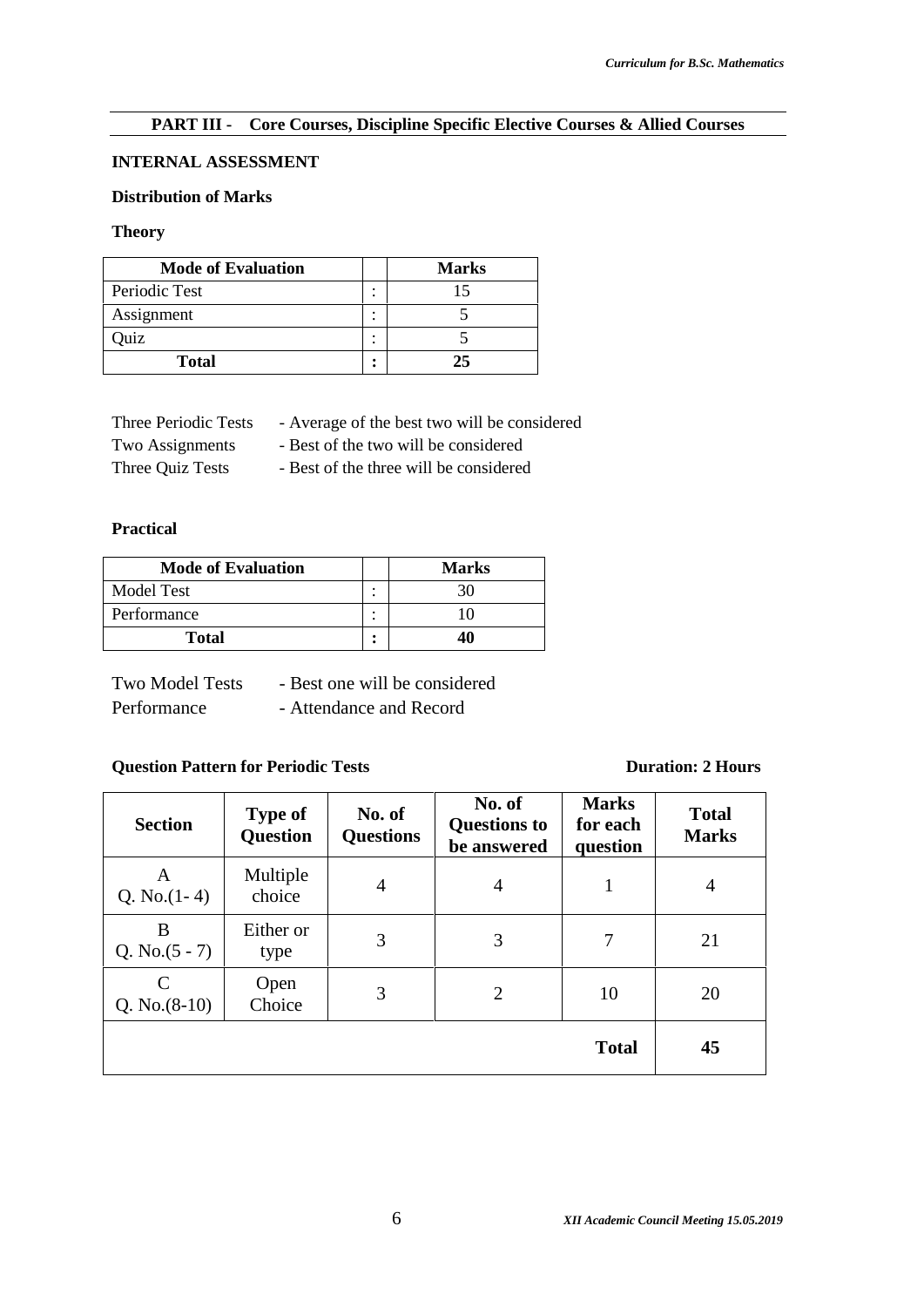# **EXTERNAL EXAMINATION**

| <b>Question Pattern</b> |
|-------------------------|
|-------------------------|

| <b>Question Pattern</b>           |                                                                |                            | <b>Duration: 3 Hours</b>                     |                                      |                              |  |
|-----------------------------------|----------------------------------------------------------------|----------------------------|----------------------------------------------|--------------------------------------|------------------------------|--|
| <b>Section</b>                    | <b>Type of Question</b>                                        | No. of<br><b>Questions</b> | No. of<br><b>Questions to</b><br>be answered | <b>Marks</b> for<br>each<br>question | <b>Total</b><br><b>Marks</b> |  |
| A<br>Q. No. $(1-10)$              | Multiple choice<br>(Atleast Two<br>question from<br>each unit) | 10                         | 10                                           | 1                                    | 10                           |  |
| B<br>Q. No. $(11 - 15)$           | Either or type<br>(one set from<br>each unit)                  | 5                          | 5                                            | 7                                    | 35                           |  |
| $\mathcal{C}$<br>Q. No. $(16-20)$ | Open Choice<br>(one from each<br>unit)                         | 5                          | 3                                            | 10                                   | 30                           |  |
|                                   |                                                                |                            |                                              | <b>Total</b>                         | 75                           |  |

### **CORE COURSES ASSESSMENT**

Online Test will be conducted for the Core Courses in V & VI Semester. Multiple Choice questions Pattern will be followed.

#### **PART IV - Skill Enhancement Courses and Non Major Elective Courses**

#### **INTERNAL ASSESSMENT Distribution of Marks Theory**

| <b>THEOL</b> A            |   |              |
|---------------------------|---|--------------|
| <b>Mode of Evaluation</b> |   | <b>Marks</b> |
| Periodic Test             | ٠ | 25           |
| Assignment                | ٠ |              |
| Quiz                      | ٠ |              |
| <b>Total</b>              |   | 40           |

Three Periodic Tests - Average of the best two will be considered

Two Assignments - Best of the two will be considered

Three Quiz Tests - Best of the three will be considered

**Question Pattern Duration: 1 Hour**

| <b>Section</b>      | <b>Types of</b><br><b>Question</b> | No. of<br><b>Questions</b> | No. of<br><b>Questions to</b><br>be answered | <b>Marks</b> for<br>each Question | <b>Total</b><br><b>Marks</b> |
|---------------------|------------------------------------|----------------------------|----------------------------------------------|-----------------------------------|------------------------------|
| A<br>Q. No. $(1-4)$ | Open Choice                        | 4                          | 3                                            |                                   | 15                           |
| B<br>Q. No. $(5-6)$ | Open Choice                        | 2                          |                                              | 10                                | 10                           |
|                     |                                    |                            |                                              | <b>Total</b>                      | 25                           |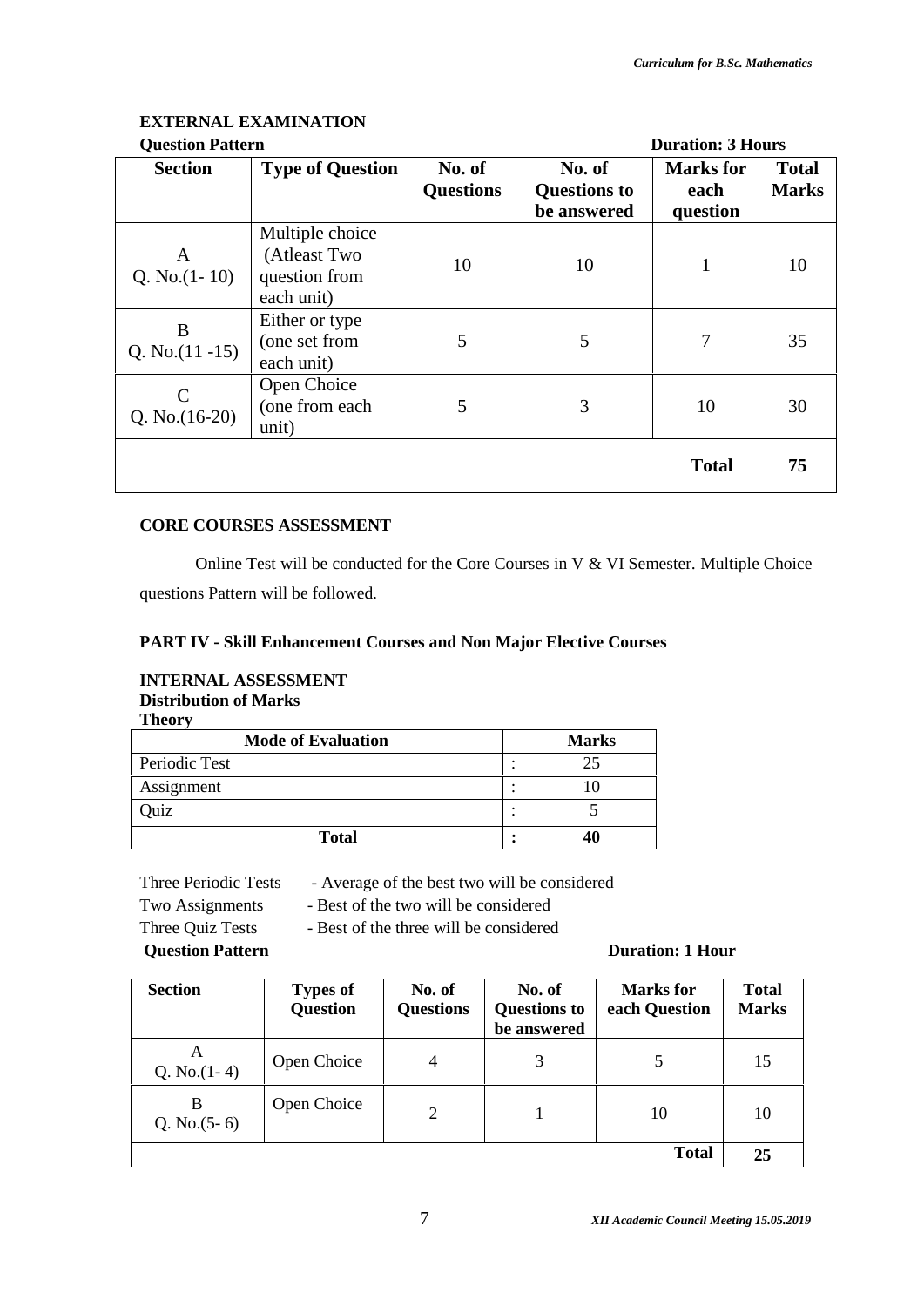#### **EXTERNAL EXAMINATION**

# **Question Pattern Duration: 2 Hours**

| <b>Section</b>       | <b>Types of</b><br><b>Question</b> | No. of<br><b>Questions</b> | No. of<br><b>Questions to</b><br>be answered | <b>Marks</b> for<br>each<br><b>Question</b> | <b>Total</b><br><b>Marks</b> |
|----------------------|------------------------------------|----------------------------|----------------------------------------------|---------------------------------------------|------------------------------|
| A<br>Q. No. $(1-8)$  | Open Choice                        | 8                          | 6                                            | 5                                           | 30                           |
| B<br>Q. No. $(9-13)$ | Open Choice                        | 5                          | 3                                            | 10                                          | 30                           |
|                      |                                    |                            |                                              | <b>Total</b>                                | 60                           |

### **PART IV - Generic Elective Courses and Ability Enhancement Compulsory Courses**

- Assessment by Internal Examiner only
- Model Examination is conducted after two periodic tests.
- Book and Study Material prepared by the Faculty Members of the respective departments will be prescribed.

#### **ASSESSMENT PATTERN**

| <b>Mode of Evaluation</b>      |   | <b>Marks</b> |
|--------------------------------|---|--------------|
| Periodic Test                  |   |              |
| Assignment                     |   |              |
| Summative Examination Internal |   | hI)          |
| <b>Total</b>                   | ٠ | 100          |

Two Periodic tests - Best of the two will be considered Two Assignments - Best of the two will be considered

### **Question Pattern for Periodic Test Duration: 1 Hour**

| <b>Section</b>      | <b>Types of</b><br><b>Question</b> | No. of<br><b>Questions</b> | No. of<br><b>Questions</b><br>to be<br>answered | <b>Marks</b> for<br>each<br><b>Question</b> | <b>Total</b><br><b>Marks</b> |
|---------------------|------------------------------------|----------------------------|-------------------------------------------------|---------------------------------------------|------------------------------|
| A<br>Q. No. $(1-4)$ | Open Choice                        | $\overline{4}$             | 3                                               | 6                                           | 18                           |
| B<br>Q. No. $(5-6)$ | Open Choice                        | $\overline{2}$             |                                                 | 12                                          | 12                           |
|                     |                                    |                            |                                                 | <b>Total</b>                                | 30                           |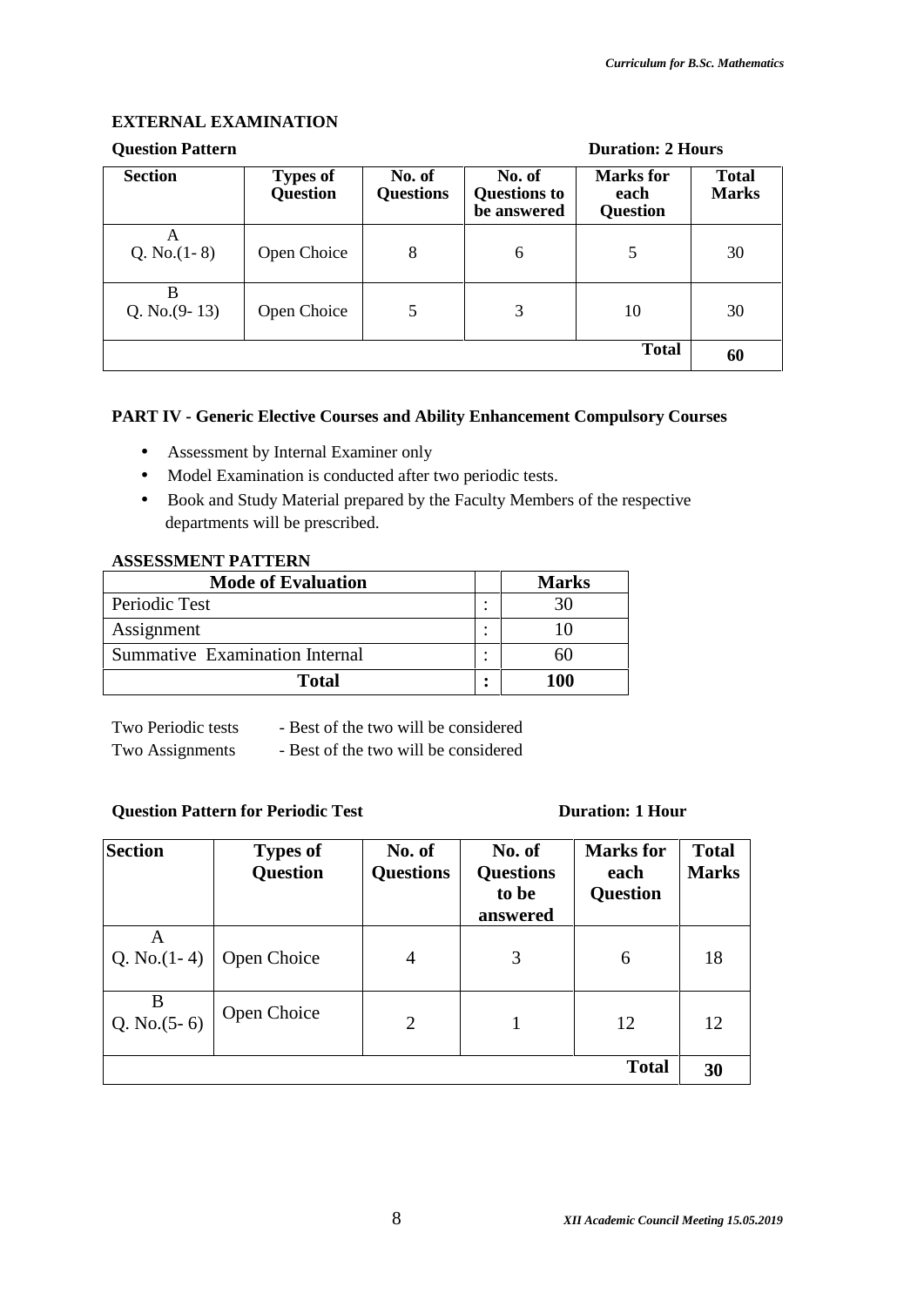#### **Question Pattern for Model Examination Duration: 2 Hours**

| <b>Section</b>       | <b>Types of</b><br><b>Question</b> | No. of<br><b>Questions</b> | No. of<br><b>Questions</b><br>to be<br>answered | <b>Marks</b> for<br>each<br><b>Question</b> | <b>Total</b><br><b>Marks</b> |
|----------------------|------------------------------------|----------------------------|-------------------------------------------------|---------------------------------------------|------------------------------|
| A<br>Q. No. $(1-8)$  | Open Choice                        | 8                          | 5                                               | 6                                           | 30                           |
| B<br>Q. No. $(9-13)$ | Open Choice                        | 5                          | 3                                               | 10                                          | 30                           |
|                      |                                    |                            |                                                 | <b>Total</b>                                | 60                           |

# **EXTRA CREDIT COURSES (Optional)**

Assessment by Internal Examiner only **Question Pattern for Internal Examination Duration: 2 Hours** 

| <b>Section</b> | No. of<br><b>Questions</b> | No. of Questions to<br>be answered | <b>Marks for each</b><br>question | <b>Total</b><br><b>Marks</b> |
|----------------|----------------------------|------------------------------------|-----------------------------------|------------------------------|
| Α              | 8                          | 6                                  |                                   | 12                           |
| B              | 6                          |                                    |                                   | 28                           |
| $\mathcal{C}$  | $\overline{2}$             |                                    | 10                                | 10                           |
|                |                            |                                    | <b>Total</b>                      | 50                           |

# **ELIGIBILITY FOR THE DEGREE**

- i) The candidate will not be eligible for degree without completing the prescribed Courses of study and a minimum Pass marks in all the Courses.
- ii) Attendance, progress and conduct certification from the Head of the Institution will be required for the students to write the examination.
	- $\triangleright$  No Pass minimum for Internal Assessment.
	- $\triangleright$  Pass minimum for External Examination is 27 marks out of 75 marks for Core Courses, Allied Courses and Discipline Specific Elective Courses.
	- $\triangleright$  Pass minimum for External Examination is 21 marks out of 60 marks for Non Major Elective Courses and Skill Enhancement Courses.
	- $\triangleright$  The aggregate minimum pass percentage is 40.
	- Pass minimum for External Practical Examination is 21 marks out of 60 marks.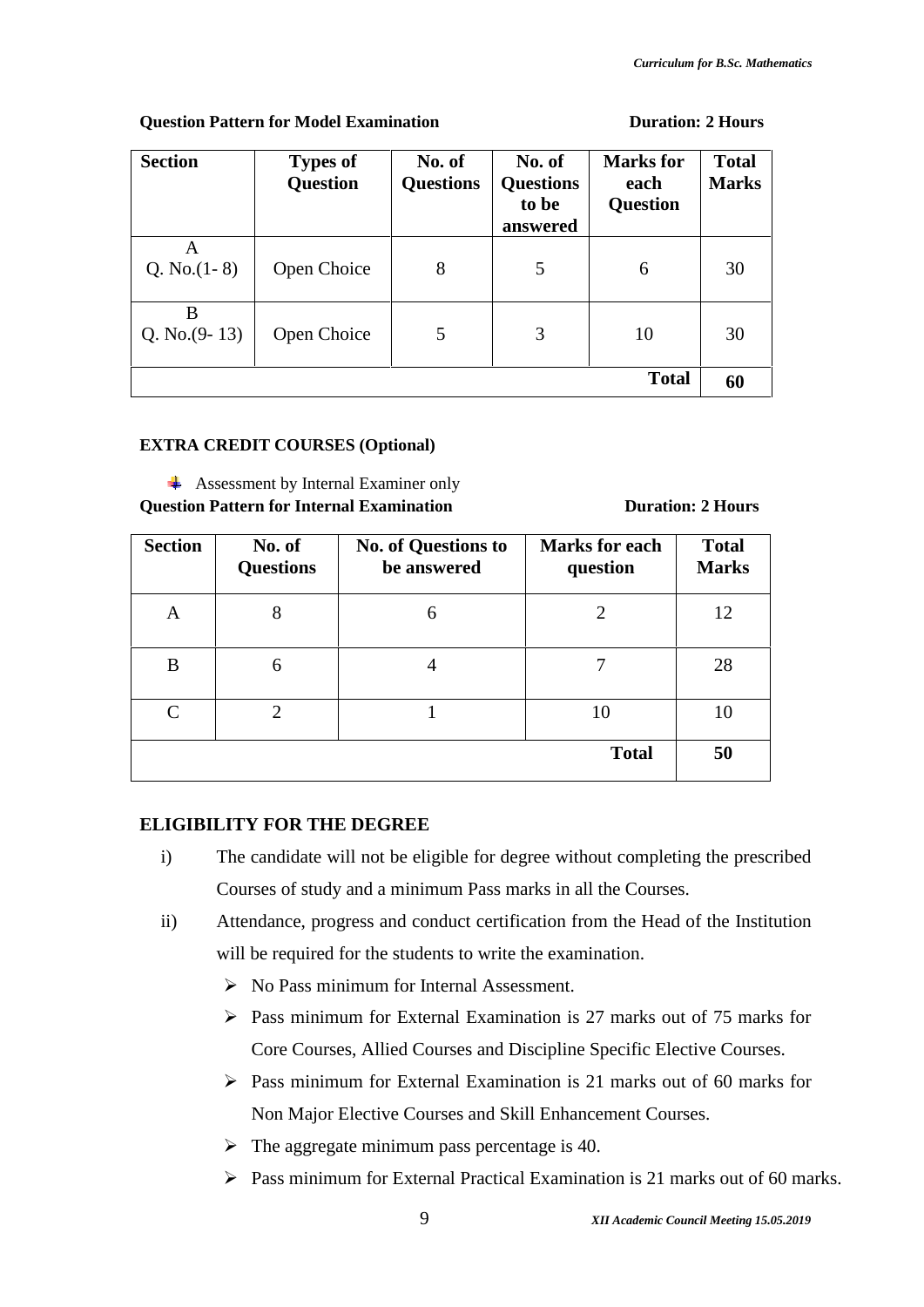

(Belonging to Virudhunagar Hindu Nadars) An Autonomous Institution Affiliated to Madurai Kamaraj University, Madurai  $Re\text{-}accredited\ with\ \text{'A'}\ Grade\ (3^{rd}\ Cycle)$ by NAAC VIRUDHUNAGAR - 626 001

# **B.Sc. MATHEMATICS (SEMESTER) PROGRAMME CODE - 2014 PROGRAMME**

### **PROGRAMME OUTCOMES**

- $\triangleright$  Encourages intellectuals to develop disciplined process of thinking, analyzing, Encourages intellectuals to develop disciplined process of thinking, analyzing,<br>synthesizing, evaluating, applying scientific concepts and thereby producing good citizens. **EXECUTE ANNOTIFY AND AVAIT COLLEGE FOR WOMEN (Belonging to Vindulunggar Hindu Nadars)**<br>An Autonomous Institution Affiliated to Madunik Kamaraj University, Madaria Re-accredited with 'A' Grade (3<sup>-d</sup> Cycle)by NAAC VIRUDHU
- $\triangleright$  Trains intellectuals to develop good rapport with fellow-beings through efficient oral, written and technical communication.
- $\triangleright$  Develops connection with the society to transform ideas into action.
- Makes them provide support voluntarily in spreading scientific temperament and stand for the national cause in all core issues. provide support voluntarily in spreading scientific temperament and<br>national cause in all core issues.
- $\triangleright$  Develops an independent and self-disciplined specialized learning in tune with the changing socio-technological scenario.
- $\triangleright$  Inculcates interest in the intellectuals to pursue higher studies.

# **PROGRAMME SPECIFIC OUTCOMES SPECIFIC OUTCOMES**

- $\triangleright$  Trains intellectual minds to use mathematics to solve problems in day to day life.
- $\triangleright$  Enables them to investigate and apply mathematical problems and solutions to a variety of contexts related to science.
- $\triangleright$  Prepares them for a career in which logical reasoning and critical thinking is a central feature.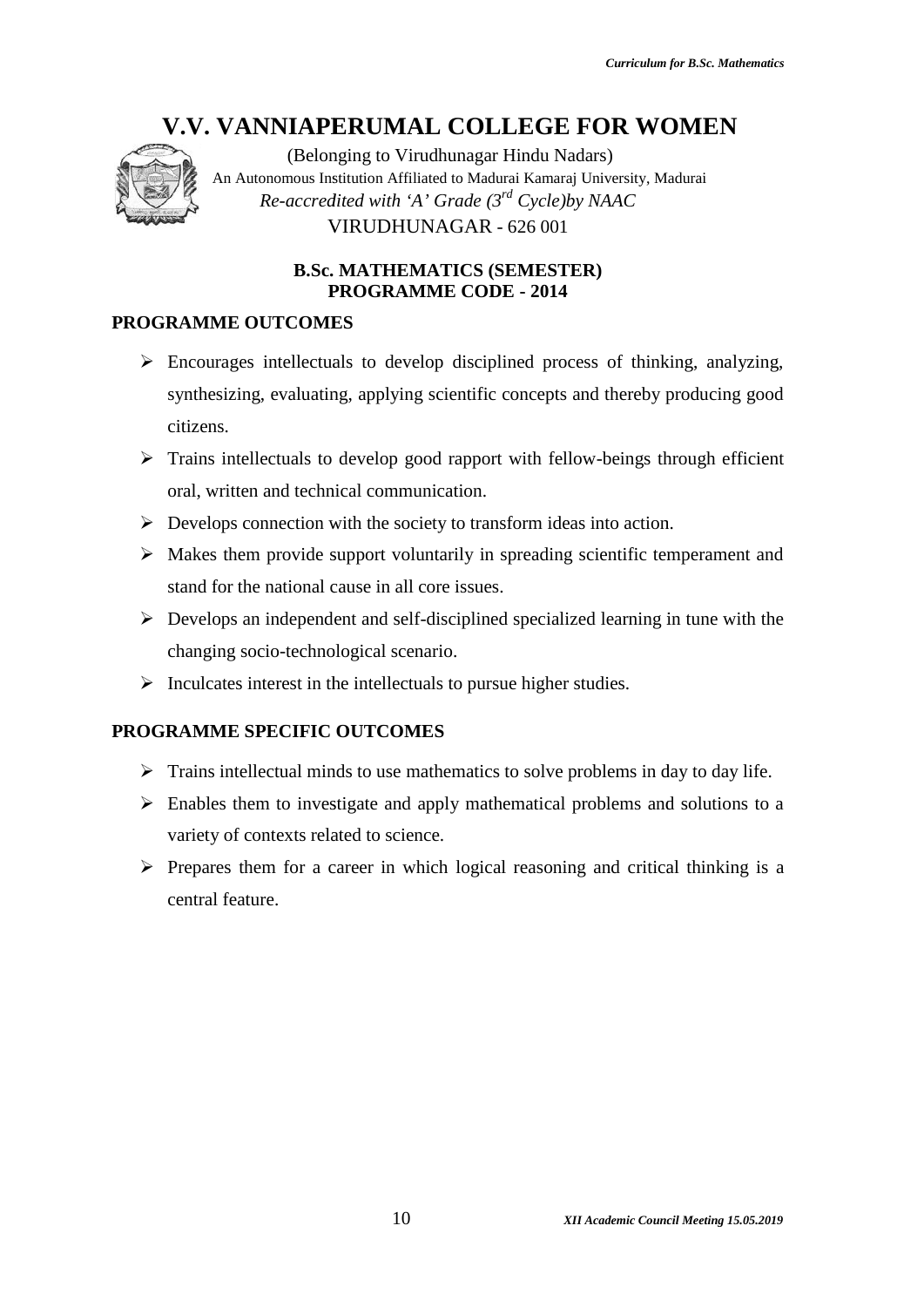

### **PART - I -**

| S.No. | Sem. | Code      | <b>Title of the Course</b> | <b>Credits</b> | <b>Marks</b> |
|-------|------|-----------|----------------------------|----------------|--------------|
|       |      | 18UTAG11  | தாள்: 1 பொதுத்தமிழ்        |                | 100          |
| ۷.    |      | 18UTAG21N | தாள்: 2 பொதுத்தமிழ்        |                | 100          |
| 3.    | Ш    | 18UTAG31  | தாள்: 3 பொதுத்தமிழ்        |                | 100          |
| 4.    | IV   | 18UTAG41  | தாள்: 4 பொதுத்தமிழ்        |                | 100          |
|       |      |           | <b>TOTAL</b>               | 12             | 400          |

#### **PART I -HINDI**

| S.No. | Sem.                  | Code     | <b>Title of the Course</b>                                                                            | <b>Credits</b> | <b>Marks</b> |
|-------|-----------------------|----------|-------------------------------------------------------------------------------------------------------|----------------|--------------|
| 1.    | I                     | 18UTAG11 | தாள்: 1 பொதுத்தமிழ்                                                                                   | 3              | 100          |
| 2.    | $\mathbf{I}$          |          | 18UTAG21N<br>தாள்: 2 பொதுத்தமிழ்                                                                      |                | 100          |
| 3.    | III                   | 18UTAG31 | தாள்: 3 பொதுத்தமிழ்                                                                                   | 3              | 100          |
| 4.    | IV                    | 18UTAG41 | தாள்: 4 பொதுத்தமிழ்                                                                                   | 3              | 100          |
|       |                       |          | <b>TOTAL</b>                                                                                          | 12             | 400          |
| S.No. | PART I -HINDI<br>Sem. | Code     | <b>Title of the Course</b>                                                                            | <b>Credits</b> | <b>Marks</b> |
| 1.    | I                     | 18UHDG11 | Prose – I & II, Ancient Stories - I, General                                                          | 3              | 100          |
|       |                       |          | Essays, Functional Hindi - I & Grammar                                                                |                |              |
| 2.    | $\mathbf{I}$          | 18UHDG21 | Drama, Ancient Stories - II, Letter                                                                   | 3              | 100          |
|       |                       |          | Correspondence, Functional Hindi-II &<br>Grammar                                                      |                |              |
| 3.    | Ш                     | 18UHDG31 | Ancient Poetry, Drama, Indian History, Hindi<br>Grammar & Functional Hindi III                        | 3              | 100          |
| 4.    | IV                    | 18UHDG41 |                                                                                                       | 3              | 100          |
|       |                       |          | Modern Poetry, Hindi Literary Essays, Letter<br>Correspondence, Conversation & Functional<br>Hindi IV |                |              |
|       |                       |          | <b>TOTAL</b>                                                                                          | 12             | 400          |

#### **PART - II**

|         |                        |           | V.V. VANNIAPERUMAL COLLEGE FOR WOMEN                                                                  |                |              |
|---------|------------------------|-----------|-------------------------------------------------------------------------------------------------------|----------------|--------------|
|         |                        |           | (Belonging to Virudhunagar Hindu Nadars)                                                              |                |              |
|         |                        |           | An Autonomous Institution Affiliated to Madurai Kamaraj University, Madurai                           |                |              |
|         |                        |           | Re-accredited with 'A' Grade $(3^{rd}$ Cycle) by NAAC                                                 |                |              |
|         |                        |           | VIRUDHUNAGAR - 626 001                                                                                |                |              |
| PART-I  |                        |           |                                                                                                       |                |              |
| S.No.   | Sem.                   | Code      | <b>Title of the Course</b>                                                                            | <b>Credits</b> | <b>Marks</b> |
| 1.      | I                      | 18UTAG11  | தாள்: 1 பொதுத்தமிழ்                                                                                   | 3              | 100          |
| 2.      | $\mathop{\mathrm{II}}$ | 18UTAG21N | தாள்: 2 பொதுத்தமிழ்                                                                                   | 3              | 100          |
| 3.      | $\mathop{\rm III}$     | 18UTAG31  | தாள்: 3 பொதுத்தமிழ்                                                                                   | 3              | 100          |
| 4.      | IV                     | 18UTAG41  | தாள்: 4 பொதுத்தமிழ்                                                                                   | 3              | 100          |
|         |                        |           | <b>TOTAL</b>                                                                                          | 12             | 400          |
|         |                        |           |                                                                                                       |                |              |
|         | PART I-HINDI           |           |                                                                                                       |                |              |
| S.No.   | Sem.                   | Code      | <b>Title of the Course</b>                                                                            | <b>Credits</b> | <b>Marks</b> |
| 1.      | I                      | 18UHDG11  | Prose – I & II, Ancient Stories - I, General<br>Essays, Functional Hindi - I & Grammar                | 3              | 100          |
| 2.      | $\mathbf{I}$           | 18UHDG21  | Drama, Ancient Stories - II, Letter                                                                   | 3              | 100          |
|         |                        |           | Correspondence, Functional Hindi-II &                                                                 |                |              |
|         |                        |           | Grammar                                                                                               |                |              |
| 3.      | III                    | 18UHDG31  | Ancient Poetry, Drama, Indian History, Hindi<br>Grammar & Functional Hindi III                        | $\overline{3}$ | 100          |
| 4.      | IV                     | 18UHDG41  | Modern Poetry, Hindi Literary Essays, Letter<br>Correspondence, Conversation & Functional<br>Hindi IV | $\overline{3}$ | 100          |
|         |                        |           | <b>TOTAL</b>                                                                                          | 12             | 400          |
|         |                        |           |                                                                                                       |                |              |
| PART-II |                        |           |                                                                                                       |                |              |
| S.No.   | Sem.                   | Code      | <b>Title of the Course</b>                                                                            | <b>Credits</b> | <b>Marks</b> |
| 1.      | I                      | 18UENG11A | <b>English for Advanced Learners I</b>                                                                | 3              | 100          |
|         |                        | 18UENG11B | English for Career Guidance - I                                                                       |                |              |
|         |                        | 18UENG11C | English for Communicative Competence-I                                                                |                |              |
| 2.      | $\mathbf{I}$           | 18UENG21A | English for Advanced Learners II                                                                      | 3              | 100          |
|         |                        | 18UENG21B | English for Career Guidance - II                                                                      |                |              |
|         |                        | 18UENG21C | English for Communicative Competence - II                                                             |                |              |
| 3.      | III                    | 18UENG31A | <b>English for Advanced Learners III</b>                                                              | 3              | 100          |
|         |                        | 18UENG31B | English for Career Guidance - III                                                                     |                |              |
|         |                        |           |                                                                                                       |                |              |
|         |                        | 18UENG31C | English for Communicative Competence - III                                                            |                |              |
| 4.      | IV                     | 18UENG41A | <b>English for Advanced Learners IV</b>                                                               | 3              | 100          |
|         |                        | 18UENG41B | English for Career Guidance - IV                                                                      |                |              |
|         |                        | 18UENG41C | English for Communicative Competence - IV                                                             |                |              |
|         |                        |           | <b>TOTAL</b>                                                                                          | 12             | 400          |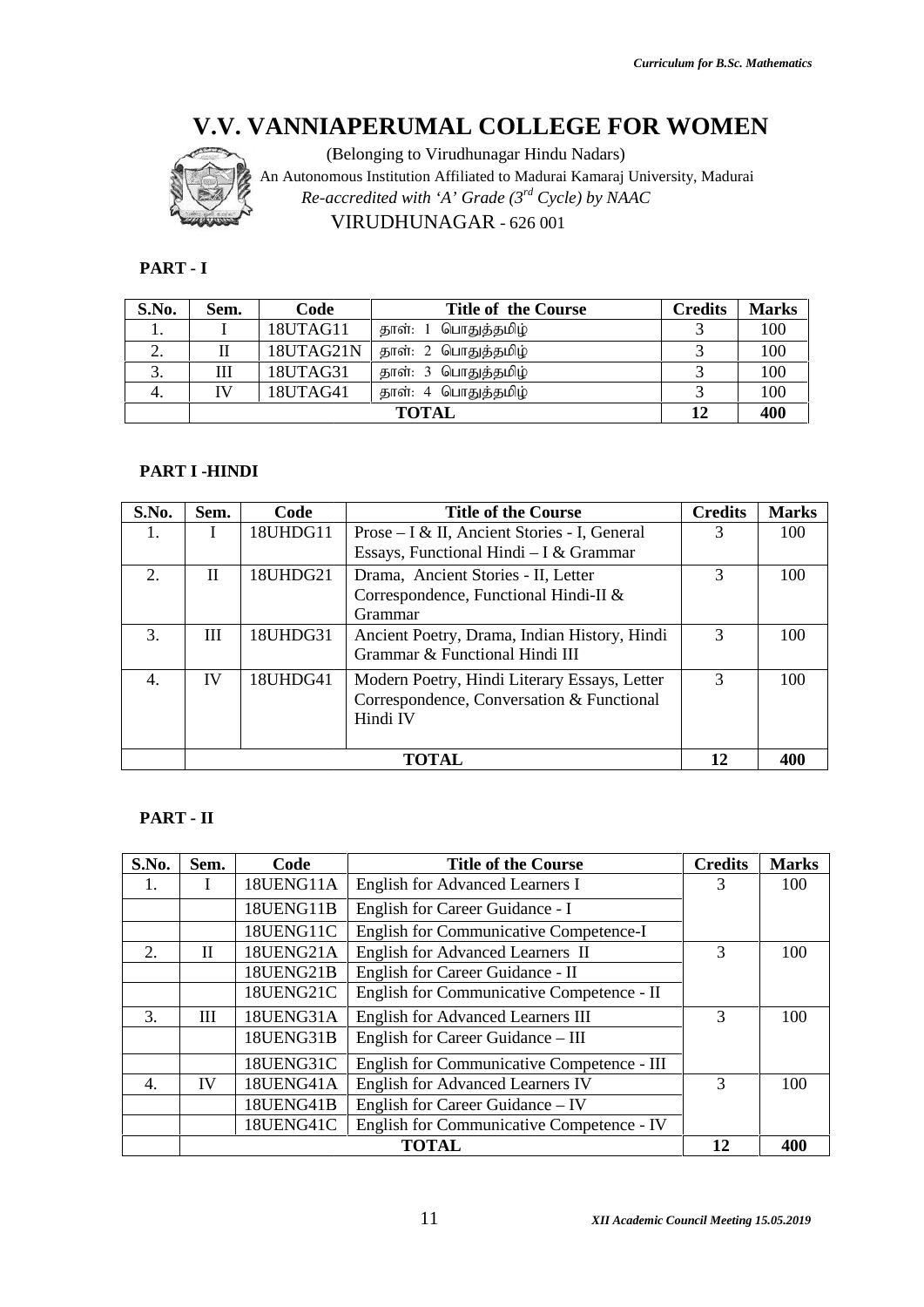| S.No.          | Sem.         | Code      | <b>Title of the Course</b>                               | <b>Credit</b>  | <b>Mark</b> |
|----------------|--------------|-----------|----------------------------------------------------------|----------------|-------------|
|                |              |           |                                                          | S              | S           |
| $\mathbf{1}$   | $\mathbf I$  | 18UMTC11  | Differential Calculus                                    | $\overline{4}$ | 100         |
| $\overline{2}$ | $\mathbf I$  | 18UMTC12  | Theory of Equations                                      | $\overline{4}$ | 100         |
| 3              | $\mathbf{I}$ | 18UMTC21  | <b>Integral Calculus</b>                                 | $\overline{4}$ | 100         |
| $\overline{4}$ | $\mathbf{I}$ | 18UMTC22  | Analytical Geometry of Three<br><b>Dimensions</b>        | $\overline{4}$ | 100         |
| 5              | $\rm II$     | 18UMTC21P | Office Automation for<br>Mathematics and DTP - Practical | $\overline{2}$ | 100         |
| 6              | III          | 18UMTC31  | <b>Statics</b>                                           | 3              | 100         |
| $\overline{7}$ | III          | 18UMTC32  | Sequences and Series                                     | 3              | 100         |
| 8              | IV           | 18UMTC41  | <b>Dynamics</b>                                          | 3              | 100         |
| 9              | IV           | 18UMTC42  | Trigonometry<br>Vector<br>and<br>Calculus                | 3              | 100         |
| 10             | $\mathbf V$  | 18UMTC51  | Modern Algebra                                           | $\overline{4}$ | 100         |
| 11             | $\mathbf{V}$ | 18UMTC52  | <b>Real Analysis</b>                                     | $\overline{4}$ | 100         |
| 12             | V            | 18UMTC53  | <b>Numerical Methods</b>                                 | $\overline{4}$ | 100         |
| 13             | V            | 18UMTC54  | Statistics $-1$                                          | $\overline{4}$ | 100         |
| 14             | $\mathbf{V}$ | 18UMTE51  | <b>Graph Theory</b>                                      | $\overline{4}$ | 100         |
| 15             | V            | 18UMTO51  | <b>Online Assessment</b>                                 | 1              | 50          |
| 16             | VI           | 18UMTC61  | Linear Algebra                                           | $\overline{4}$ | 100         |
| 17             | VI           | 18UMTC62  | <b>Complex Analysis</b>                                  | $\overline{4}$ | 100         |
| 18             | VI           | 18UMTC63  | Differential<br>Equations<br>and<br>Laplace Transforms   | $\overline{4}$ | 100         |
| 19             | VI           | 18UMTC64  | Statistics - II                                          | $\overline{4}$ | 100         |
| 20             | VI           | 18UMTE61  | <b>Boolean Algebra and Lattices</b>                      | $\overline{4}$ | 100         |
| 21             | VI           | 18UMTO61  | <b>Online Assessment</b>                                 | $\mathbf{1}$   | 50          |
|                |              |           | <b>Total</b>                                             | 72             | 2000        |

# **PART III – CORE, DISCIPLINE SPECIFIC ELECTIVE COURSES**

# **PART III – ALLIED COURSE I- MATHEMATICS**

| S.No. | Sem. | Code      | <b>Title of the Course</b> | <b>Credits</b> | <b>Marks</b> |
|-------|------|-----------|----------------------------|----------------|--------------|
|       |      | 18UPHA11  | Physics $-I$               |                | 100          |
|       |      | 18UPHA21  | Physics $-II$              |                | 100          |
|       |      | 18UPHA21P | Physics Practical - I      |                | 100          |
|       |      |           | <b>Total</b>               | 10             | <b>300</b>   |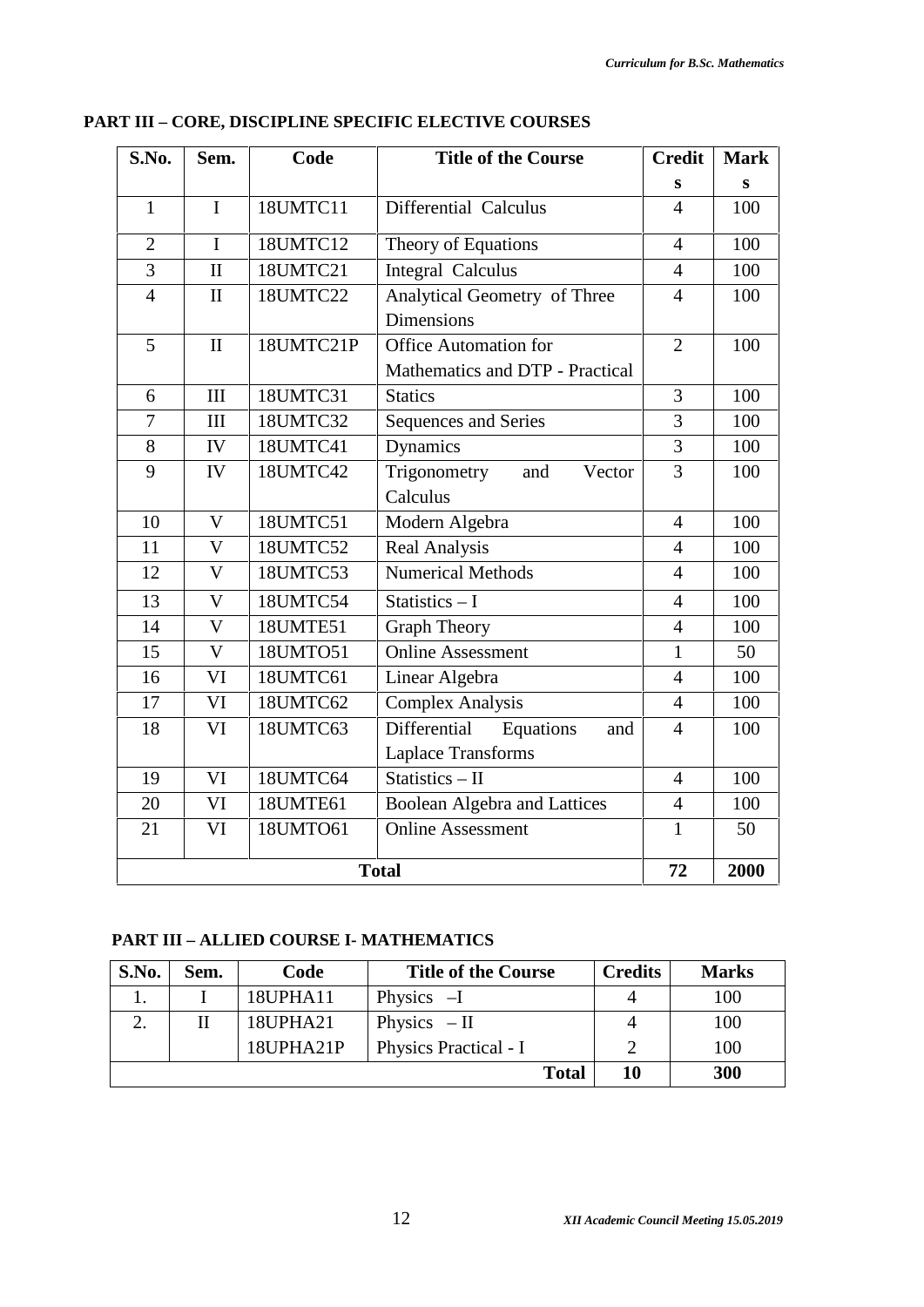**Total 10 300**

| S.No. | Sem. | Code                      | <b>Title of the Course</b> | <b>Credits</b> | <b>Marks</b> |
|-------|------|---------------------------|----------------------------|----------------|--------------|
|       |      | 18UAMA31                  | <b>Operations Research</b> |                | 100          |
|       | TV   | 18UAMA41                  | Programming in C           |                | 100          |
|       | TV   | 18UAMA41P   C - Practical |                            |                | 100          |

#### **PART III - ALLIED COURSE II- APPLIED MATHEMATICS**

# **PART IV - SKILL ENHANCEMENT COURSES**

| S.No. | Sem. | Code      | <b>Title of the Course</b>        | <b>Credits</b> | <b>Marks</b> |
|-------|------|-----------|-----------------------------------|----------------|--------------|
|       | Н    | 18UMTS21  | <b>Fundamentals of Accounting</b> |                | 100          |
|       | Ш    | 18UMTS31P | <b>MAT LAB - Practical</b>        | 2              | 100          |
| 3.    | IV   | 18UMTS41  | <b>Transforms</b>                 | 2              | 100          |
| 4.    |      | 18UMTS51  | <b>Summation of Series</b>        |                | 100          |
|       |      | 18UMTS52  | <b>Mathematical Applications</b>  | $\mathcal{D}$  | 100          |
| 6.    |      | 18UMTS61  | <b>Mathematical Modelling</b>     | $\overline{2}$ | 100          |
|       |      |           | <b>Total</b>                      | 12             | 600          |

#### **PART IV – NON MAJOR ELECTIVE COURSES**

| S.No. | Sem. | Code     | <b>Title of the Course</b>       | <b>Credits</b> | <b>Marks</b> |
|-------|------|----------|----------------------------------|----------------|--------------|
|       | Ш    | 18UMTN31 | <b>Quantitative Aptitude</b>     |                | 100          |
|       | IV   | 18UMTN41 | <b>Statistics and Operations</b> |                | 100          |
|       |      |          | Research                         |                |              |
|       |      |          | <b>Total</b>                     |                | 200          |

### **PART IV– GENERIC ELECTIVE AND ABILITY ENHANCEMENT COMPULSORY COURSES**

| S.No.          | Sem. | Code      | <b>Title of the Course</b>   | <b>Credits</b>              | <b>Marks</b>             |
|----------------|------|-----------|------------------------------|-----------------------------|--------------------------|
|                |      | 18UGVE11  | Value Education              | ∍                           | 100                      |
| $\overline{2}$ | III  | 18UGEH31/ | Human Rights/                |                             | 100                      |
|                |      | 18UGEW32  | <b>Women Studies</b>         |                             |                          |
| 3.             | IV   | 18UGEC41  | Constitution of India        |                             | 100                      |
| 4              |      | 18UGEM42  | Modern Economics/            |                             |                          |
| 5              |      | 18UGEA43  | Adolescent Psychology/       |                             |                          |
| 6              |      | 18UGED44  | Disaster Management          |                             |                          |
| 8              |      | 18UPHI41G | Internship/Field Project     |                             | 100                      |
| 9              |      | PART-V    | <b>Extension Activities</b>  |                             | $\overline{\phantom{m}}$ |
| 10             | V    | 18UGES51  | <b>Environmental Studies</b> | $\mathcal{D}_{\mathcal{L}}$ | 100                      |
|                |      |           | <b>Total</b>                 | 8                           | 500                      |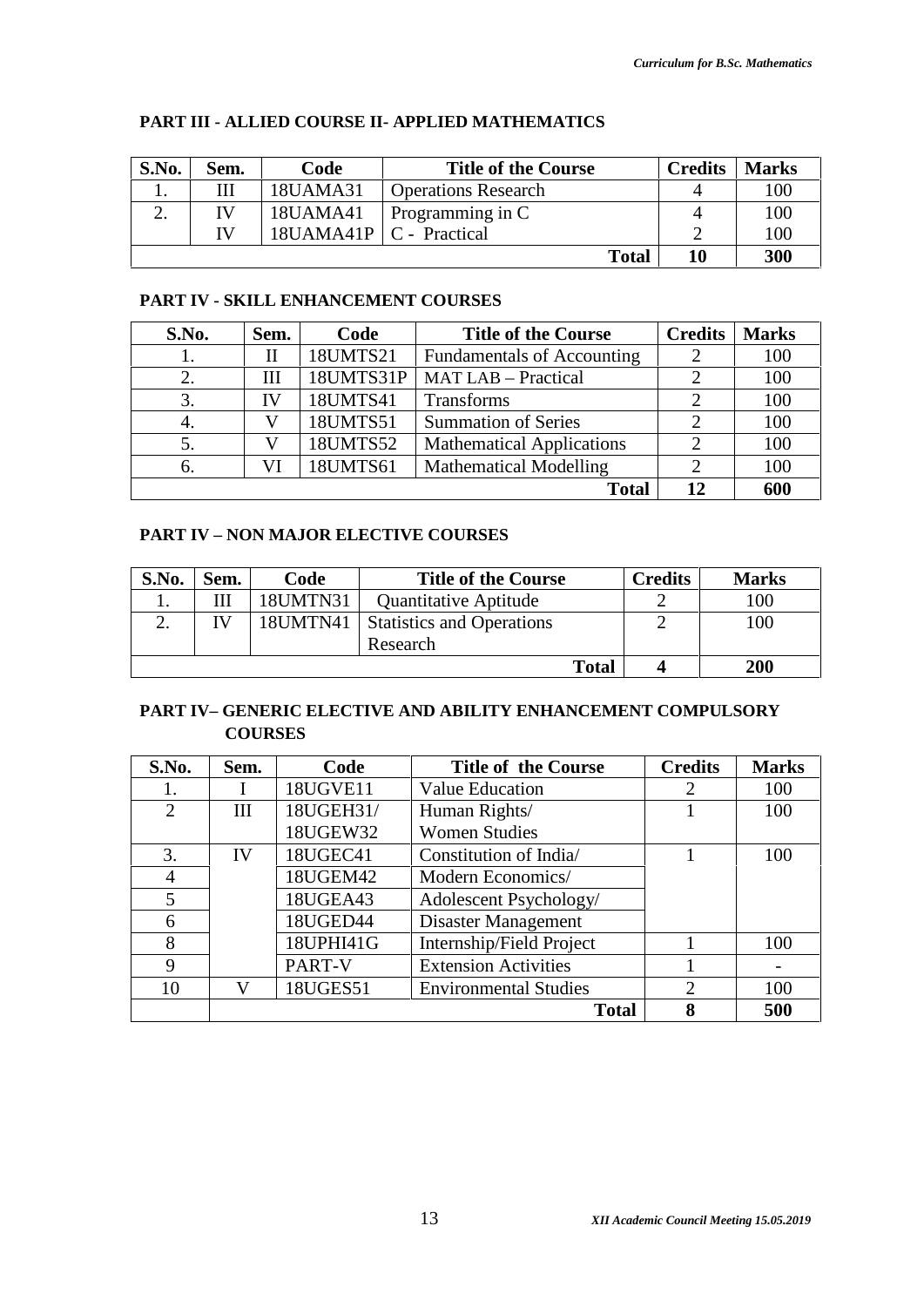| S.No.          | Sem.     | Code           | <b>Title of the Course</b>      | <b>Credit</b> |
|----------------|----------|----------------|---------------------------------|---------------|
|                |          | <b>18UVNS1</b> | <b>National Service Scheme</b>  |               |
|                |          | 18UVNS2        |                                 |               |
| $\overline{2}$ |          | 18UVPE1        | <b>Physical Education</b>       |               |
|                | I, II,   | 18UVPE2        |                                 | 1             |
| 3              | III & IV | 18UVYR1        | <b>Youth Red Cross Society</b>  |               |
|                |          | 18UVYR2        |                                 |               |
| $\overline{4}$ |          | 18UVRR1        | Red Ribbon Club                 |               |
| 5              |          | 18UVSF1        | <b>Science Forum</b>            |               |
| 6              |          | 18UVEC1        | Eco Club                        |               |
| 7              |          | 18UVLI1        | Library and Information Science |               |
| 8              |          | 18UVCC1        | <b>Consumer Forum</b>           |               |
| 9              |          | 18UVHF1        | Health and Fitness Club         |               |
| 10             |          | 18UVNC1        | <b>National Cadet Corps</b>     |               |
|                |          | 18UVNC2        |                                 |               |

## **PART –V - EXTENSION ACTIVITIES**

# **EXTRA CREDIT COURSE (Optional)**

| <b>S.No.</b> | Sem. | Code     | <b>Title of the Course</b> | <b>Credits</b> | <b>Total</b><br><b>Marks</b> |
|--------------|------|----------|----------------------------|----------------|------------------------------|
|              |      | 18UMT051 | Arithmetic Ability         |                | 50                           |
|              |      |          | (Internal Only)            |                |                              |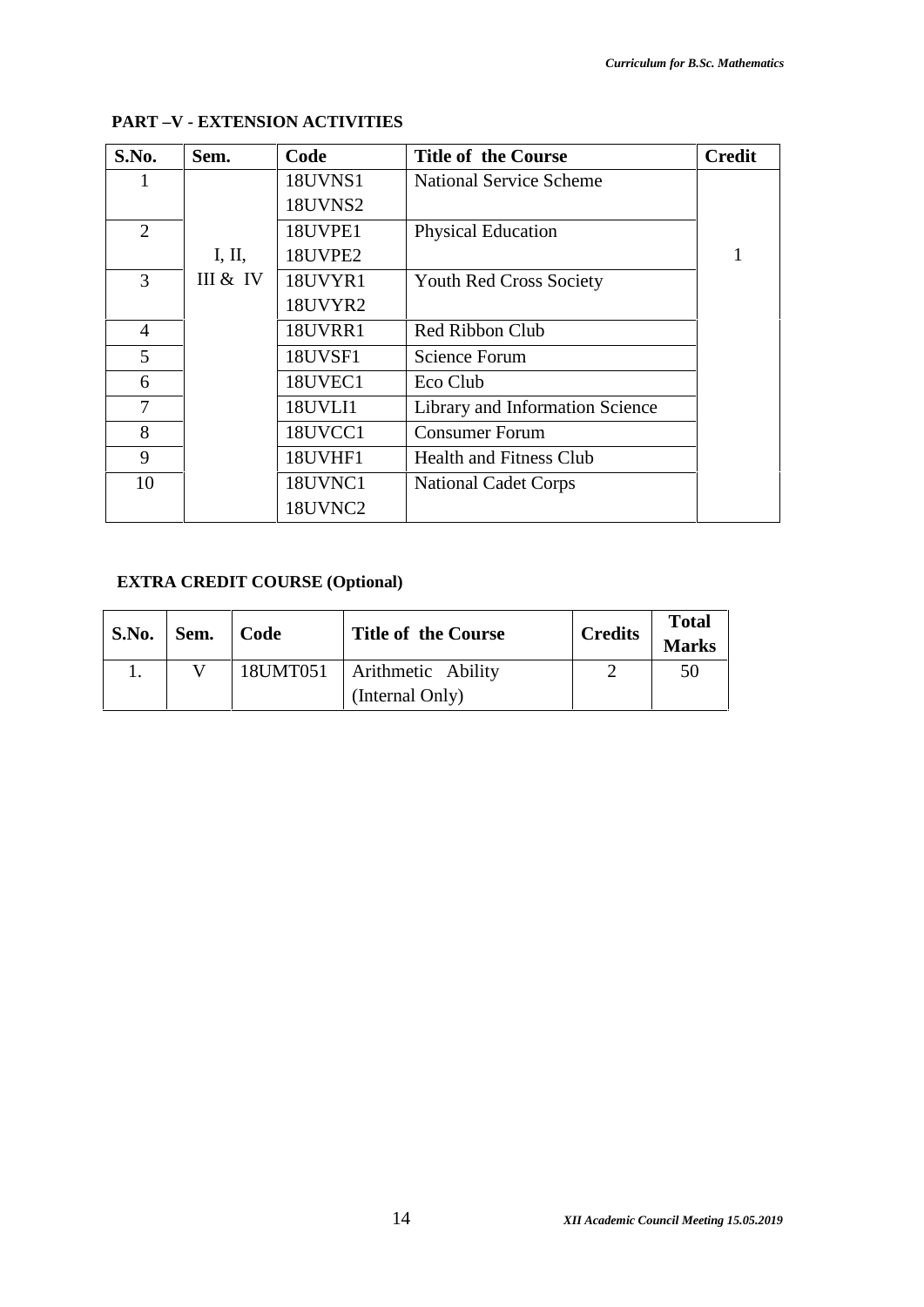

# **DEPARTMENT OF MATHEMATICS** PROGRAMME STRUCTURE PROGRAMME

|                 |          |                       | V.V. VANNIAPERUMAL COLLEGE FOR WOMEN<br>(Belonging to Virudhunagar Hindu Nadars)<br>An Autonomous Institution Affiliated to Madurai Kamaraj University, Madurai<br>Re-accredited with 'A' Grade $(3^{rd}$ Cycle) by NAAC<br>VIRUDHUNAGAR - 626 001<br><b>DEPARTMENT OF MATHEMATICS</b> |                                  |                |      |                    |
|-----------------|----------|-----------------------|----------------------------------------------------------------------------------------------------------------------------------------------------------------------------------------------------------------------------------------------------------------------------------------|----------------------------------|----------------|------|--------------------|
|                 |          |                       | PROGRAMME STRUCTURE                                                                                                                                                                                                                                                                    | <b>Hours</b>                     |                |      | <b>Total Marks</b> |
| <b>Semester</b> |          | <b>Course Code</b>    | <b>Courses</b>                                                                                                                                                                                                                                                                         | per<br>week                      | <b>Credits</b> | Int. | Ext.               |
|                 | Part I   | 18UTAG11              | Tamil/Hindi I                                                                                                                                                                                                                                                                          | 6                                | $\overline{3}$ | 25   | 75                 |
|                 | Part II  | 18UENG11              | English I                                                                                                                                                                                                                                                                              | 6                                | $\overline{3}$ | 25   | 75                 |
|                 |          | 18UMTC11              | <b>Core Course -1</b><br><b>Differential Calculus</b>                                                                                                                                                                                                                                  | 4                                | 4              | 25   | 75                 |
|                 |          | 18UMTC12              | <b>Core Course - 2</b><br>Theory of Equations                                                                                                                                                                                                                                          | 4                                | $\overline{4}$ | 25   | 75                 |
| $\mathbf{I}$    | Part III | 18UMTC21P             | <b>Core Course -1</b><br><b>Core Practical</b><br><b>Office Automation for</b><br>Mathematics and DTP                                                                                                                                                                                  | $\overline{2}$                   |                |      |                    |
|                 |          | 18UPHA11<br>18UPHA21P | <b>Allied Course -I</b><br>Allied Physics - I<br>Allied Physics Practical - I                                                                                                                                                                                                          | $\overline{4}$<br>$\overline{2}$ | 4              | 25   | 75                 |
|                 | Part IV  | <b>18UGVE11</b>       | <b>Value Education</b>                                                                                                                                                                                                                                                                 | $\overline{2}$                   | $\overline{2}$ | 100  | $\overline{a}$     |
|                 |          |                       | <b>TOTAL</b>                                                                                                                                                                                                                                                                           | 30                               | 20             |      | 600                |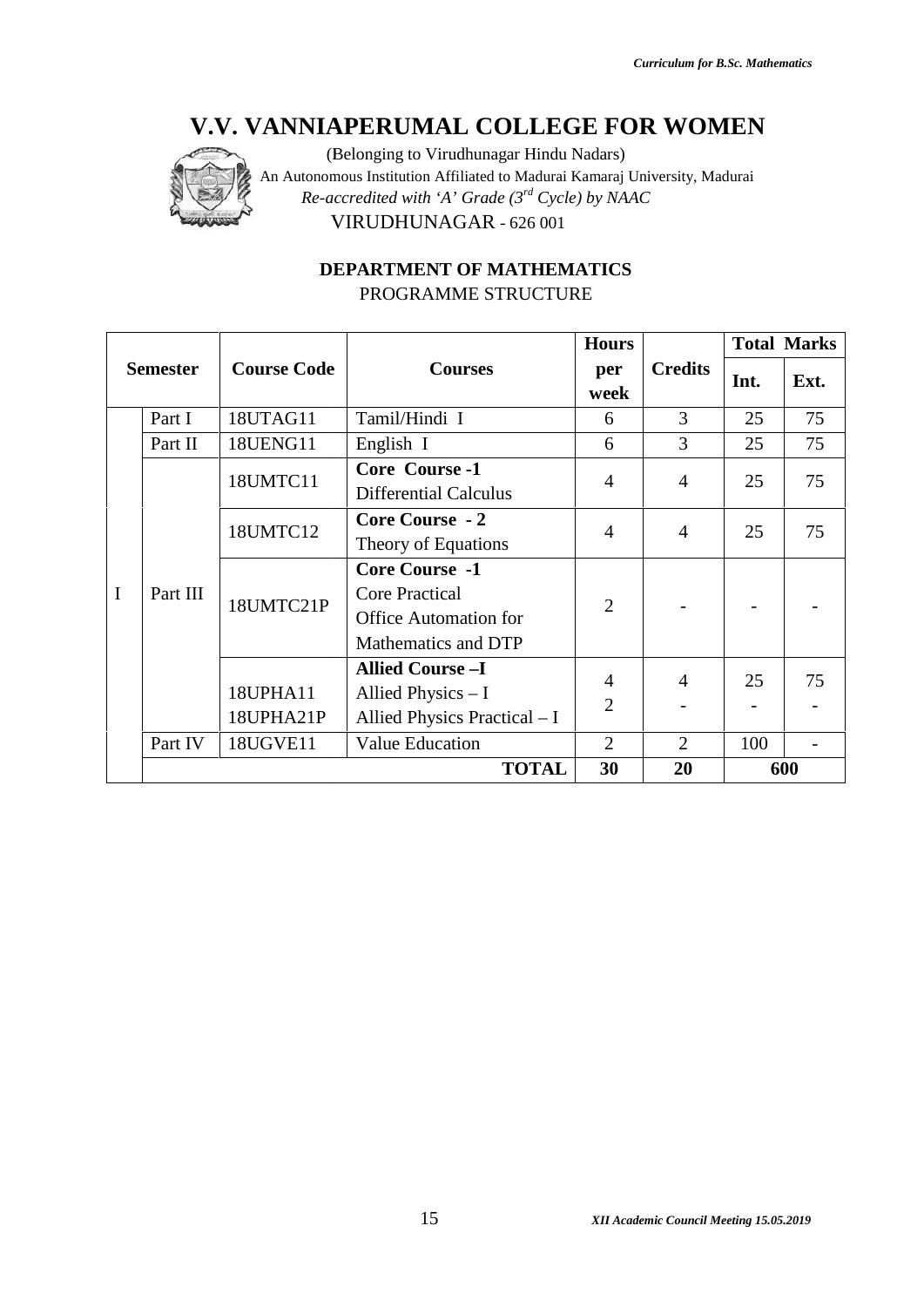|              |                 |                       |                                                                                                    | <b>Hours</b>        | <b>Credits</b>      | <b>Total</b> |          |
|--------------|-----------------|-----------------------|----------------------------------------------------------------------------------------------------|---------------------|---------------------|--------------|----------|
|              | <b>Semester</b> | Course                | <b>Courses</b>                                                                                     | per                 |                     | <b>Marks</b> |          |
|              |                 | Code                  |                                                                                                    | week                |                     | Int.         | Ext.     |
|              | Part I          | 18UTAG21              | Tamil/Hindi II                                                                                     | 6                   | 3                   | 25           | 75       |
|              | Part II         | 18UENG21              | English II                                                                                         | 6                   | 3                   | 25           | 75       |
|              |                 | 18UMTC21              | Core Course - 3<br><b>Integral Calculus</b>                                                        | $\overline{4}$      | $\overline{4}$      | 25           | 75       |
| $\mathbf{I}$ |                 | 18UMTC22              | Core Course - 4<br>Analytical Geometry of<br>Three Dimensions                                      | 4                   | $\overline{4}$      | 25           | 75       |
|              | Part III        | 18UMTC21P             | <b>Core Course</b><br><b>Core Practical</b><br><b>Office Automation for</b><br>Mathematics and DTP | $\overline{2}$      | 2                   | 40           | 60       |
|              |                 | 18UPHA21<br>18UPHA21P | <b>Allied Course -I</b><br>Allied Physics - II<br>Allied Physics Practical -I                      | 4<br>$\overline{2}$ | 4<br>$\overline{2}$ | 25<br>40     | 75<br>60 |
|              | Part IV         | 18UMTS21              | $SEC -1$<br>Fundamentals of<br>Accounting                                                          | $\overline{2}$      | $\overline{2}$      | 40           | 60       |
|              |                 |                       | <b>TOTAL</b>                                                                                       | 30                  | 24                  |              | 800      |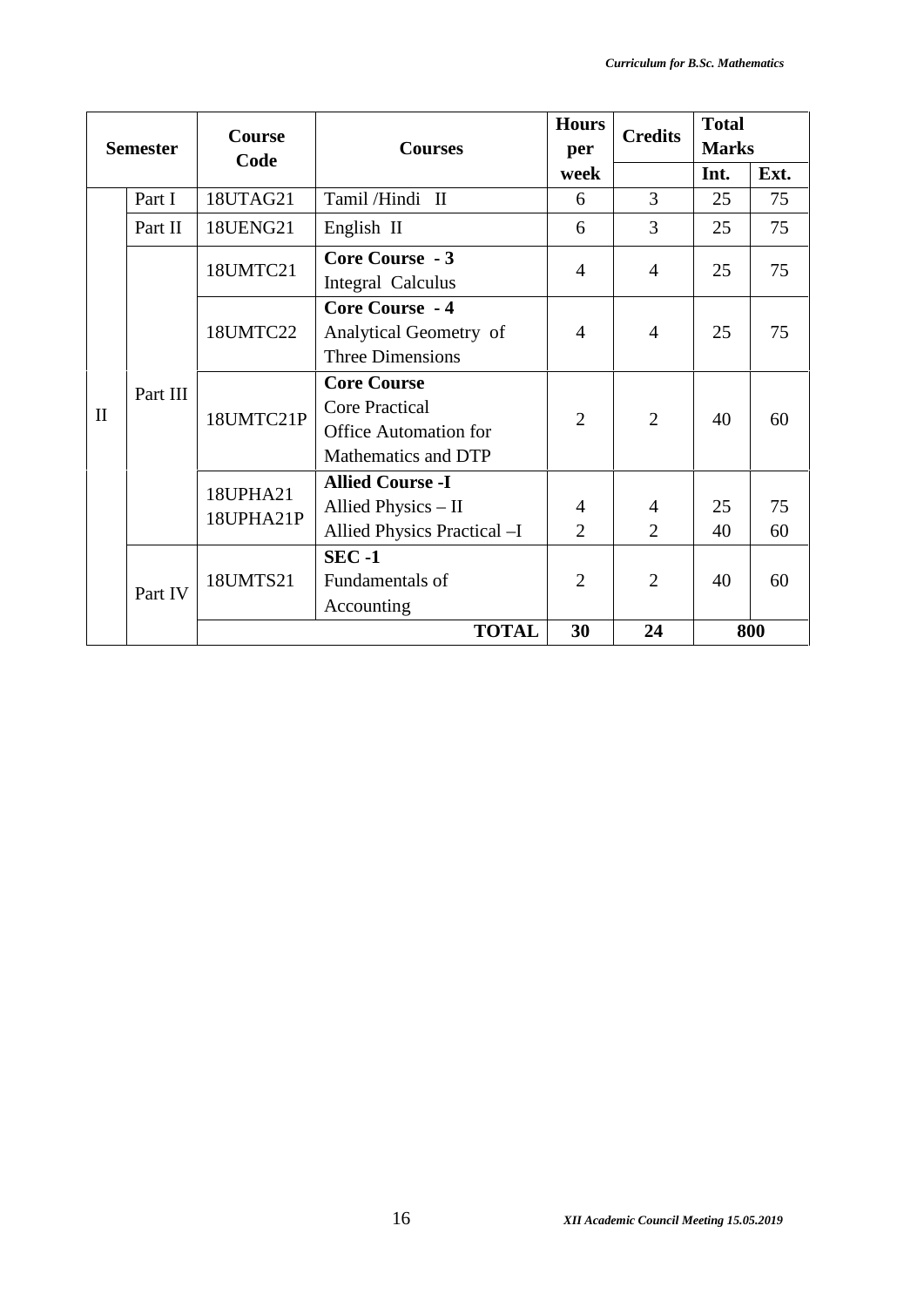| <b>Semester</b> |          | <b>Course Code</b>                              | <b>Courses</b>                                                                                                                    | <b>Hours</b><br>per | <b>Credits</b> | <b>Total</b><br><b>Marks</b> |      |
|-----------------|----------|-------------------------------------------------|-----------------------------------------------------------------------------------------------------------------------------------|---------------------|----------------|------------------------------|------|
|                 |          |                                                 |                                                                                                                                   | week                |                | Int.                         | Ext. |
|                 | Part I   | 18UTAG31                                        | Tamil/Hindi<br>III                                                                                                                | 6                   | 3              | 25                           | 75   |
|                 | Part II  | 18UENG31                                        | English III                                                                                                                       | 6                   | $\overline{3}$ | 25                           | 75   |
|                 |          | 18UMTC31                                        | <b>Core Course -5</b><br><b>Statics</b>                                                                                           | $\overline{3}$      | 3              | 25                           | 75   |
|                 | Part III | 18UMTC32                                        | <b>Core Course -6</b><br>Sequences and Series                                                                                     | $\overline{4}$      | $\overline{3}$ | 25                           | 75   |
|                 |          | 18UAMA31                                        | <b>Allied-Course -II</b><br><b>Operations Research</b>                                                                            | 6                   | $\overline{4}$ | 25                           | 75   |
|                 | Part IV  | 18UMTS31P                                       | $SEC -2$<br><b>MAT LAB - Practical</b>                                                                                            | $\overline{2}$      | $\overline{2}$ | 40                           | 60   |
| III             |          | 18UMTN31                                        | NMEC-1<br><b>Quantitative Aptitude</b>                                                                                            | $\overline{2}$      | $\overline{2}$ | 40                           | 60   |
|                 |          | 18UGEH31<br>18UGEW32                            | <b>Generic Elective -1</b><br>1.Human Rights/<br>2. Women Studies                                                                 | $\overline{0}$      | $\mathbf{1}$   | 40                           | 60   |
|                 | Part IV  | 18UGEC41/<br>18UGEM42/<br>18UGEA43/<br>18UGED44 | <b>Generic Elective -2</b><br>Constitution of India/<br>Modern Economics/<br>Adolescent Psychology/<br><b>Disaster Management</b> | $\mathbf{1}$        |                |                              |      |
|                 |          |                                                 | <b>TOTAL</b>                                                                                                                      | 30                  | 21             |                              | 800  |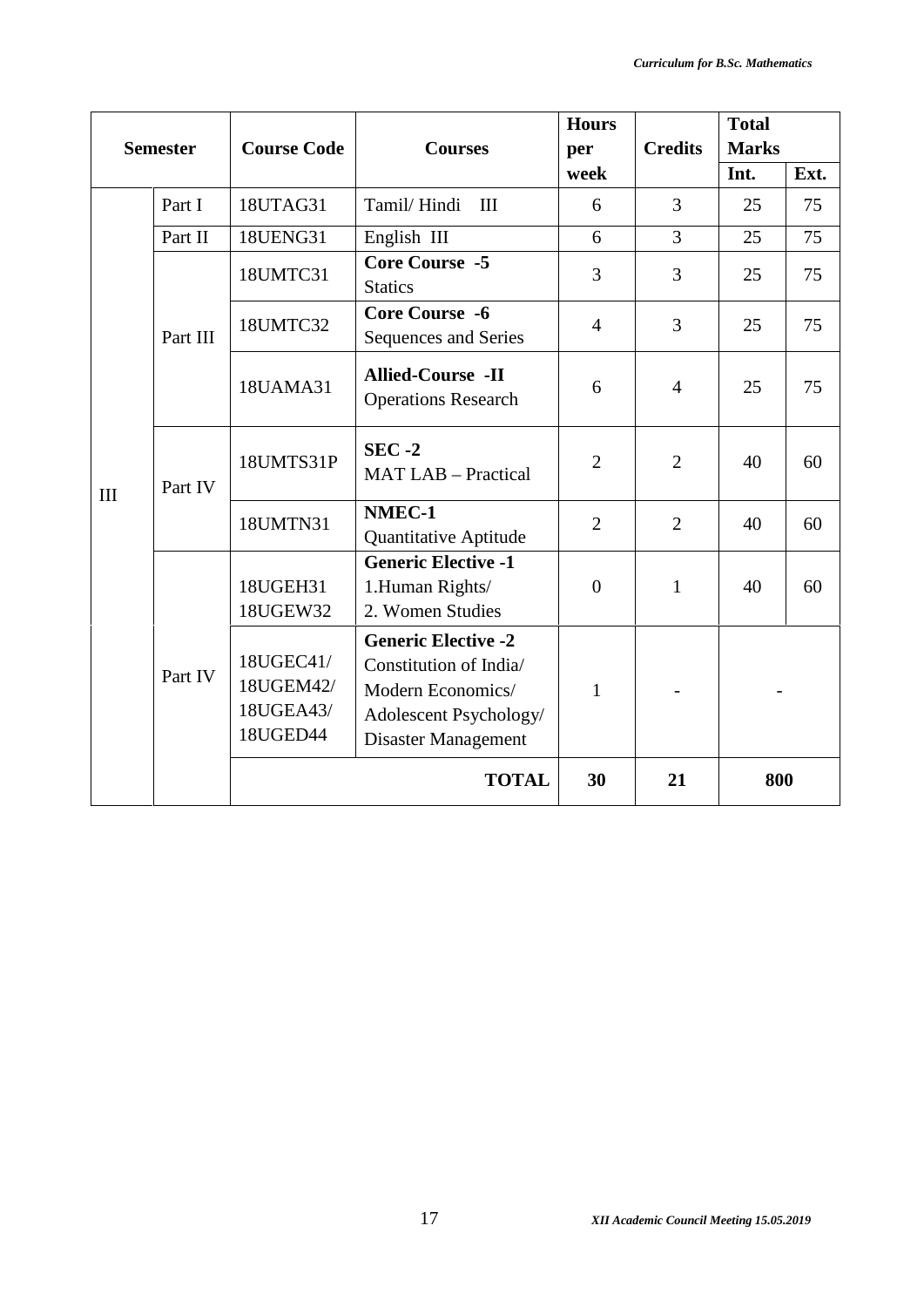|    |                 | <b>Course Code</b> |                                  | <b>Hours</b>   |                | <b>Total Marks</b> |                          |
|----|-----------------|--------------------|----------------------------------|----------------|----------------|--------------------|--------------------------|
|    | <b>Semester</b> |                    | <b>Courses</b>                   | per<br>week    | <b>Credits</b> | Int                | Ext                      |
|    | Part I          | 18UTAG41           | Tamil/Hindi IV                   | 6              | 3              | 25                 | 75                       |
|    | Part II         | <b>18UENG41</b>    | English IV                       | 6              | 3              | 25                 | 75                       |
|    |                 |                    | <b>Core Course - 7</b>           | 3              | 3              |                    | 75                       |
|    |                 | 18UMTC41           | Dynamics                         |                |                | 25                 |                          |
|    |                 |                    | <b>Core Course - 8</b>           |                |                |                    |                          |
|    | Part III        | 18UMTC42           | <b>Trigonometry and Vector</b>   | $\overline{4}$ | 3              | 25                 | 75                       |
|    |                 |                    | Calculus                         |                |                |                    |                          |
|    |                 |                    | <b>Allied Course - II</b>        |                |                |                    |                          |
|    |                 | 18UAMA41           | Programming in C                 | 4              | 4              | 25                 | 75                       |
|    |                 | 18UAMA41P          | C - Practical                    | $\overline{2}$ | $\overline{2}$ | 40                 | 60                       |
|    |                 |                    | $SEC -3$                         | $\overline{2}$ | $\overline{2}$ | 40                 | 60                       |
|    |                 | 18UMTS41           | <b>Transforms</b>                |                |                |                    |                          |
| IV |                 |                    | NMEC-2                           |                |                |                    |                          |
|    | Part IV         | 18UMTN41           | <b>Statistics and Operations</b> | $\overline{2}$ | $\overline{2}$ | 40                 | 60                       |
|    |                 |                    | Research                         |                |                |                    |                          |
|    |                 | 18UMTI41G          | Internship/Field Project         | $\overline{0}$ | $\mathbf{1}$   | 100                | $\overline{\phantom{a}}$ |
|    |                 |                    | <b>Generic Elective -2</b>       |                |                |                    |                          |
|    |                 | 18UGEC41/          | Constitution of India/           |                |                |                    |                          |
|    |                 | 18UGEM42/          | Modern Economics/                | $\mathbf{1}$   | $\mathbf{1}$   | 100                |                          |
|    |                 | 18UGEA43/          | Adolescent Psychology/           |                |                |                    |                          |
|    |                 | 18UGED44           | Disaster Management/             |                |                |                    |                          |
|    | Part V          |                    | <b>Extension Activities</b>      | $\blacksquare$ | $\mathbf{1}$   |                    |                          |
|    |                 |                    | <b>TOTAL</b>                     | 30             | 25             |                    | 1000                     |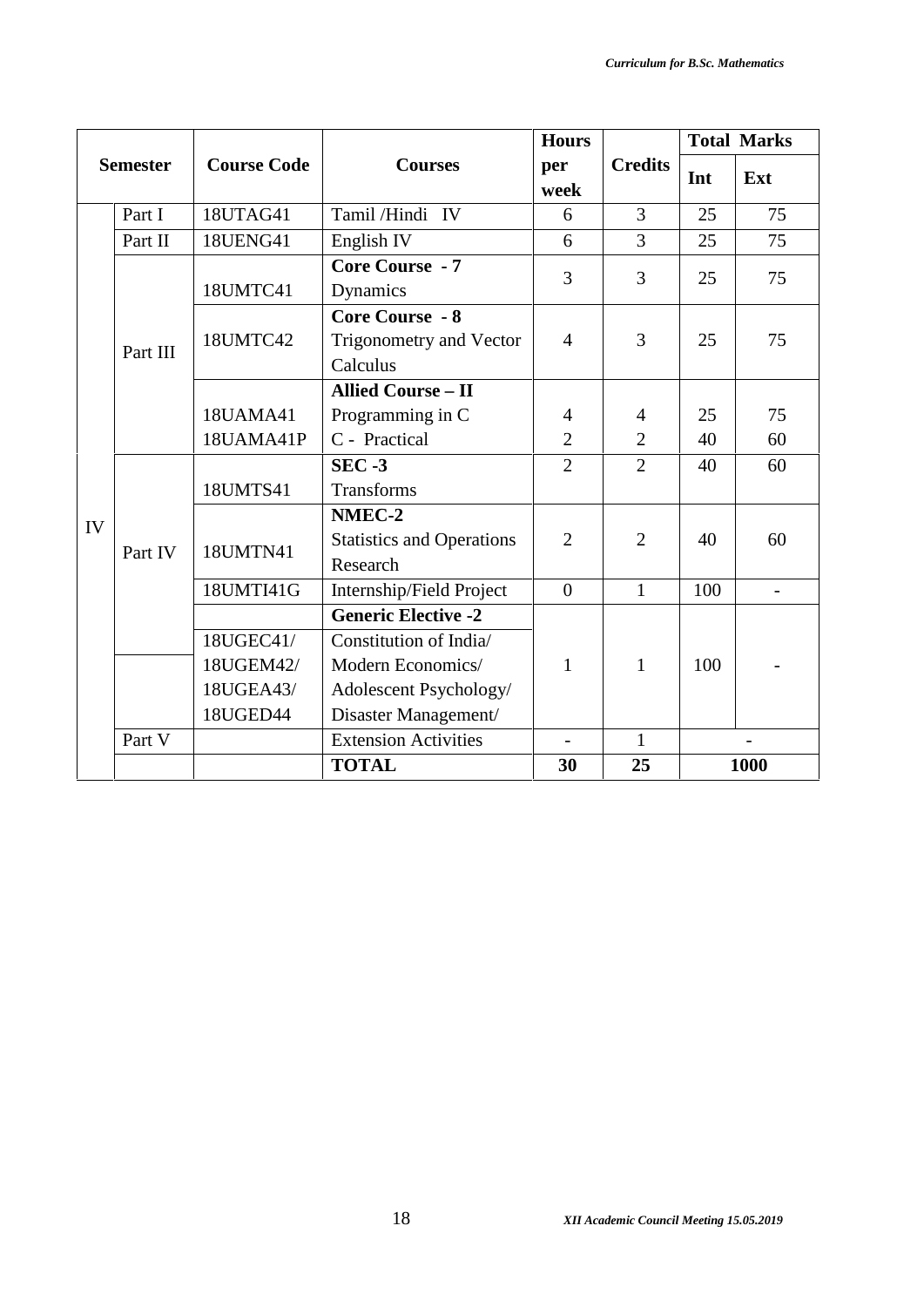|              |                 | Course               |                                                 | <b>Hours</b>             |                | <b>Total Marks</b> |                          |
|--------------|-----------------|----------------------|-------------------------------------------------|--------------------------|----------------|--------------------|--------------------------|
|              | <b>Semester</b> | Code                 | <b>Courses</b>                                  | per<br>week              | <b>Credits</b> | Int.               | Ext.                     |
|              |                 | 18UMTC51             | Core Course $-9$<br>Modern Algebra              | 5                        | $\overline{4}$ | 25                 | 75                       |
|              |                 | 18UMTC52             | Core Course - 10<br><b>Real Analysis</b>        | 5                        | $\overline{4}$ | 25                 | 75                       |
|              |                 | 18UMTC53             | Core Course - 11<br><b>Numerical Methods</b>    | 5                        | $\overline{4}$ | 25                 | 75                       |
|              | Part III        | 18UMTC54             | Core Course - 12<br>Statistics $-1$             | $\overline{4}$           | $\overline{4}$ | 25                 | 75                       |
| $\mathbf{V}$ |                 | 18UMTE51<br>18UMTE52 | DSEC-1<br>1. Graph Theory<br>2. Automata Theory | 5                        | $\overline{4}$ | 25                 | 75                       |
|              |                 | 18UMTO51             | <b>Online Assessment</b>                        | $\overline{\phantom{a}}$ | $\mathbf{1}$   | 50                 |                          |
|              |                 | 18UMTS51             | <b>SEC -4</b><br><b>Summation of Series</b>     | $\overline{2}$           | $\overline{2}$ | 40                 | 60                       |
|              | Part IV         | 18UMTS52             | $SEC - 5$<br>Mathematical<br>Applications       | $\overline{2}$           | $\overline{2}$ | 40                 | 60                       |
|              |                 | 18UGES51             | Environmental<br><b>Studies</b>                 | $\overline{2}$           | $\overline{2}$ | 100                | $\overline{\phantom{0}}$ |
|              |                 |                      | <b>TOTAL</b>                                    | 30                       | 27             | 850                |                          |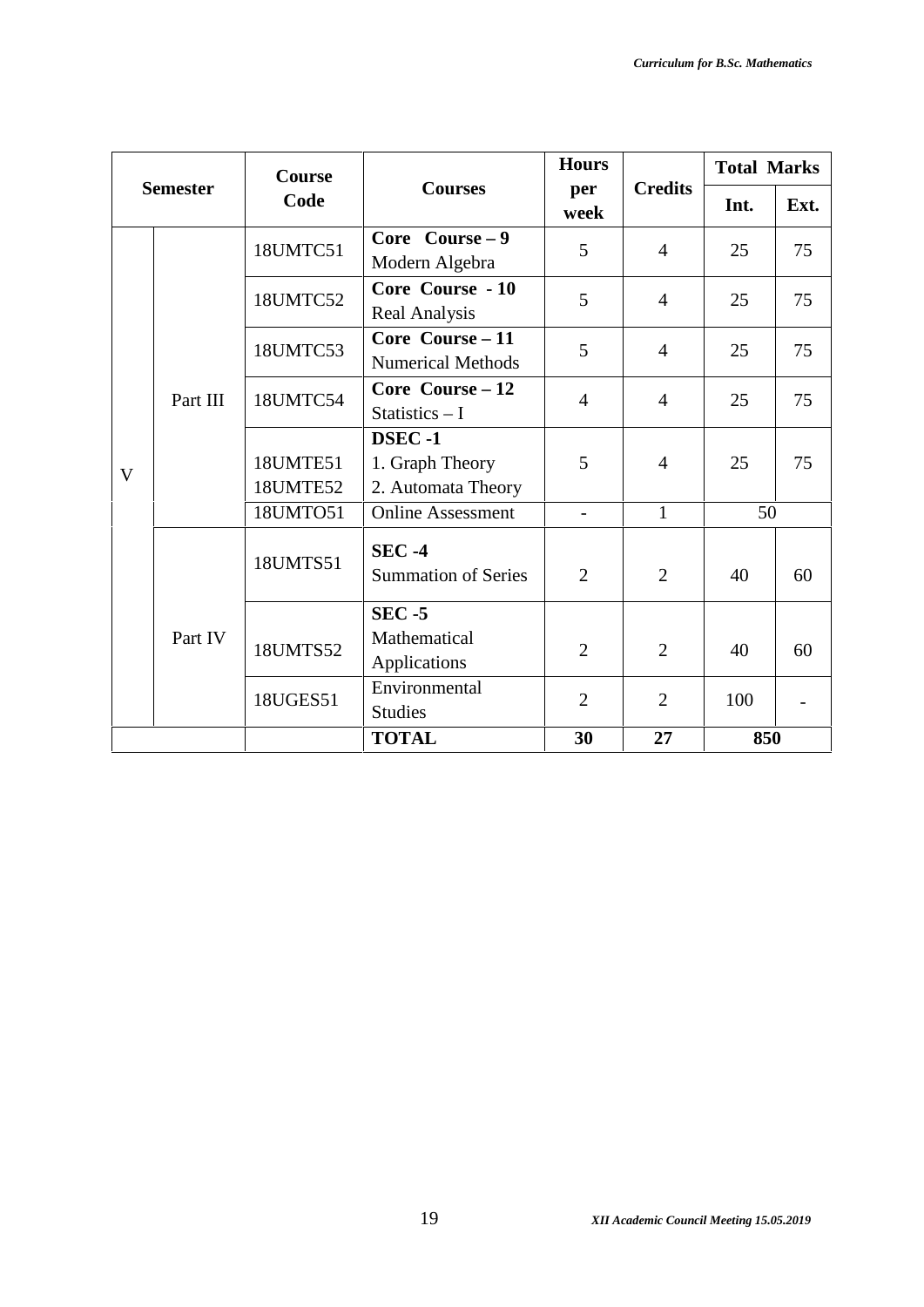|    |                 | Course                                                 |                                                                            | <b>Hours</b>             |                | <b>Total Marks</b> |      |
|----|-----------------|--------------------------------------------------------|----------------------------------------------------------------------------|--------------------------|----------------|--------------------|------|
|    | <b>Semester</b> | Code                                                   | <b>Courses</b>                                                             | per<br>week              | <b>Credits</b> | Int.               | Ext. |
|    |                 | 18UMTC61                                               | Core Course -13<br>Linear Algebra                                          | 6                        | $\overline{4}$ | 25                 | 75   |
|    |                 | 18UMTC62                                               | Core Course -14<br><b>Complex Analysis</b>                                 | 6                        | $\overline{4}$ | 25                 | 75   |
| VI |                 | 18UMTC63                                               | Core Course -15<br><b>Differential Equations</b><br>and Laplace Transforms | 6                        | $\overline{4}$ | 25                 | 75   |
|    | Part III        | Core Course - 16<br>5<br>18UMTC64<br>Statistics $-$ II | $\overline{4}$                                                             | 25                       | 75             |                    |      |
|    |                 | 18UMTE61<br>18UMTE62                                   | DSEC-2<br>1. Boolean Algebra and<br>Lattices<br>2. Fuzzy Algebra           | 5                        | $\overline{4}$ | 25                 | 75   |
|    |                 | 18UMTO61                                               | <b>Online Assessment</b>                                                   | $\overline{\phantom{0}}$ | $\mathbf{1}$   |                    | 50   |
|    | Part IV         | 18UMTS61                                               | $SEC - 6$<br><b>Mathematical Modelling</b>                                 | $\overline{2}$           | $\overline{2}$ | 40                 | 60   |
|    |                 |                                                        | <b>TOTAL</b>                                                               | 30                       | 23             |                    | 650  |

SEC - Skill Enhancement Course

NMEC - Non – Major Elective Course

DSEC **-** Discipline Specific Elective Course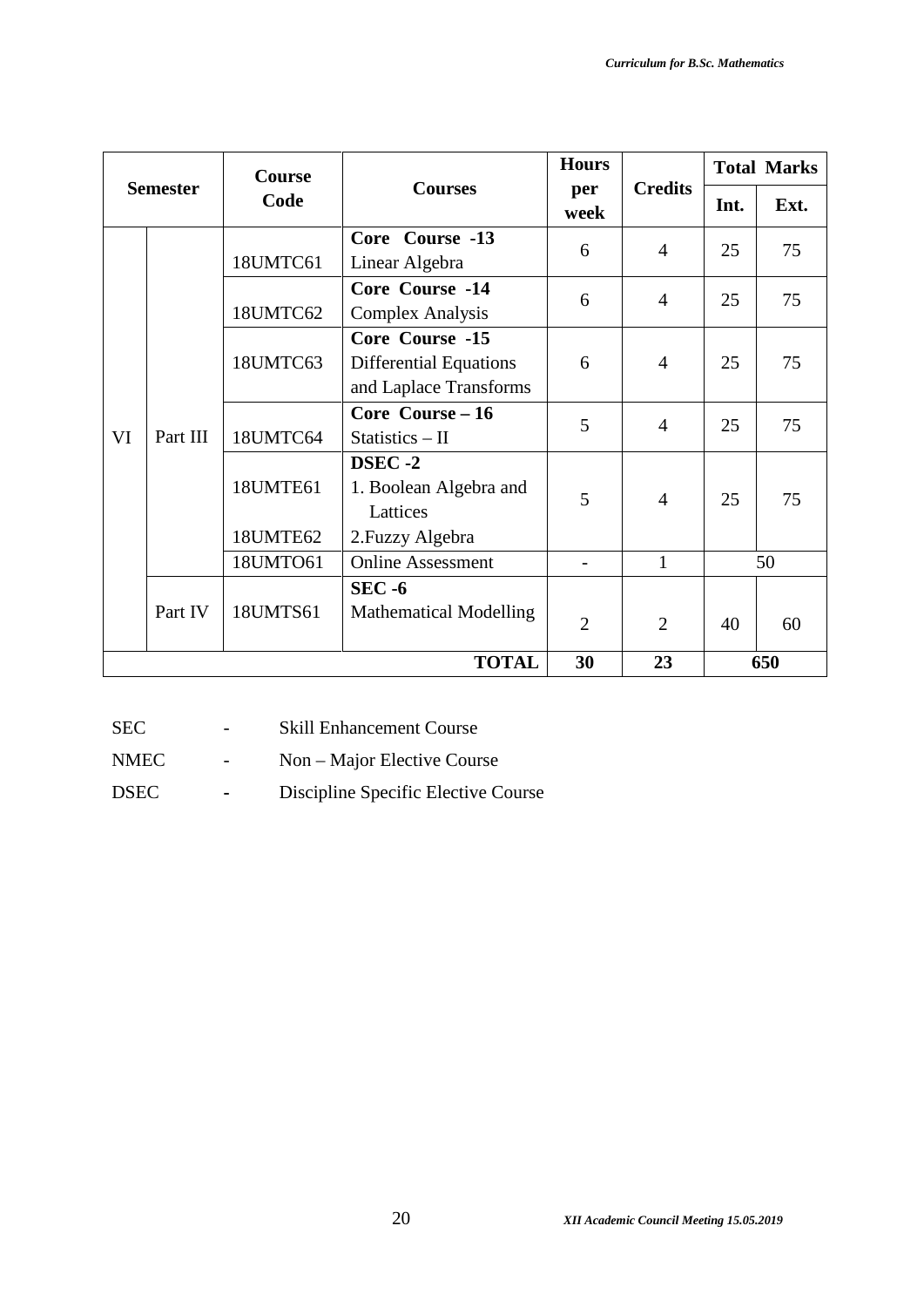# **COURSE STRUCTURE**

|                                               |                              |                          |                          | <b>Semester</b>          |                          |                          | <b>Total</b>                                 |
|-----------------------------------------------|------------------------------|--------------------------|--------------------------|--------------------------|--------------------------|--------------------------|----------------------------------------------|
| <b>Components</b>                             | I                            | $\mathbf{I}$             | III                      | IV                       | $\mathbf{V}$             | VI                       | <b>Number</b><br>of Hours/<br><b>Credits</b> |
| Part I : Tamil /Hindi                         | 6(3)                         | 6(3)                     | 6(3)                     | 6(3)                     | $\overline{\phantom{a}}$ | $\overline{\phantom{a}}$ | 24(12)                                       |
| Part II : English                             | 6(3)                         | 6(3)                     | 6(3)                     | 6(3)                     | $\overline{a}$           | $\overline{\phantom{0}}$ | 24(12)                                       |
| Part III : Core, Allied and DESC Courses:     |                              |                          |                          |                          |                          |                          |                                              |
| <b>Core Course</b>                            | 4(4)                         | 4(4)                     | 3(3)                     | 3(3)                     | 5(4)                     | 6(4)                     | 25(22)                                       |
| <b>Core Course</b>                            | 4(4)                         | 4(4)                     | 4(3)                     | 4(3)                     | 5(4)                     | 6(4)                     | 27(22)                                       |
| <b>Core Course</b>                            | $\qquad \qquad -$            |                          |                          | $\qquad \qquad -$        | 5(4)                     | 6(4)                     | 11(8)                                        |
| Core Course                                   |                              |                          |                          |                          | 4(4)                     | 5(4)                     | 9(8)                                         |
| <b>Core Practical</b>                         | 2(0)                         | 2(2)                     |                          | $\overline{\phantom{0}}$ |                          |                          | 4(2)                                         |
| Core Courses Assessment -                     |                              | $\overline{\phantom{0}}$ | -                        | $\qquad \qquad -$        | 0(1)                     | 0(1)                     | 0(2)                                         |
| Online                                        |                              |                          |                          |                          |                          |                          |                                              |
| Allied I                                      |                              |                          |                          |                          |                          |                          |                                              |
| Course                                        | 4(4)                         | 4(4)                     | $\qquad \qquad -$        | $\qquad \qquad -$        |                          | $\overline{\phantom{0}}$ | 8(8)                                         |
| Practical                                     | 2(0)                         | 2(2)                     | $\overline{\phantom{0}}$ | $\overline{\phantom{0}}$ | $\overline{\phantom{a}}$ | $\overline{\phantom{0}}$ | 4(2)                                         |
| Allied II                                     |                              |                          |                          |                          |                          |                          |                                              |
| Course                                        | $\overline{\phantom{0}}$     | $\overline{\phantom{a}}$ | 6(4)                     | 4(4)                     | $\frac{1}{2}$            | $\overline{\phantom{0}}$ | 10(8)                                        |
| Practical                                     | $\overline{\phantom{0}}$     | $\overline{\phantom{a}}$ |                          | 2(2)                     |                          |                          | 2(2)                                         |
| <b>Field Project</b>                          | $\qquad \qquad \blacksquare$ | $\overline{\phantom{a}}$ |                          | 0(1)                     | $\frac{1}{2}$            |                          | 0(1)                                         |
| <b>DSEC</b>                                   | $\overline{\phantom{0}}$     | $\overline{\phantom{0}}$ | $\overline{\phantom{0}}$ | $\overline{a}$           | 5(4)                     | 5(4)                     | 10(8)                                        |
| Part IV: SEC, NMEC, AECC, GEC                 |                              |                          |                          |                          |                          |                          |                                              |
|                                               | $\qquad \qquad -$            | 2(2)                     | 2(2)                     | 2(2)                     | 2(2)                     | 2(2)                     | 10(10)                                       |
| Skill Enhancement Courses (SEC)               | $\qquad \qquad -$            | $\overline{\phantom{a}}$ |                          |                          | 2(2)                     | $\overline{\phantom{0}}$ | 2(2)                                         |
| Non-Major Elective Courses (NMEC)             | $\overline{a}$               | $\overline{\phantom{a}}$ | 2(2)                     | 2(2)                     | $\overline{\phantom{a}}$ | $\overline{\phantom{0}}$ | 4(4)                                         |
| Ability Enhancement Compulsory Courses (AECC) |                              |                          |                          |                          |                          |                          |                                              |
| <b>Value Education</b>                        | 2(2)                         | $\qquad \qquad -$        | $\overline{\phantom{0}}$ | $\overline{\phantom{a}}$ | $\overline{\phantom{a}}$ | $\qquad \qquad -$        | 2(2)                                         |
| <b>Environmental Studies</b>                  | $\overline{\phantom{0}}$     | $\overline{\phantom{a}}$ | $\qquad \qquad -$        | $\overline{\phantom{0}}$ | 2(2)                     | $\qquad \qquad -$        | 2(2)                                         |
| Generic Elective Courses (GEC)                |                              |                          |                          |                          |                          |                          |                                              |
| Generic Elective 1                            | $\qquad \qquad \blacksquare$ | $\overline{\phantom{a}}$ | 0(1)                     | $\overline{\phantom{0}}$ | $\overline{\phantom{a}}$ | $\overline{\phantom{a}}$ | 0(1)                                         |
| Generic Elective 2                            |                              |                          | 1(0)                     | 1(1)                     |                          |                          | 2(1)                                         |
| Part V – Extension Activities                 |                              |                          |                          | 0(1)                     |                          |                          | 0(1)                                         |
| NSS/Physical Education/YRC/                   |                              |                          |                          |                          |                          |                          |                                              |
| RRC/ Science Forum/ ECO                       |                              |                          |                          |                          |                          |                          |                                              |
| Club/Library and Information                  |                              |                          |                          |                          |                          |                          |                                              |
| Science/Consumer Club/                        |                              |                          |                          |                          |                          |                          |                                              |
| Fitness Club,                                 |                              |                          |                          |                          |                          |                          |                                              |
| <b>National Cadet Corps</b>                   |                              |                          |                          |                          |                          |                          |                                              |
| <b>Total</b>                                  | 30                           | 30                       | 30                       | 30                       | 30                       | 30                       | 180                                          |
|                                               | (20)                         | (24)                     | (21)                     | (25)                     | (27)                     | (23)                     | (140)                                        |

**DSEC:** Discipline Specific Elective Course **SEC:** Skill Enhancement Course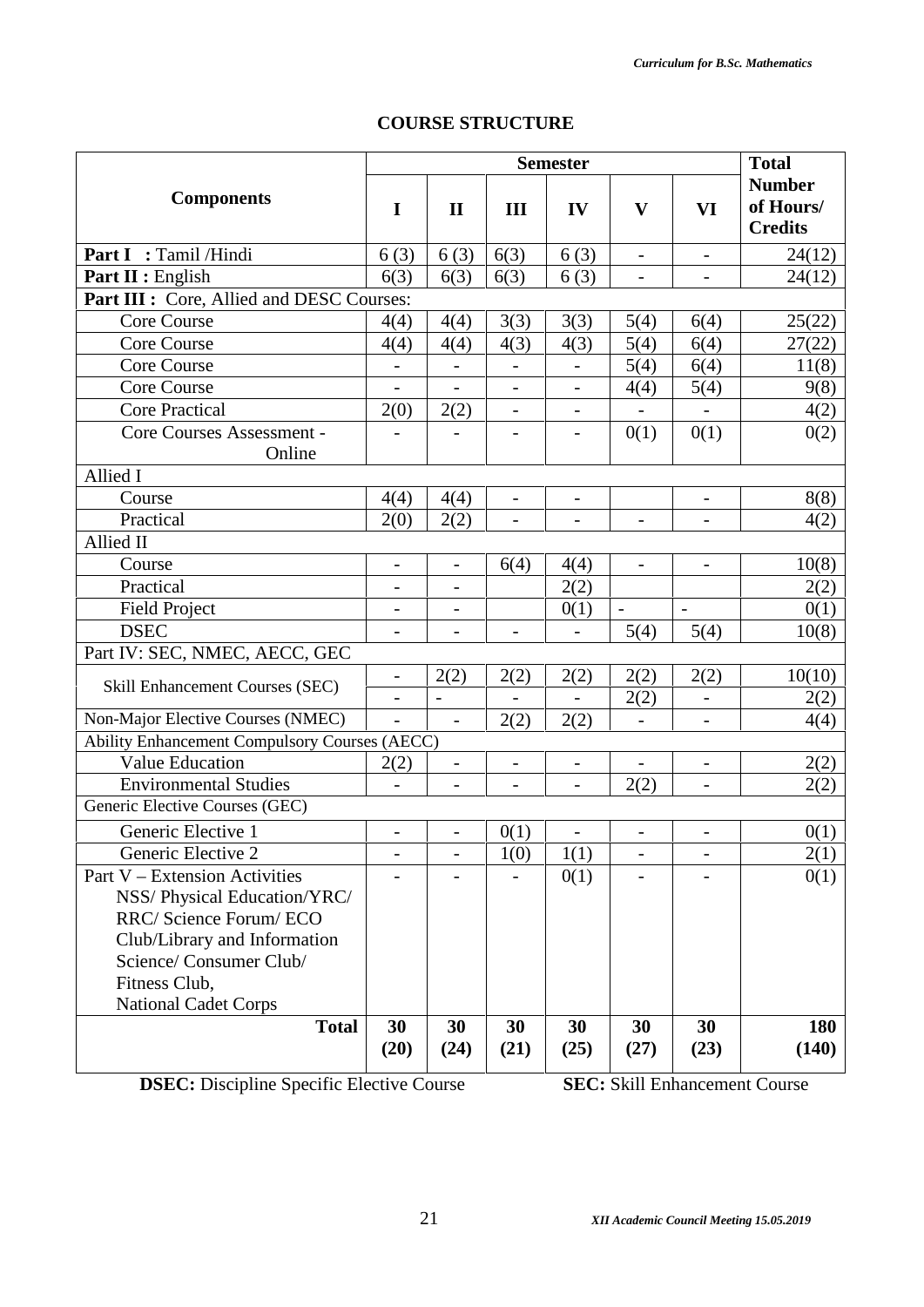

(Belonging to Virudhunagar Hindu Nadars) An Autonomous Institution Affiliated to Madurai Kamaraj University, Madurai An to *Re-accredited with 'A' Grade (3rd Cycle) by NAAC with* VIRUDHUNAGAR - 626 001

> **B.Sc. MATHEMATICS (SEMESTER) (2018 -19 onwards)**

| Semester III                   |                                                                                |                | Hours/Week: 3  |  |  |
|--------------------------------|--------------------------------------------------------------------------------|----------------|----------------|--|--|
| Core Course-5                  | <b>STATICS</b>                                                                 |                | Credits: 3     |  |  |
| Course Code<br><b>18UMTC31</b> |                                                                                | Internal<br>25 | External<br>75 |  |  |
|                                |                                                                                |                |                |  |  |
| <b>URSE OUTCOMES</b>           |                                                                                |                |                |  |  |
|                                | completion of the course, students will be able to                             |                |                |  |  |
|                                | apply the basic principles of classical particles mechanics to the analysis of |                |                |  |  |
| particles subjected to forces. |                                                                                |                |                |  |  |

### **COURSE OUTCOMES**

On completion of the course, students will be able to

- apply the basic principles of classical particles mechanics to the analysis of particles subjected to forces.
- apply equilibrium equations in statics.
- determine the resultant of a system of forces.
- determine the resultant of two like and unlike parallel forces.
- know about the tendency of rotation about a fixed point at parallel forces and to calculate the moments of the parallel forces.

#### **UNIT I**

# **Forces acting at a point**

Resultant and components :Definition -Simple cases of finding the resultant -Parallelogram of Forces -Analytical expression for the resultant of two forces acting at a point -Triangle of Forces-Perpendicular Triangle of Forces- Converse of the Triangle of forces-The Polygon of Forces- Lami's Theorem – An extended form of the parallelogram law f forces. (9 hours) determine the resultant of a system of forces.<br>determine the resultant of two like and unlike parallel forces.<br>know about the tendency of rotation about a fixed point at parallel forces and to<br>calculate the moments of the **EXAMINAPERUMAL COLLEGE FOR WOMEN (Belonging to Virushmanger Hindu Nudari)**<br>
(Belonging to Virushmanger Hindu Nudari)<br>
(Belonging to Virushmanger Hindu Nudari)<br>
Resolvent Softer a Croise ( $\frac{1}{2}$ Cycle by NAAC<br>
(2018 - 1

#### **UNIT II**

#### **Forces acting at a point**

Resolution of a force- Components of a force along two given directions - Theorem on Resolved Parts- Resultant of any number of forces acting at a point: Graphical method- Resultant of any number of coplanar forces acting at a point: Analytical method- Conditions of equilibrium of any number of forces acting upon a particle.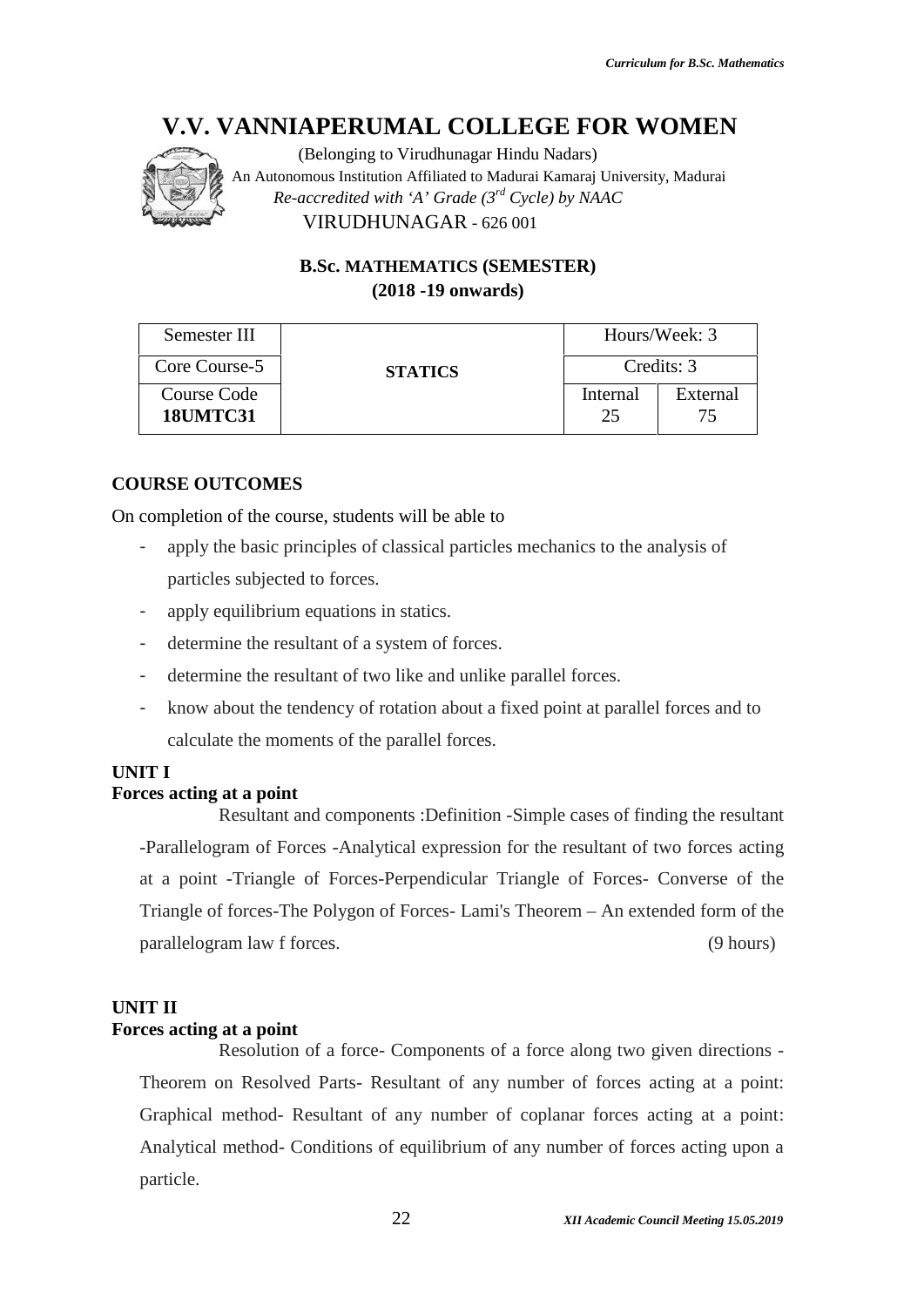#### **Parallel Forces and Moments**

Introduction: To find the resultant of two like parallel forces acting on a rigid body - To find the resultant of two unlike and unequal parallel forces acting on a rigid body -Resultant of a number of parallel forces acting on a rigid body. (9 hours)

#### **UNIT III**

#### **Parallel Forces and Moments**

Condition of equilibrium of three coplanar parallel forces -Centre of two parallel forces- Moment of a force -Physical significance of moment of a force- Geometrical Representation of a moment-Sign of the moment- Unit of moment - Varigon's Theorem of Moments. (8 hours)

#### **UNIT IV**

#### **Parallel Forces and Moments**

Generalised theorem of moments (Principle of Moments) -Moment of a force about an axis.

### **Equilibrium of Three Forces Acting on A Rigid Body**

Rigid body subjected to any three forces -Three Coplanar Forces - Conditions of Equilibrium- Procedure to be followed in solving any statical problem. (10 hours)

# **UNIT V Equilibrium of Three Forces Acting on A Rigid Body**

Two trigonometrical theorems -Some artifices -Problems on parallel forces

(9 hours)

#### **TEXT BOOK**

Venkataraman M.K. (July 2013). *Statics*, Agasthiar Publications.

| Unit        | <b>Chapter</b> | <b>Sections</b> |
|-------------|----------------|-----------------|
|             | $\overline{2}$ | $1 - 10$        |
| $_{\rm II}$ | $\overline{2}$ | $11 - 16$       |
|             | 3              | $1 - 4$         |
| Ш           | 3              | $5 - 12$        |
| IV          | 3              | 13, 14          |
|             | 5              | $1 - 4$         |
|             | 5              | 5 - 7           |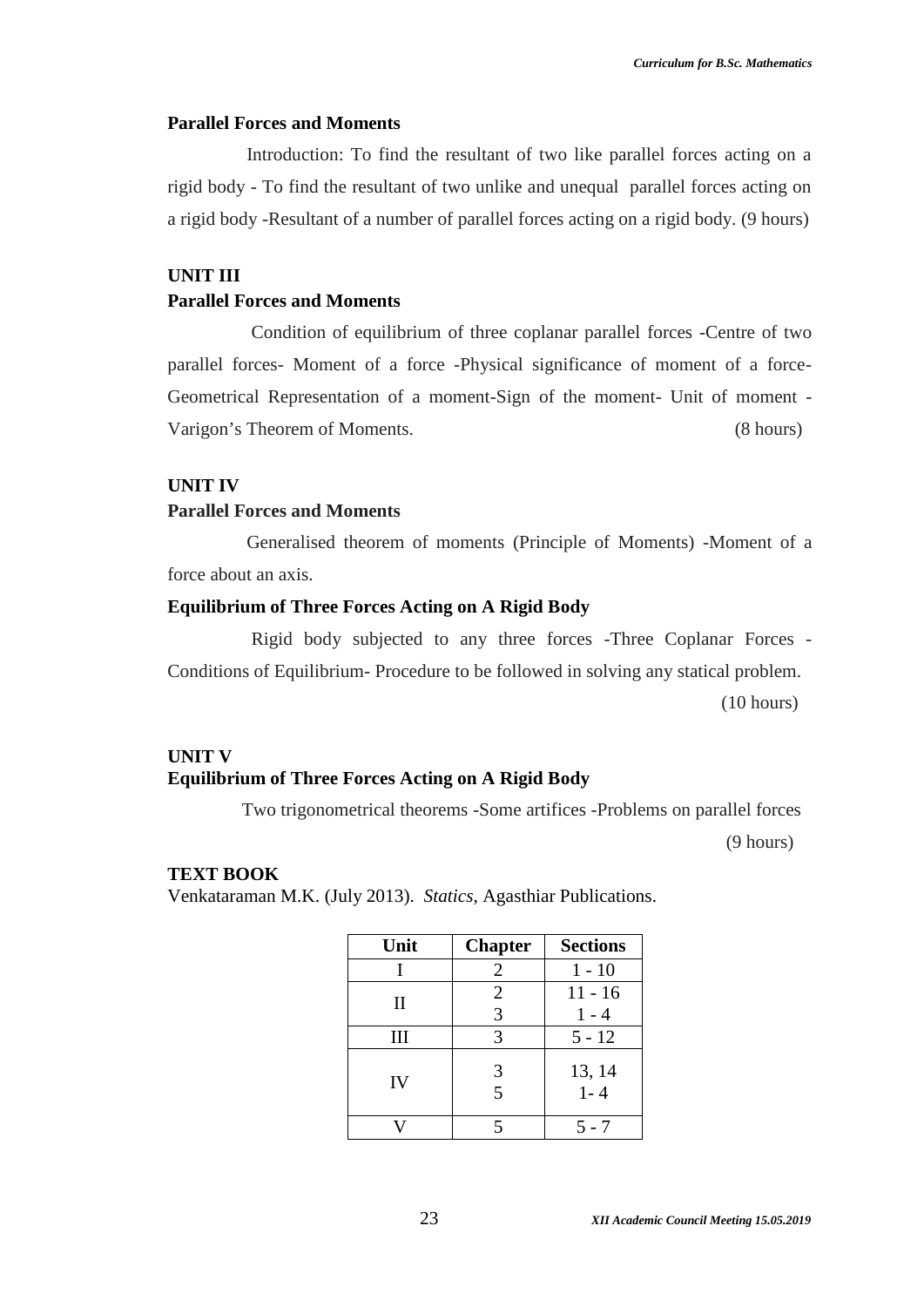# **V.V. VANNIAPERUMAL COLLEGE FOR WOMEN**



|                                                        | <b>B.Sc. MATHEMATICS (SEMESTER)</b>                                                                                                                   |                |                |  |
|--------------------------------------------------------|-------------------------------------------------------------------------------------------------------------------------------------------------------|----------------|----------------|--|
|                                                        | $(2018 - 19)$ onwards)                                                                                                                                |                |                |  |
| Semester III                                           |                                                                                                                                                       |                | Hours/Week: 4  |  |
| Core Course-6<br><b>Course Code</b><br><b>18UMTC32</b> | <b>SEQUENCES AND SERIES</b>                                                                                                                           |                | Credits: 3     |  |
|                                                        |                                                                                                                                                       | Internal<br>25 | External<br>75 |  |
| examples.                                              | In completion of the course, students will be able to<br>understand the basic concepts of sequences and types of sequences with                       |                |                |  |
| ۰<br>principle.<br>۰                                   | find the convergence and divergence of sequences using Cauchy's general<br>understand the basic concepts of series and types of series with examples. |                |                |  |
|                                                        | apply different tests for convergence or divergence of a series.                                                                                      |                |                |  |
|                                                        | calculate limit of sequence obtained by combining two or more sequences.                                                                              |                |                |  |
| JNIT I<br>equences                                     | Sequences-Bounded Sequences-Monotonic Sequences-Convergent Sequences-                                                                                 |                |                |  |

# **COURSE OUTCOMES**

- understand the basic concepts of sequences and types of sequences with examples.
- find the convergence and divergence of sequences using Cauchy's general principle.
- understand the basic concepts of series and types of series with examples.
- apply different tests for convergence or divergence of a series.
- calculate limit of sequence obtained by combining two or more sequences.

# **UNIT I**

#### **Sequences**

# **UNIT II**

#### **Sequences Continued**

| The Algebra of Limits-Behaviour of Monotonic Sequence | (11 hours) |
|-------------------------------------------------------|------------|
|-------------------------------------------------------|------------|

# **UNIT III**

| <b>Sequences Continued</b>                             |                      |
|--------------------------------------------------------|----------------------|
| Some Theorems on Limits-Subsequences-Cauchy Sequences. | $(13 \text{ hours})$ |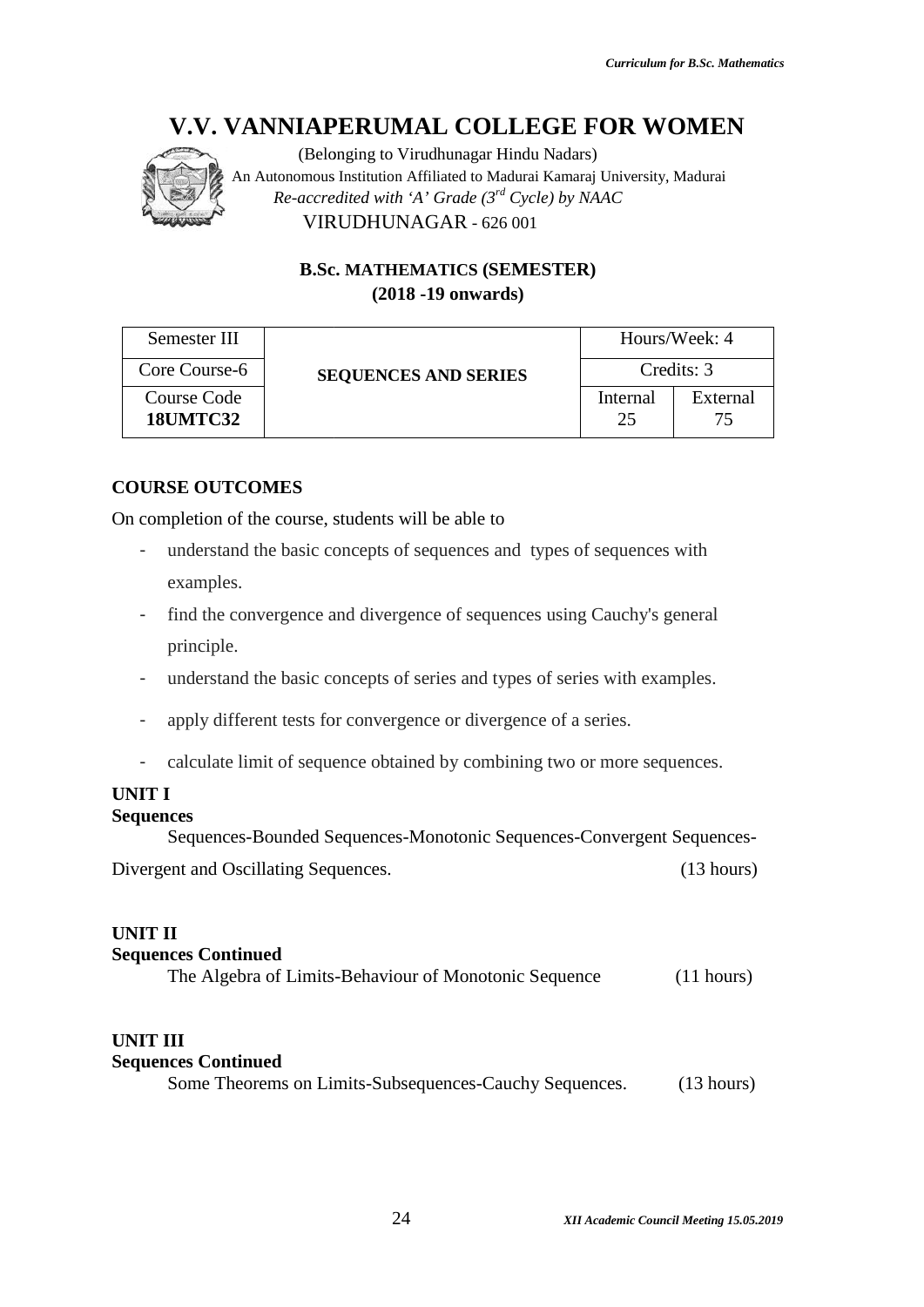# **UNIT IV**

**Series of positive terms**

Infinite Series - Comparison Test (11 hours)

# **UNIT V**

# **Series of positive terms Continued**

Kummer's Test – D'Alembert's ratio Test – Raabe's Test – Gauss Test – Root Test and Condensation Test. (12 hours)

# **TEXT BOOK**

Arumugam.S and Thangapandi Isaac.A (2014). *Sequences and Series*, New Gamma Publishing House.

| Unit               | <b>Chapter</b> | <b>Section</b> |
|--------------------|----------------|----------------|
|                    | 3              | $3.1 - 3.5$    |
| $\mathbf{I}$       | 3              | 3.6, 3.7       |
| $\mathop{\rm III}$ | 3              | 3.8, 3.9, 3.11 |
| IV                 |                | 4.1, 4.2       |
|                    |                | 4.3, 4.4       |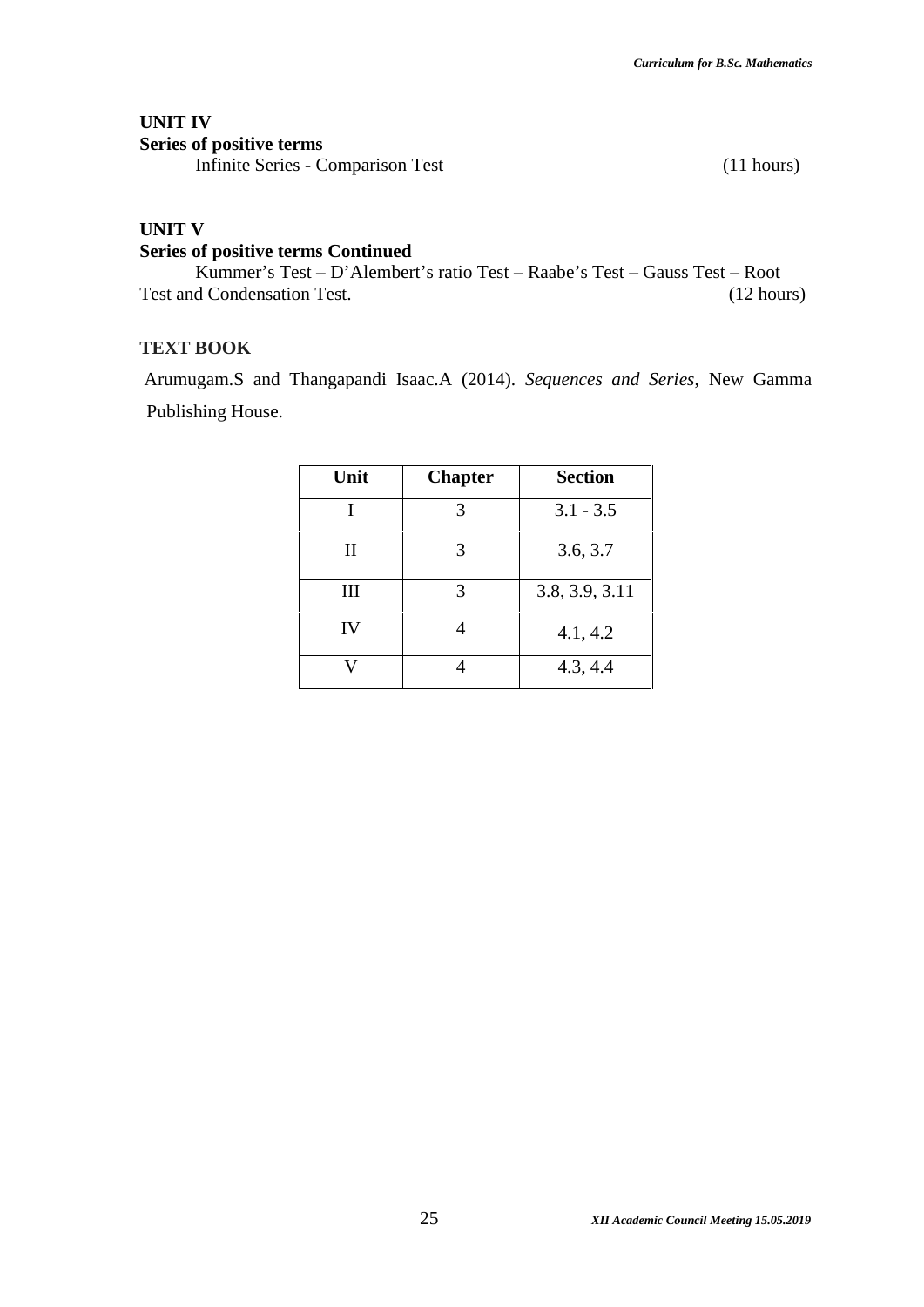

# **B.Sc. MATHEMATICS (SEMESTER) (2018 -19 onwards)**

|                                    | $(2018 - 19)$ onwards)                                                                                                                                                                         |                |                                                                               |
|------------------------------------|------------------------------------------------------------------------------------------------------------------------------------------------------------------------------------------------|----------------|-------------------------------------------------------------------------------|
| Semester III                       |                                                                                                                                                                                                |                | Hours/Week: 6                                                                 |
| Allied Course -II                  | <b>OPERATIONS RESEARCH</b>                                                                                                                                                                     |                | Credits: 4                                                                    |
| Course Code<br><b>18UAMA31</b>     |                                                                                                                                                                                                | Internal<br>25 | External<br>75                                                                |
| techniques to solve it.            | turn real life problems into formation of models<br>develop the skills of formulation of linear programming problems and different<br>allocate scarce sources to optimise and maximize profit. |                |                                                                               |
| in a specific strategic situation. | analyse the decision making process, explain and predict how individuals behave                                                                                                                |                |                                                                               |
| <b>INIT I</b>                      | inear Programming Problem -Mathematical Formulation                                                                                                                                            |                |                                                                               |
|                                    | Introduction - Mathematical Formulation of the Problem- Illustrations on                                                                                                                       |                |                                                                               |
| <i>A</i> athematical               | Formulation of LPPs.                                                                                                                                                                           |                |                                                                               |
|                                    | inear Programming Problem- Graphical Solution and Extension                                                                                                                                    |                |                                                                               |
|                                    |                                                                                                                                                                                                |                | Introduction – Graphical Solution Method – Some Exceptional Cases. (18 hours) |

# **COURSE OUTCOMES**

- have an overview of special classes of linear programming problems
- turn real life problems into formation of models
- develop the skills of formulation of linear programming problems and different techniques to solve it. Course Code<br> **ISUAMA31** 25 75<br> **RSE OUTCOMES**<br> **RSE OUTCOMES**<br>
ISUAMA31 25 75<br> **RSE OUTCOMES**<br>
Inverview of special classes of linear programming problems<br>
turn real life problems into formation of models<br>
develop the skil
- allocate scarce sources to optimise and maximize profit .
- analyse the decision making process, explain and predict how individuals behave in a specific strategic situation.

# **UNIT I**

# **Linear Programming Problem -Mathematical Formulation Programming**

# **Linear Programming Problem- Graphical Solution and Extension**

# **UNIT II**

#### **General Linear Programming Problem**

# **Linear Programming Problem -Simplex Method Programming**

Introduction -The Computational Procedure - Use of Artificial Variables: Big-M Method (Method of Penalties) Degeneracy in Linear Programming. (19 hours)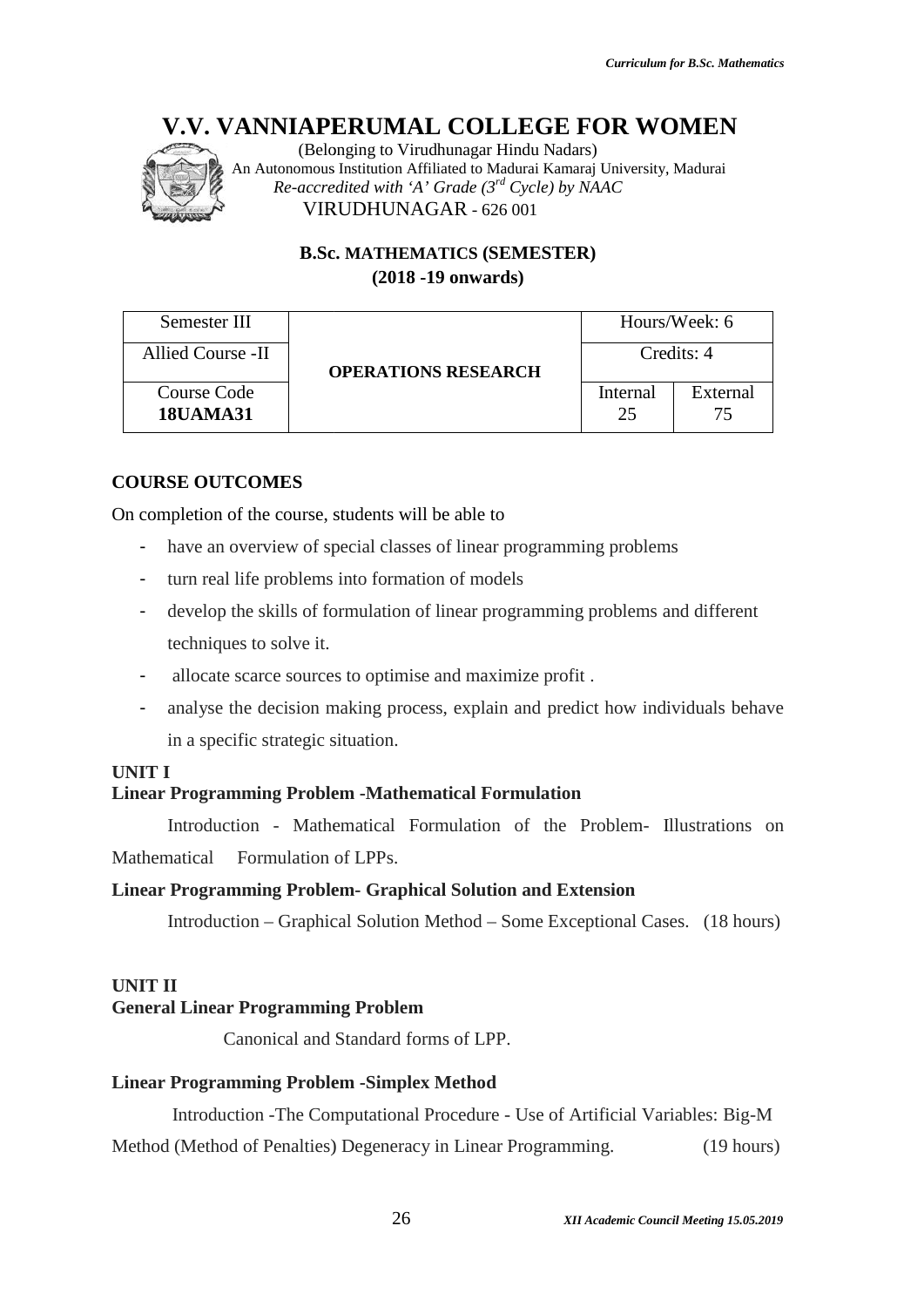### **UNIT III Transportation Problem**

Introduction-LP Formulation of The Transportation Problem- Existence of solution in TP-The Transportation Table-Loops in Transportation Tables- Solution of a Transportation Problem- Finding an Initial Basic Feasible Solution-Test for Optimality - Degeneracy in Transportation Problem -Transportation Algorithm.

#### **Assignment Problem**

Introduction -Mathematical Formulation of the Problem- Solution Methods of Assignment Problem: Hungarian Assignment Method-Special Cases in Assignment Problem. (19 hours)

#### **UNIT IV Games and strategies**

Introduction –Two- Person Zero- Sum Games -Some Basic Terms -The Maximin- Minimax Principle –Games Without Saddle Points- Mixed Strategies - Graphic solution of  $2 \times n$  and  $m \times 2$  Games. (17 hours)

# **UNIT V**

**Games and strategies Continued**

#### Dominance Property **Sequencing problem**

Introduction -Problem of Sequencing- Basic Terms Used in Sequencing- Processing n Jobs Through TWO Machines -Processing n Jobs Through k Machines.

(17 hours)

# **TEXT BOOK**

Kanti Swarup, Gupta P.K, Manmohan ( 2013). *Operations Research*, Sultan Chand and Sons.

| Unit      | <b>Chapter</b>                                                        | <b>Section</b>                                |
|-----------|-----------------------------------------------------------------------|-----------------------------------------------|
|           | 2                                                                     | 2.1, 2.3, 2.4 (Problems from 201 to 210 only) |
|           | 3                                                                     | 3.1, 3.2, 3.3                                 |
| Н         | 3<br>3.4, 3.5 (Results without proof)                                 |                                               |
|           | 4                                                                     | 4.1, 4.3, 4.4, 4.5                            |
| Ш         | 10<br>10.1, 10.2, 10.3, 10.5, 10.6<br>10.8, 10.9, 10.10, 10.12, 10.13 |                                               |
|           | 11                                                                    | $11.1 - 11.4$                                 |
| <b>IV</b> | 17                                                                    | $17.1 - 17.6$                                 |
| V         | 17                                                                    | 17.7                                          |
|           | 12                                                                    | $12.1 - 12.5$                                 |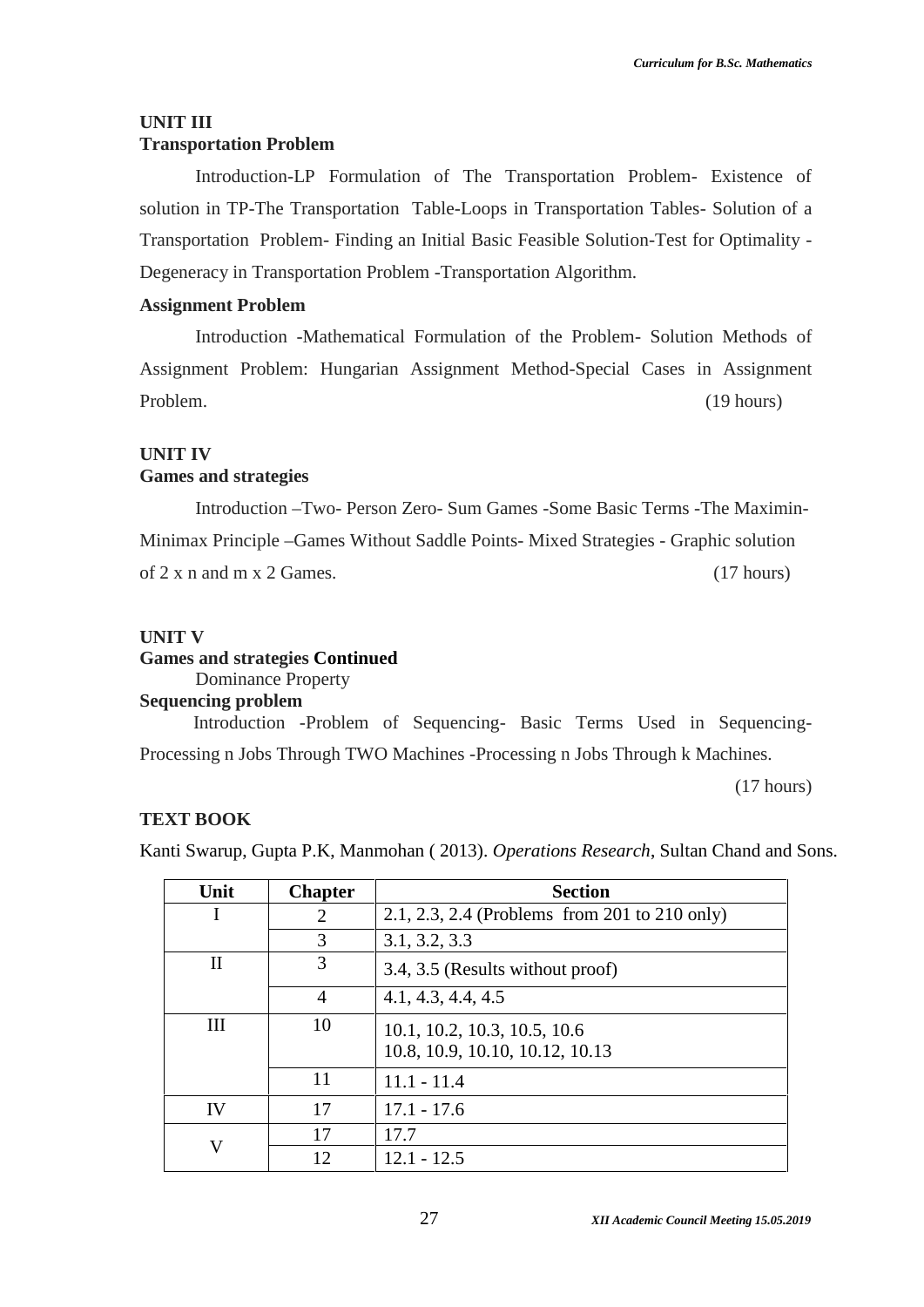

(Belonging to Virudhunagar Hindu Nadars) An Autonomous Institution Affiliated to Madurai Kamaraj University, Madurai An to *Re-accredited with 'A' Grade (3rd Cycle) by NAAC with* VIRUDHUNAGAR - 626 001

> **B.Sc. MATHEMATICS (SEMESTER) (2018 -19 onwards)**

| Semester III             |                            |                | Hours/Week: 2  |
|--------------------------|----------------------------|----------------|----------------|
| SEC <sub>2</sub>         | <b>MAT LAB - PRACTICAL</b> |                | Credits: 2     |
| Course Code<br>18UMTS31P |                            | Internal<br>40 | External<br>60 |

# **COURSE OUTCOMES**

On completion of the course, students will be able to<br>- get a basic knowledge about MATLAB.

- get a basic knowledge about MATLAB.
- familiarize with the MATLAB tools and its applications to various mathematical problems.

#### **List of Practical Programs in MAT LAB: in**

- 1. Write a MATLAB program for evaluating the arithmetic operators addition, subtraction, multiplication, right division, left division, unary minus, unary plus and exponentiation.
- 2. Write a MATLAB statement to calculate the sum of the series.
- 3. Write a MATLAB program to use various arithmetic operations on matrices such as addition, subtraction, multiplication, right division, left division and exponentiation.
- 4. Write a MATLAB program for some commands related to matrices such as determinant, rank, eigen vectors and orthogonal.
- 5. Write a MATLAB program to determine/solve the characteristic polynomial of a matrix, polynomial differentiation and polynomial integration. MATLAB program to talculate the sum of the series.<br>
MATLAB program to use various arithmetic operations on matrices such as<br>
1, subtraction, multiplication, right division, left division and exponentiation.<br>
2 MATLAB progr
- 6. Write a MATLAB program for polynomial addition, subtraction, multiplication, division and root of a polynomial.
- 7. Write a MATLAB program for solving a set of linear algebraic equations.
- 8. Write a MATLAB program to find the mean, median, standard deviation, cumulative sum and cumulative product of a given statistical data.
- 9. Write a MATLAB program to plot a bar graph and horizontal bar graph for a given data.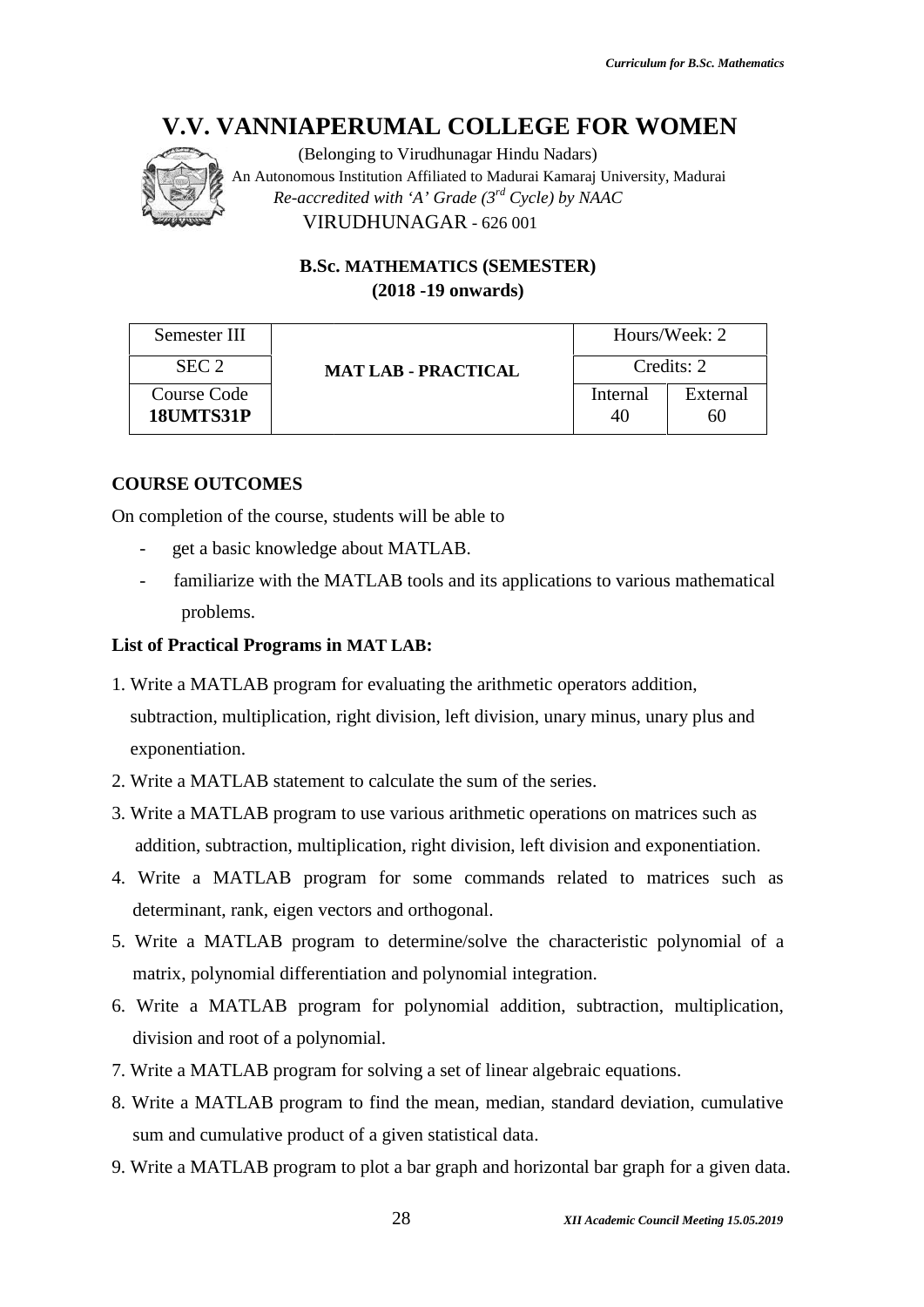10. Write a MATLAB program to obtain the differentiation of a given expression and evaluating the definite integral.

# **TEXT BOOKS**

- 1. Rajkumar Bansal, Ashok Kumar Goel & Manoj Kumar Sharma,(2009). *MATLAB and its Applications in Engineering*, Dorling Kindersley (India) Pvt. Ltd.,
- 2. Rudra Pratap, (2010). *Getting started with MATLAB - A Quick Introduction for Scientists And Engineers*, Oxford University Press.

| <b>TEXT BOOK 1</b> |                                     |  |  |
|--------------------|-------------------------------------|--|--|
| <b>Chapter</b>     | <b>Sections</b>                     |  |  |
| 2                  | 2.5.1, 2.9                          |  |  |
| 3                  | 3.9, 3.10.1                         |  |  |
|                    | 4.4, 4.5, 4.6, 4.7, 4.9, 4.10, 4.11 |  |  |
| 6                  | 6.7.4, 6.7.5                        |  |  |
| Q                  | $9.3.2.1 \& 9.3.2.3$                |  |  |
|                    | <b>TEXT BOOK 2</b>                  |  |  |
|                    | 5.1.1 & 5.3                         |  |  |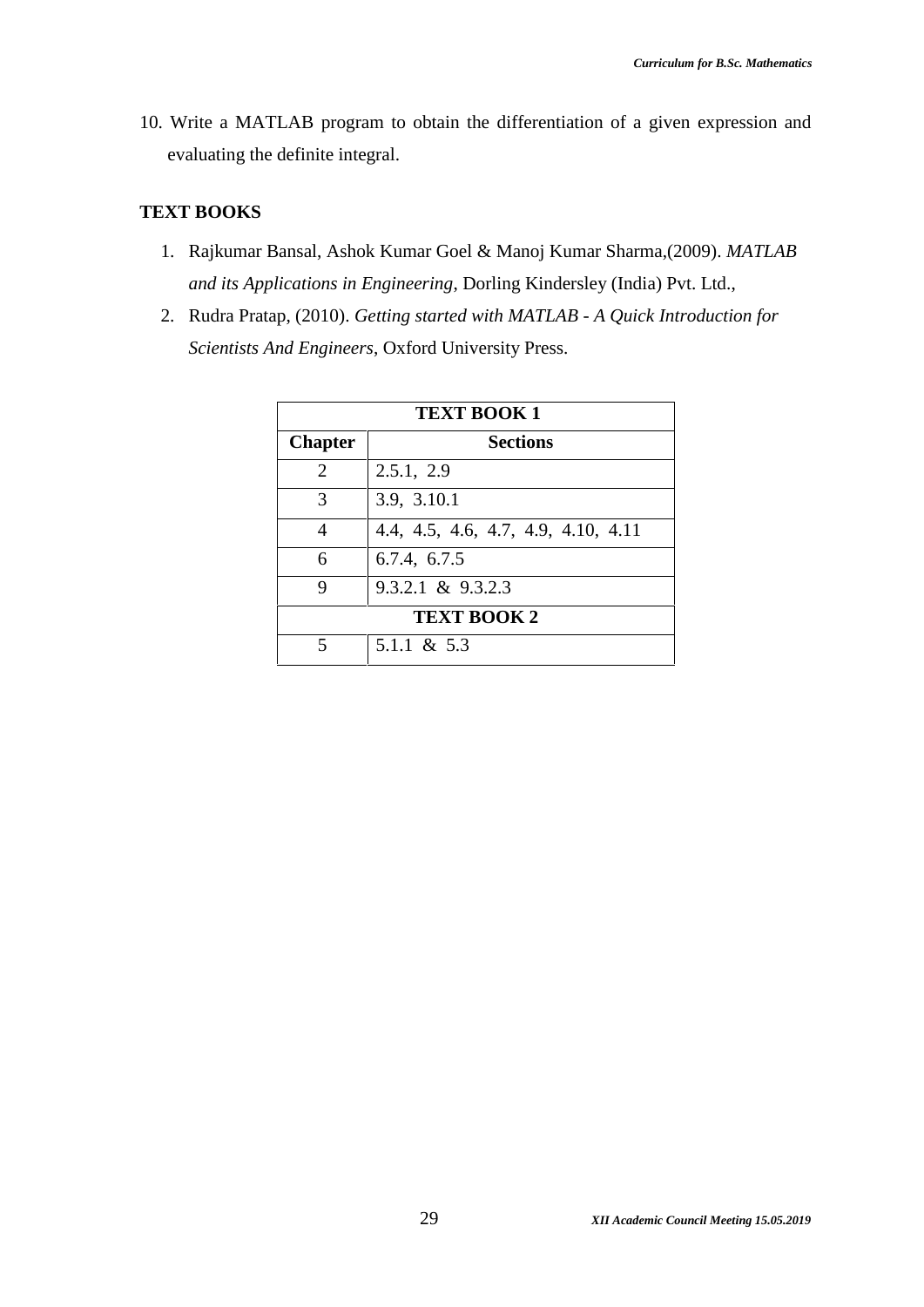

# **B.Sc. MATHEMATICS (SEMESTER) (2018 -19 onwards)**

|                                | V.V. VANNIAPERUMAL COLLEGE FOR WOMEN<br>(Belonging to Virudhunagar Hindu Nadars)<br>An Autonomous Institution Affiliated to Madurai Kamaraj University, Madurai<br>Re-accredited with 'A' Grade $(3^{rd}$ Cycle) by NAAC<br>VIRUDHUNAGAR - 626 001 |                |                |
|--------------------------------|----------------------------------------------------------------------------------------------------------------------------------------------------------------------------------------------------------------------------------------------------|----------------|----------------|
|                                | <b>B.Sc. MATHEMATICS (SEMESTER)</b><br>$(2018 - 19)$ onwards)                                                                                                                                                                                      |                |                |
| Semester III                   |                                                                                                                                                                                                                                                    |                | Hours/Week: 2  |
| NMEC-1                         | <b>QUANTITATIVE APTITUDE</b>                                                                                                                                                                                                                       |                | Credits: 2     |
| Course Code<br><b>18UMTN31</b> |                                                                                                                                                                                                                                                    | Internal<br>40 | External<br>60 |
| <b>COURSE OUTCOMES</b>         | On completion of the course, students will be able to                                                                                                                                                                                              |                |                |
| -                              | understand the basic principles of mathematics for the other major students.                                                                                                                                                                       |                |                |
|                                | enhance their analytical ability and computational skills.                                                                                                                                                                                         |                |                |
|                                | use appropriate arithmetical, and/or statistical methods.                                                                                                                                                                                          |                |                |
|                                | appear for competitive examinations with more confidence                                                                                                                                                                                           |                |                |
|                                | solve mathematical problems with in a limited timeframe                                                                                                                                                                                            |                |                |

# **COURSE OUTCOMES**

- understand the basic principles of mathematics for the other major students.<br>
 enhance their analytical ability and computational skills.<br>
 use appropriate arithmetical, and/or statistical methods.
- enhance their analytical ability and computational skills.
- use appropriate arithmetical, and/or statistical methods.
- appear for competitive examinations with more confidence
- solve mathematical problems with in a limited timeframe

### **UNIT I**

|                 | <b>Numbers</b>                | (6 hours) |
|-----------------|-------------------------------|-----------|
| <b>UNIT II</b>  |                               |           |
|                 | Problems on Ages              | (6 hours) |
| <b>UNIT III</b> |                               |           |
|                 | Ratio and Proportion          | (6 hours) |
| <b>UNIT IV</b>  |                               |           |
|                 | Calendar                      | (6 hours) |
| <b>UNIT V</b>   |                               |           |
|                 | Permutations and Combinations | (6 hours) |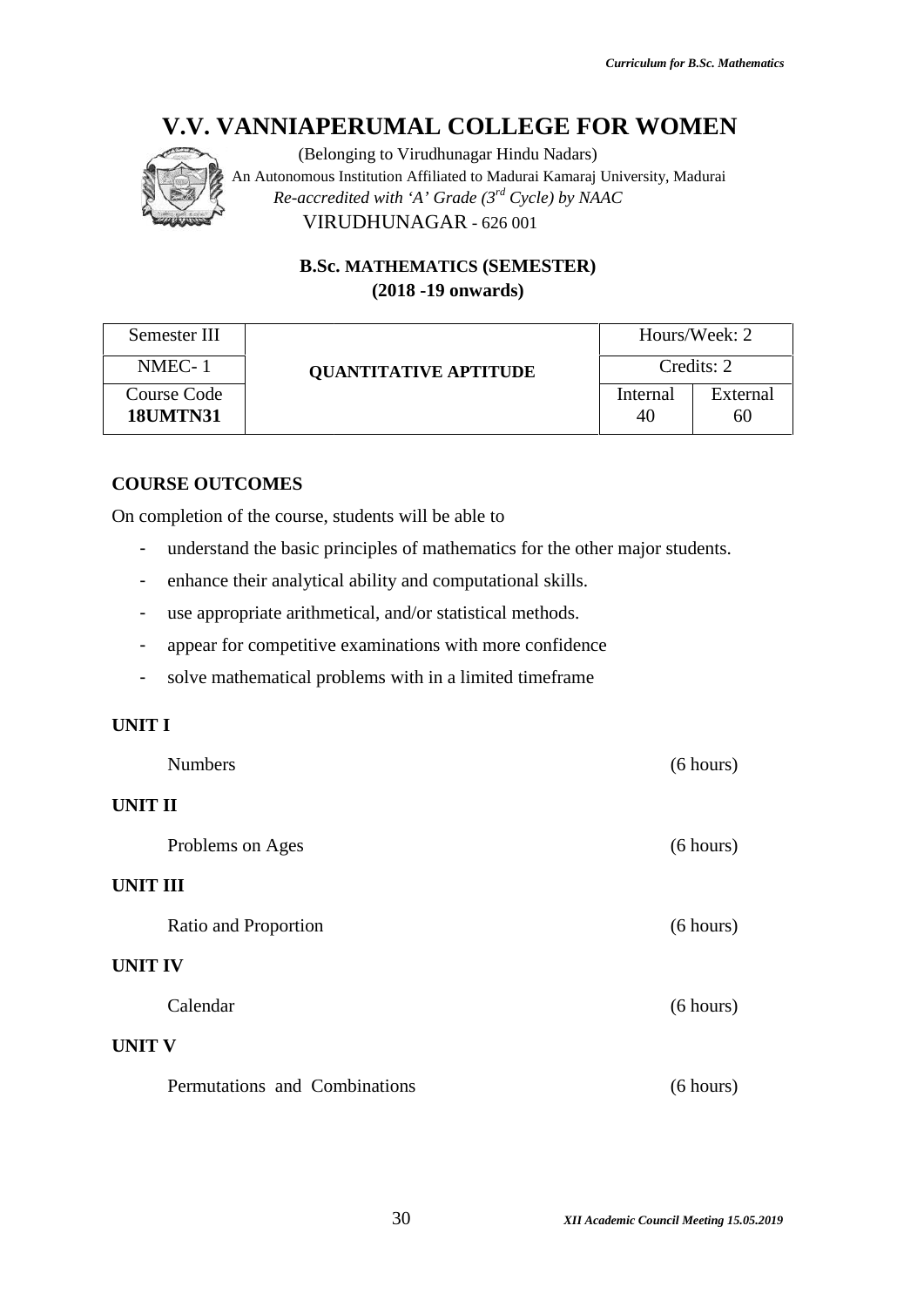# **TEXT BOOK**

Aggarwal R.S., *Quantitative Aptitude*, (7<sup>th</sup> Fully Revised Edition 2014). S.Chand & Company LTD.

| Unit | <b>Chapter</b><br><b>Section-I</b><br><b>Arithmetical ability</b> | <b>Section</b>                               |
|------|-------------------------------------------------------------------|----------------------------------------------|
|      |                                                                   | Solved examples: 1-15 and<br>Exercise 1 - 30 |
| П    | 8                                                                 | Solved examples: 1-7 and<br>Exercise 1 - 30  |
| Ш    | 12                                                                | Solved examples: 1-7 and<br>Exercise 1 - 30  |
| IV   | 27                                                                | Full                                         |
| V    | 30                                                                | Full                                         |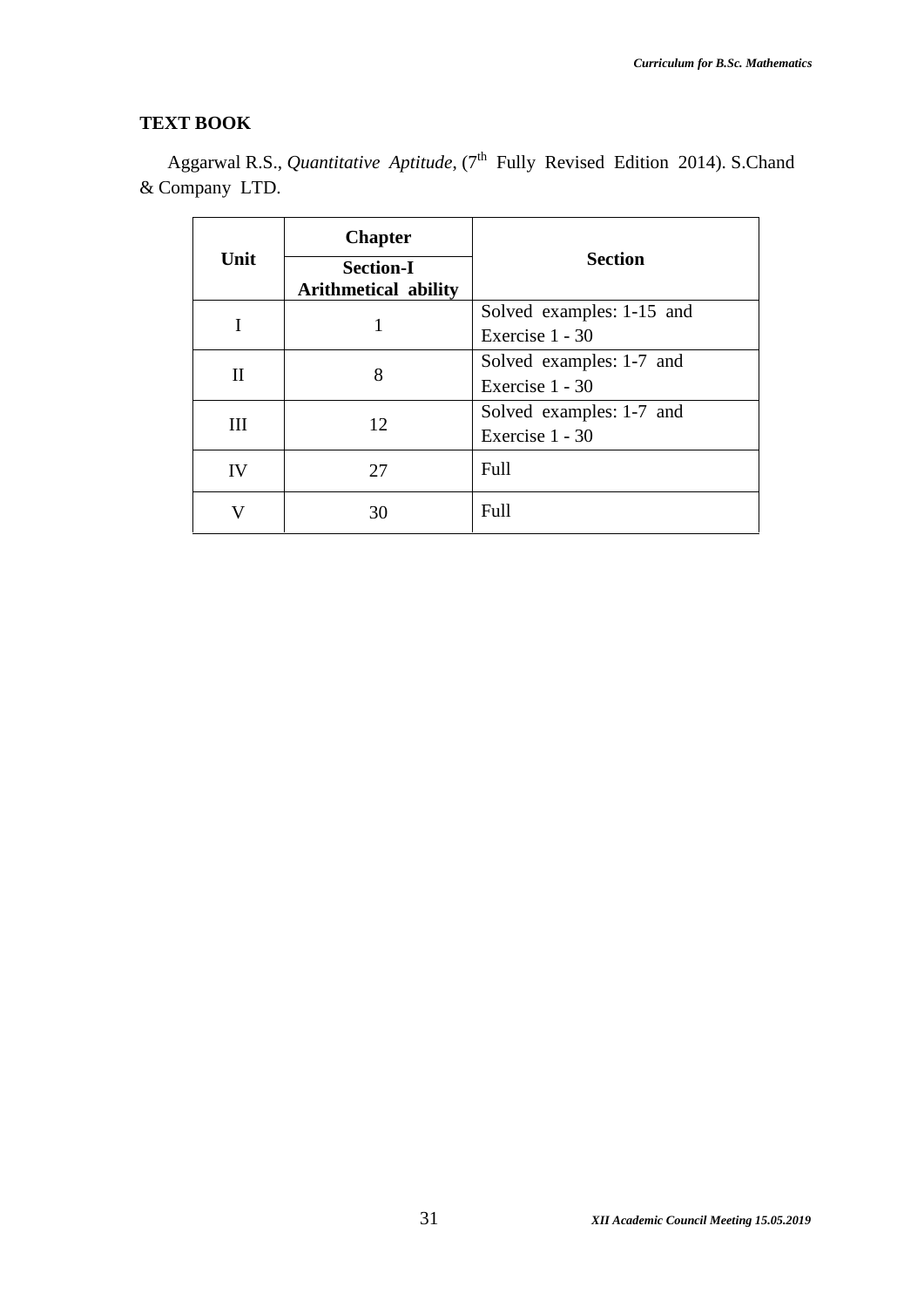

(Belonging to Virudhunagar Hindu Nadars) An Autonomous Institution Affiliated to Madurai Kamaraj University, Madurai An to *Re-accredited with 'A' Grade (3rd Cycle) by NAAC with* VIRUDHUNAGAR - 626 001

| Semester: III                                                                 |                                                                                      | Hours/Week:     | $\overline{0}$  |
|-------------------------------------------------------------------------------|--------------------------------------------------------------------------------------|-----------------|-----------------|
| Generic                                                                       | <b>HUMAN RIGHTS</b>                                                                  | Credits         | $\colon 1$      |
| Elective - 1                                                                  |                                                                                      |                 |                 |
| Course Code:                                                                  | $(2018 - 19)$ onwards)                                                               | <b>Internal</b> | <b>External</b> |
| <b>18UGEH31</b>                                                               |                                                                                      | 100             |                 |
|                                                                               |                                                                                      |                 |                 |
| <b>COURSE OUTCOMES</b>                                                        | On completion of the course, the students will be able to                            |                 |                 |
|                                                                               | understand the basic concepts on Human Rights and Human values.                      |                 |                 |
| $\overline{\phantom{a}}$                                                      | learn the definition and the development of Human Rights.                            |                 |                 |
|                                                                               | understand the various theories on Human Rights.                                     |                 |                 |
| $\overline{\phantom{0}}$                                                      | know the International instruments and conventions on human Rights.                  |                 |                 |
|                                                                               | acquire idea of the evolution of Human Rights in India.                              |                 |                 |
| imbibe the knowledge of Human Rights violation in India.<br>$\qquad \qquad -$ |                                                                                      |                 |                 |
|                                                                               |                                                                                      |                 |                 |
| <b>UNIT I</b>                                                                 |                                                                                      |                 |                 |
|                                                                               | Human Rights - Definition - Development of Human Rights: The Magna Carta             |                 |                 |
|                                                                               | (1215) - The Declaration on Rights of Man and Citizen (1789) - The Bill of Rights    |                 |                 |
| (1791).                                                                       |                                                                                      |                 |                 |
|                                                                               |                                                                                      |                 |                 |
| <b>UNIT II</b>                                                                |                                                                                      |                 |                 |
|                                                                               | Universal Declaration of Human Rights (1948) - International Covenant on Civil       |                 |                 |
|                                                                               | and Political Rights-International Covenant on Economic, Social and Cultural Rights. |                 |                 |

#### **COURSE OUTCOMES**

- understand the basic concepts on Human Rights and Human values.
- learn the definition and the development of Human Rights.
- understand the various theories on Human Rights.
- know the International instruments and conventions on human Rights.
- acquire idea of the evolution of Human Rights in India.
- imbibe the knowledge of Human Rights violation in India.

#### **UNIT I**

# **UNIT II**

#### **UNIT III**

Human Rights in India - Constitutional Guarantees on Human Rights - The Protection of Human Rights Act (1993).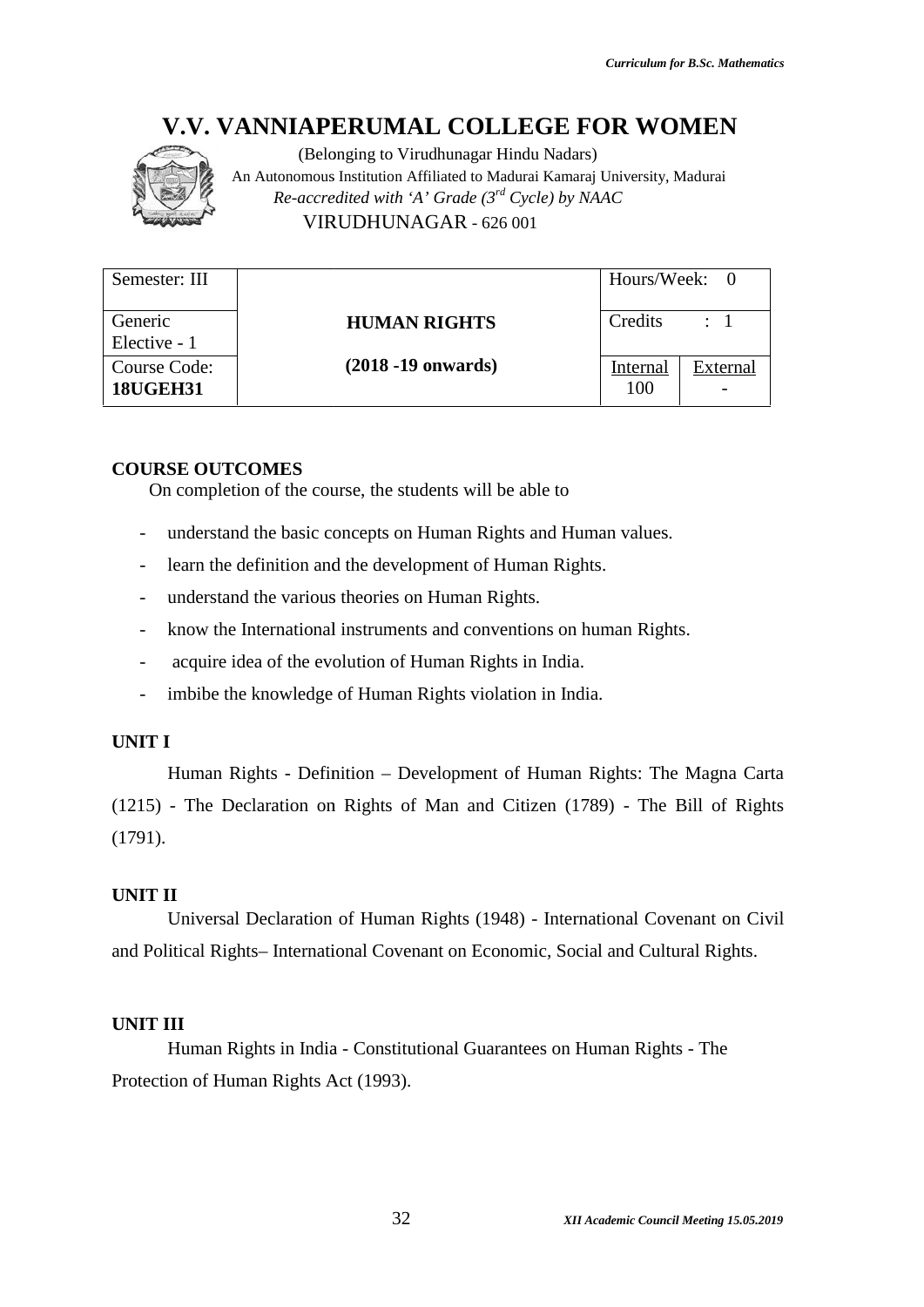#### **UNIT IV**

National Human Rights Commission - State Human Rights Commission – Human Rights Court.

#### **UNIT V**

Human Rights Violations in India- Children – Women – Refugees – Minorities – SCs & ST – Trans-gender.

#### **TEXT BOOK**

Study Material prepared by the faculty in Department of History.

### **REFERENCE BOOKS**

- 1. Basu,L.N. (2006). *Human Rights: Practice and Limitations,* Jaipur: Pointer Publishers.
- 2. Chauhan,S.R, & Chauhan, N.S (ed.), (2007*). International Dimension of the Human Rights,* Vol. I – III, New Delhi: Rajdhani Publishers.
- 3. Gupta,U.N. (2004). *Human Rights,* Vol.I IV, New Delhi: Atlantic Publishers.
- 4. Natarajan,A. (2004). *Human Rights in International Perspectives,* Madurai: Munnetra Pathipagam.
- 5. Raja Muthirulandi, E. (2003*). Manidha Urimaigal (Tamil),* Madurai: BPI Publishers.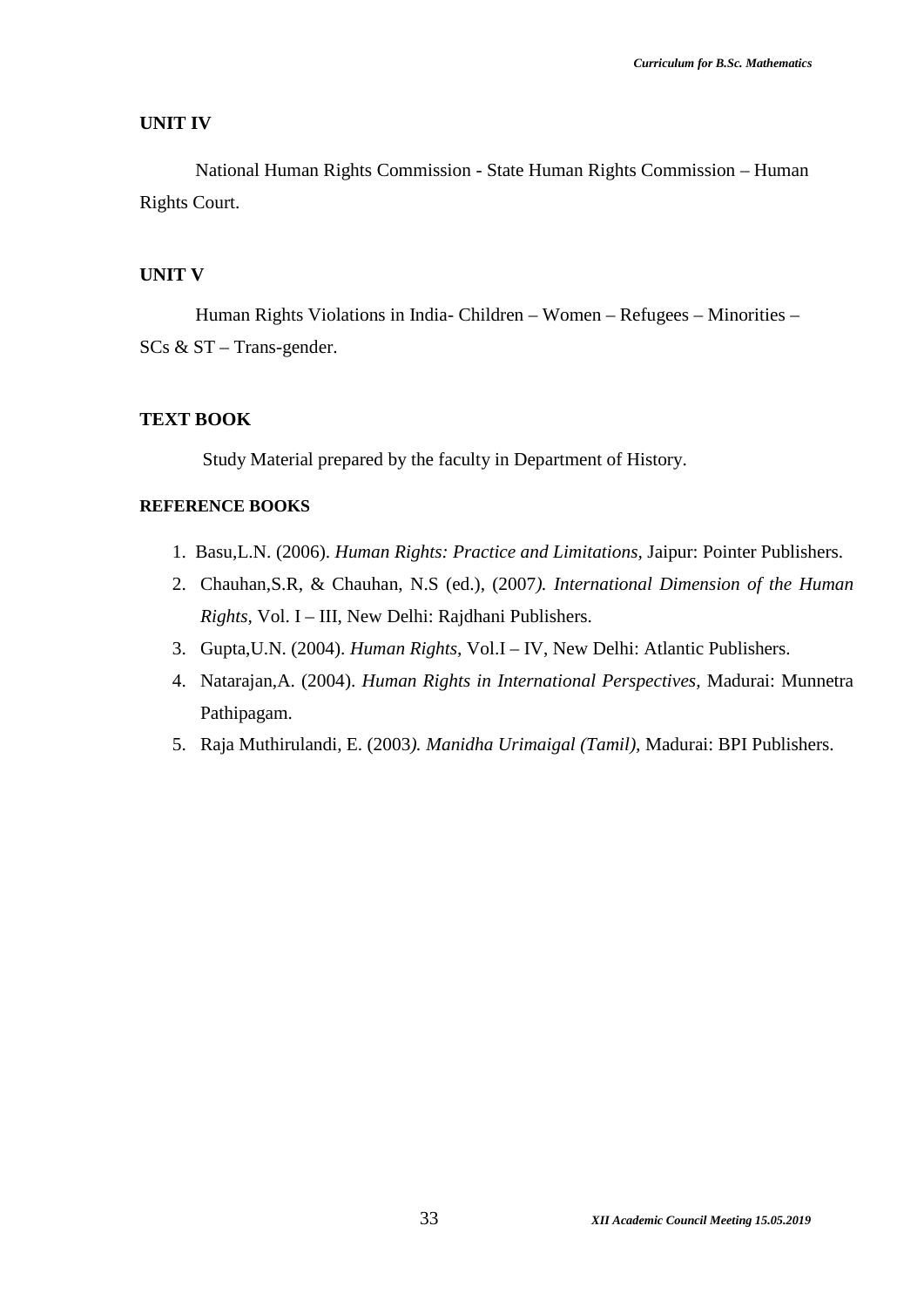

(Belonging to Virudhunagar Hindu Nadars) An Autonomous Institution Affiliated to Madurai Kamaraj University, Madurai An to *Re-accredited with 'A' Grade (3rd Cycle) by NAAC with* VIRUDHUNAGAR - 626 001

| Semester: III                   |                        | Hours/Week: 0   |                |
|---------------------------------|------------------------|-----------------|----------------|
| Generic<br>Elective - 1         | <b>WOMEN STUDIES</b>   | Credits         | $\therefore$ 1 |
| Course Code:<br><b>18UGEW32</b> | $(2018 - 19)$ onwards) | Internal<br>100 | External       |

#### **COURSE OUTCOMES**

On completion of the course, the students will be able to

- understand the concept of Feminism.
- acquire the knowledge on the atrocities committed against women. The course, the students will be able to<br>
und the concept of Feminism.<br>
the knowledge on the atrocities committed against<br>
ore of women's organisations and political rights.<br>
bout the various Government welfare schemes for
- know more of women's organisations and political rights.
- know about the various Government welfare schemes for women.
- gain knowledge on the legal rights of women.
- analyse the real empowerment of women in all fields.

#### **UNIT I**

Women Studies - Definition - Feminism- Kinds of Feminism.

#### **UNIT II**

Violence Against Women – Female Foeticide–Domestic violence - Problems of Women Studies - Definition - Feminism- Kinds of Feminism.<br>
UNIT II<br>
Violence Against Women – Female Foeticide–Domestic violence - Problems of<br>
working women -Eve-Teasing - Sexual Harassment- Portrayal of women in Mass Medi

#### **UNIT III**

Women Indian Association -National Council of Women in India - Self Help Women Indian Association -National Council of Women in India - Self Help<br>Groups – Panchayat Raj and role of women in politics -NGOs and women Development.

#### **UNIT IV**

Central Government's Social Welfare schemes- State Government's Social Welfare Programmes for Women - Women and Children.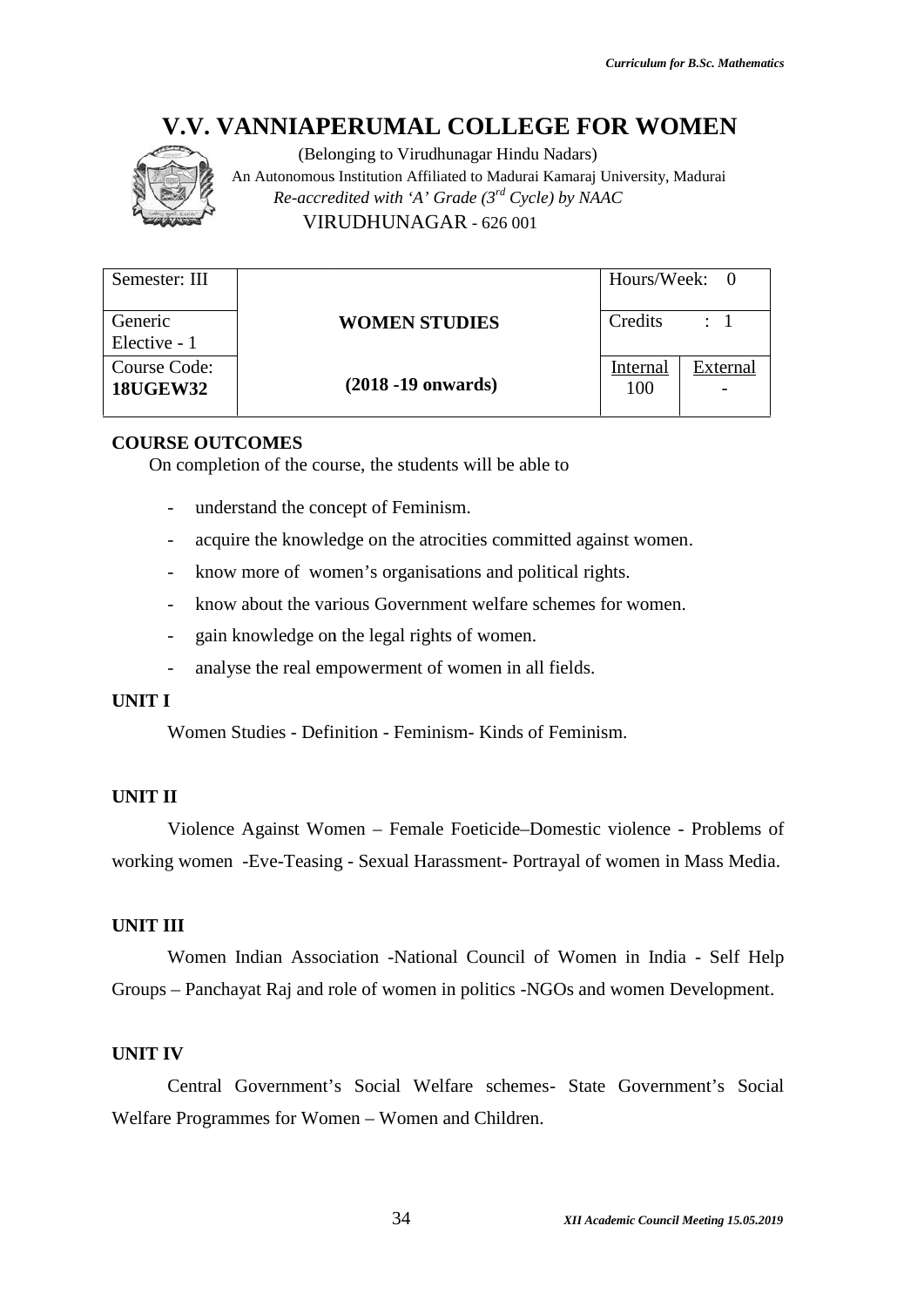#### **UNIT V**

Dowry Prohibition Act 1961 - Equal Remuneration Act 1976 – Hindu Women's Right to Property Act 1989 – Prohibition of indecent Representation of Women Act 1987 – Domestic Violence (Prevention) Act 2005 – POCSO Act 2012.

#### **TEXT BOOK**

Study Material prepared by the faculty in Department of History.

#### **REFERENCE BOOKS**

- 1. Anwarul Yaquin, Badar Anwar, (1982). *Protection of Women Under the Law*, New Delhi.
- 2. Chatterjee, B.B, (1971). *Impact of Social Legislation on Social Change,* Calcutta.
- 3. Gandhi,M.K., (1962). *Women and Social Injustice,* Ahemadabad.
- 4. Gangrade,K.D, (1978). *Social Legislation in India, Vol.I and II,* Delhi.
- 5. Mandakini Das, Pritirekha, Das Pathnayak (ed)., (2010). *Empowering Women: Issues and Challenges and Strategies,* New Delhi.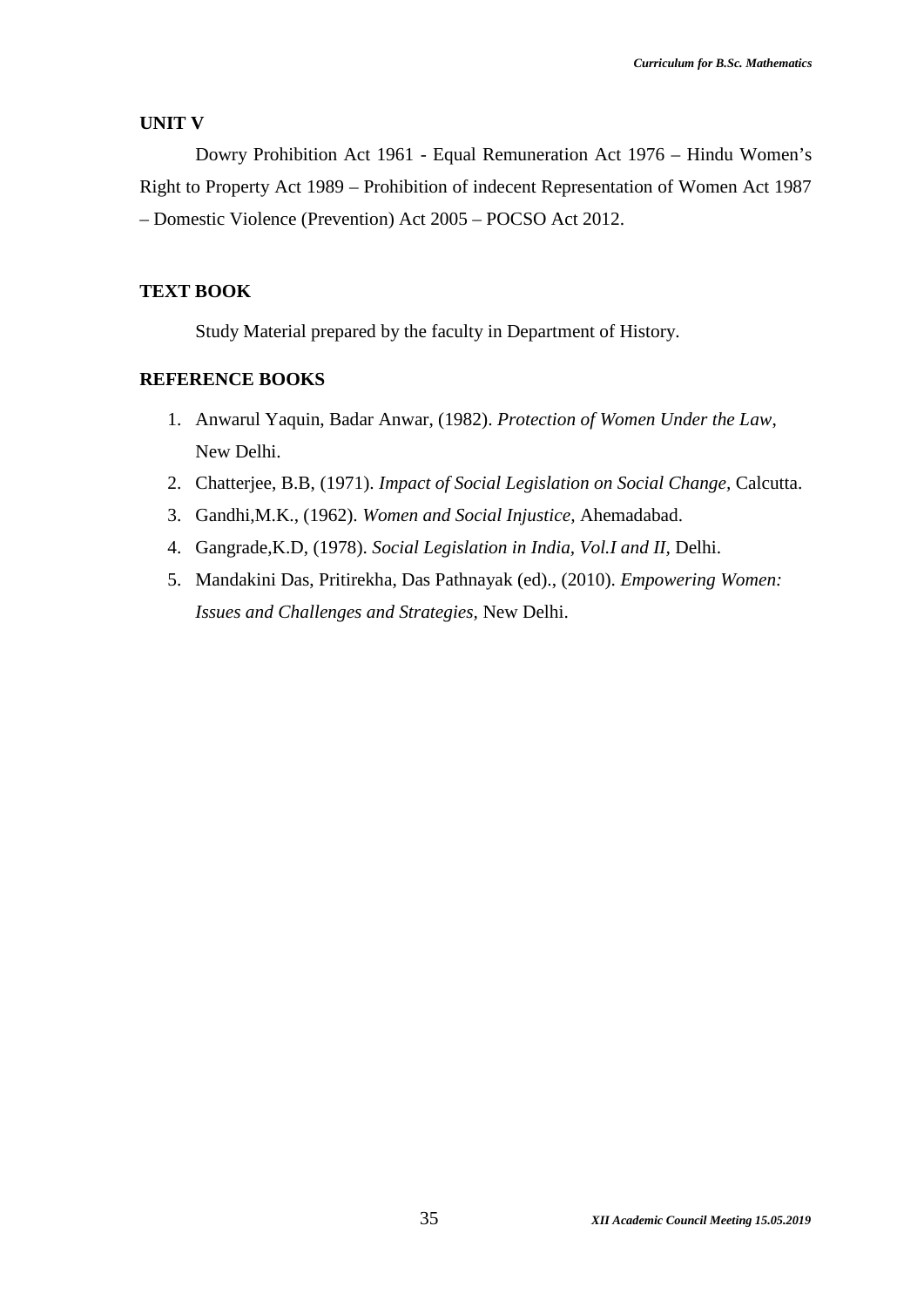

(Belonging to Virudhunagar Hindu Nadars) An Autonomous Institution Affiliated to Madurai Kamaraj University, Madurai An to *Re-accredited with 'A' Grade (3<sup>rd</sup> Cycle) by NAAC* VIRUDHUNAGAR - 626 001

| Semester:                    |                                                                                  |                 | Hours/Week: $1 + 1$ |  |
|------------------------------|----------------------------------------------------------------------------------|-----------------|---------------------|--|
| III & IV<br>Generic          | <b>CONSTITUTION OF INDIA</b>                                                     | Credits         | $\therefore$ 1      |  |
| Elective - 2                 |                                                                                  |                 |                     |  |
| Course Code:                 |                                                                                  | <b>Internal</b> | <b>External</b>     |  |
| <b>18UGEC41</b>              | $(2018 - 19)$ onwards)                                                           | 100             |                     |  |
|                              |                                                                                  |                 |                     |  |
| <b>COURSE OUTCOMES</b>       | On completion of the course, the students will be able to                        |                 |                     |  |
|                              | understand the basic tenets of the Constitution.                                 |                 |                     |  |
| $\qquad \qquad \blacksquare$ | realize the duties and responsibilities as a citizen of India.                   |                 |                     |  |
|                              |                                                                                  |                 |                     |  |
| $\overline{\phantom{a}}$     | shine in competitive examinations.                                               |                 |                     |  |
|                              | understand that the constitution is a base for the functioning of the Government |                 |                     |  |
| $\overline{\phantom{a}}$     | aware of the actual working of political institutions.                           |                 |                     |  |
| $\qquad \qquad -$            | know the powers of Judiciary in the protection of citizen.                       |                 |                     |  |
|                              |                                                                                  |                 |                     |  |
| <b>UNIT I</b>                |                                                                                  |                 |                     |  |
|                              | Constituent Assembly - Sources – Salient Features of the Constitution –          |                 |                     |  |
|                              | Fundamental Rights – Fundamental Duties – Directive Principles of State Policy.  |                 |                     |  |
|                              |                                                                                  |                 |                     |  |
| <b>UNIT II</b>               |                                                                                  |                 |                     |  |
|                              | President and Vice-President – Election, Position, Powers and Functions – Prime  |                 |                     |  |
| Minister and his cabinet.    |                                                                                  |                 |                     |  |
|                              |                                                                                  |                 |                     |  |
|                              |                                                                                  |                 |                     |  |
| <b>UNIT III</b>              |                                                                                  |                 |                     |  |
|                              | Indian Parliament - LokSabha and RajyaSabha - Composition - Powers and           |                 |                     |  |

#### **COURSE OUTCOMES**

- understand the basic tenets of the Constitution.
- realize the duties and responsibilities as a citizen of India.
- shine in competitive examinations.
- understand that the constitution is a base for the functioning of the Government the students will be able to<br>sic tenets of the Constitution.<br>and responsibilities as a citizen of India.<br>ive examinations.<br>he constitution is a base for the functioning of the<br>al working of political institutions.
- aware of the actual working of political institutions.
- know the powers of Judiciary in the protection of citizen.

## **UNIT I**

#### **UNIT II**

#### **UNIT III**

Indian Parliament – LokSabha and RajyaSabha – Composition – Powers and Functions.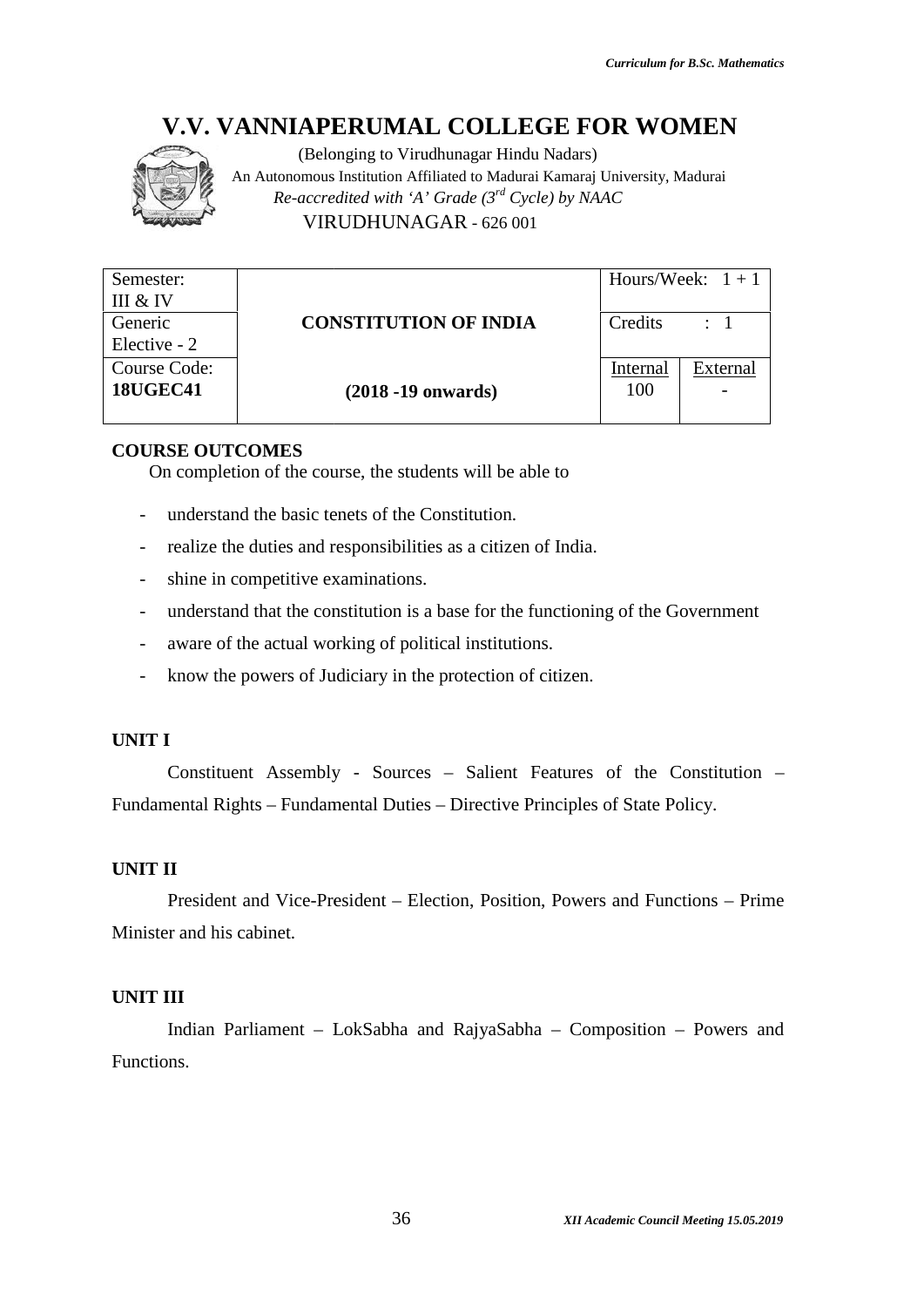#### **UNIT IV**

Process of Law making – Committee system – Mode of Amendments-Constitutional Amendments.

### **UNIT V**

Judiciary – Supreme Court – Composition - Powers and Functions – Judicial Review - State Government – Governor - Chief Minister- High court.

#### **TEXT BOOK**

Study Material prepared by the faculty in Department of History.

### **REFERENCE BOOKS**

- 1. Gomathinayagam,P& Anusuya,R. (1980). *Modern Governments,* Rajapalayam: Sri Vinayaga Pathipagam.
- 2. Kapur,A.C. (1975). *Select Constitutions*, New Delhi: S.Chand & Co.
- 3. Kasthuri,J. (1998). *Modern Governments,* Udumalpet: Ennes Publications.
- 4. Mahajan, V.D. (1969). *Select Modern Governments,* New Delhi: S.Chand & Co.
- 5. Ramalingam, T.S. (1971). *Modern Governments,* Madurai: T.S.R. Publications.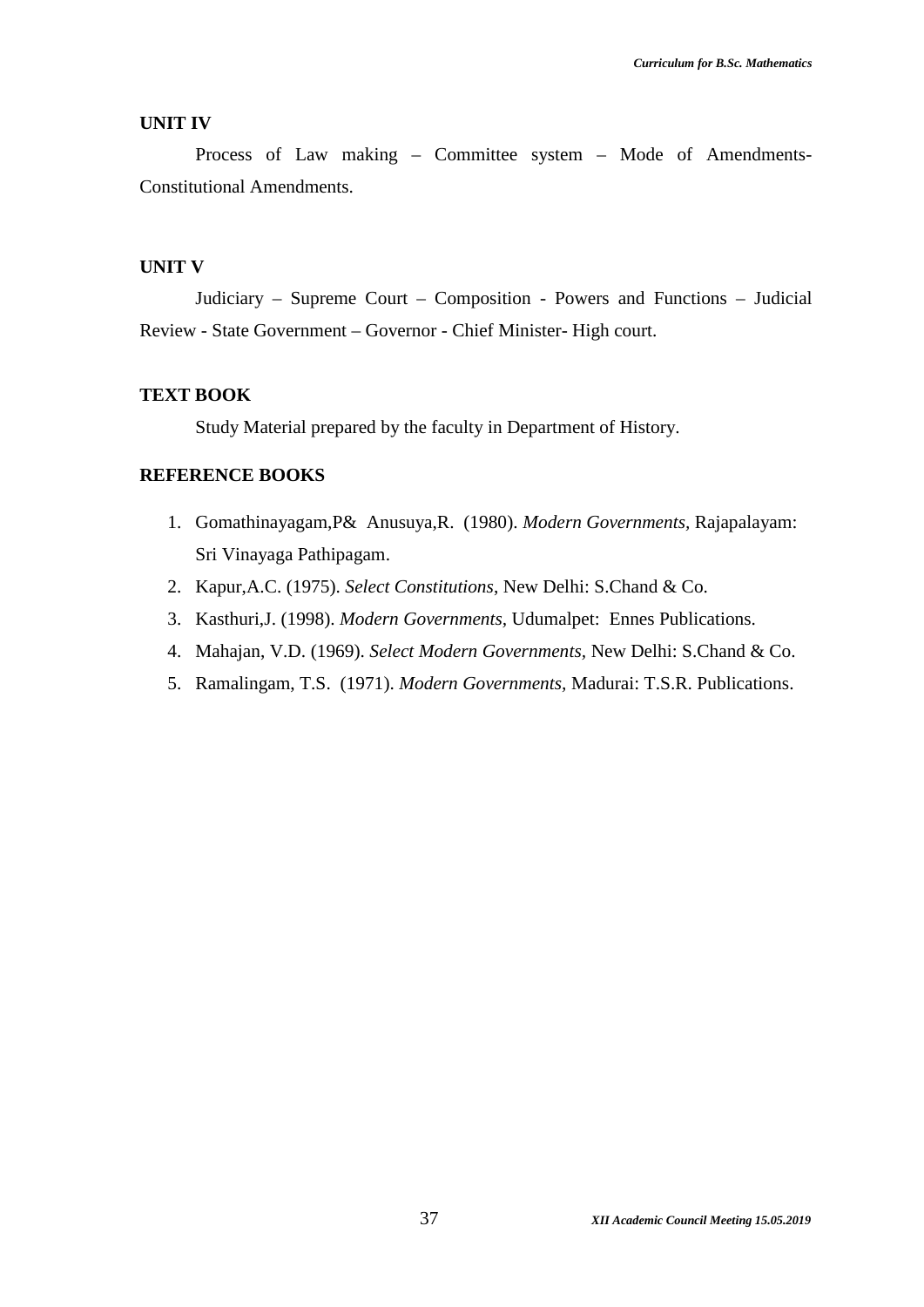

|                                                                                  | <b>V.V. VANNIAPERUMAL COLLEGE FOR WOMEN</b><br>(Belonging to Virudhunagar Hindu Nadars)<br>An Autonomous Institution Affiliated to Madurai Kamaraj University, Madurai<br>Re-accredited with 'A' Grade $(3^{rd}$ Cycle) by NAAC<br>VIRUDHUNAGAR - 626 001                                                                                                                             |                   |          |
|----------------------------------------------------------------------------------|---------------------------------------------------------------------------------------------------------------------------------------------------------------------------------------------------------------------------------------------------------------------------------------------------------------------------------------------------------------------------------------|-------------------|----------|
| Semester: III & IV                                                               |                                                                                                                                                                                                                                                                                                                                                                                       | Hours/Week: $1+1$ |          |
| Generic Elective - 2                                                             | <b>MODERN ECONOMICS</b>                                                                                                                                                                                                                                                                                                                                                               | Credits: 1        |          |
| <b>Course Code</b><br>18UGEM42                                                   | $(2018-2019$ Onwards)                                                                                                                                                                                                                                                                                                                                                                 | Internal<br>100   | External |
| <b>COURSE OUTCOMES</b><br>-<br>-<br>$\overline{\phantom{a}}$<br>Government.<br>- | On completion of the course, the students will be able to<br>understand the economic development and the various sectors of Indian Economy.<br>get clear knowledge about economic issues.<br>get introduced to the framework of Budgets and Income and Expenditure of the<br>understand the role of banks in economic development.<br>apply the E-payment methods in day to day life. |                   |          |
|                                                                                  | <b>UNIT I: Economic Development:</b> Economic Development – Meaning – Nature of Indian<br>Economy - Features of Indian Economy - Agriculture and Economic Development -<br>Industrial Sector and Economic Development – LPG – Advantages and Disadvantages –<br>MNCs – Obstacles to Economic Development.                                                                             |                   |          |
|                                                                                  | UNIT II: Economic Issues: Population growth in India -Causes - Measures -Poverty -<br>Causes – Measures – Unemployment – Causes – Types – Measures.                                                                                                                                                                                                                                   |                   |          |
| for Growth of Public Expenditure.                                                | <b>UNIT III:</b> Government Budget and the Economy: Meaning -Types -Principles of<br>Budgeting -Budgetary Procedure -Direct and Indirect Taxes -Merits -Demerits -Causes                                                                                                                                                                                                              |                   |          |
|                                                                                  | <b>UNIT IV:</b> Role of Commercial Banks in Economic Development: Commercial Banks –<br>Classifications - Public Sector Banks - Merits - Private Sector Banks - Merits -<br>Differences between Public Sector Banks and Private Sector Banks - Role of Commercial                                                                                                                     |                   |          |

#### **COURSE OUTCOMES**

- understand the economic development and the various sectors of Indian Economy**.**
- get clear knowledge about economic issues.
- get introduced to the framework of Budgets and Income and Expenditure of the Government. to the framework of Budgets<br>role of banks in economic dever<br>ment methods in day to day lif
- understand the role of banks in economic development.
- apply the E-payment methods in day to day life.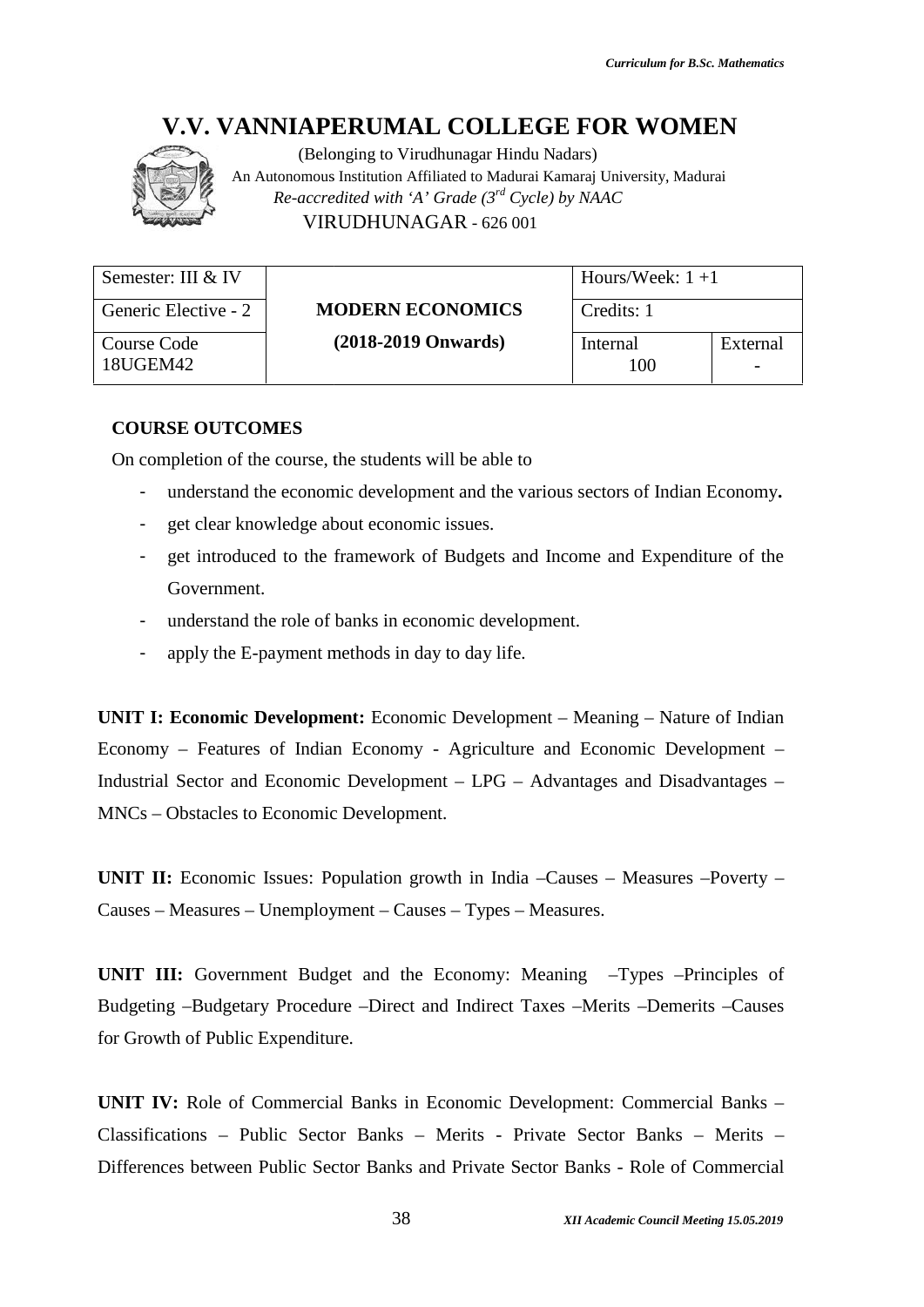Banks in Economic Development —Innovative Schemes for developing Infrastructure – Demonetization – Reasons for Demonetisation – Merits and Demerits of Demonetisation.

**UNIT V:** E-Banking: E-Banking – Advantages – Disadvantages – Mobile Banking – Facilities – Advantages – Disadvantages - Internet Banking – Types – Features – Advantages – Disadvantages – Electronic Payment System (EPS) – Meaning – Benefits – Disadvantages – Methods of EPS– ATM – Debit Card – Credit Card – Smart Card– Electronic Clearing Service (ECS) – National Electronic Funds Transfer (NEFT) – Real Time Gross Settlement (RTGS) - Risks involved in E-Payments – Security tips to overcome Risks in E-Payments

#### **TEXT BOOK**

Study Material prepared by the faculty in Department of Commerce and Economics.

### **REFERENCE BOOKS**

- 1. Sankaran .S, (2012). *Micro Economics,* Chennai: Margham Publications.
- 2. Sankaran. S, (2012). *Monetary Economics,* Chennai: Margham Publications.
- 3. Ruddar Dutt and Sundharam. K.P.M., (2017). *Indian Economy,* New Delhi: S. Chand & Company Ltd.
- 4. Mithani.D.M., (2010). *Money, Banking, Trade and Public Finance,* Mumbai: Himalaya Publishing House.
- 5. Rama. A and Aruna Devi. A. (2019). *Banking Technology,* Chennai: New Century Book House (P) Ltd.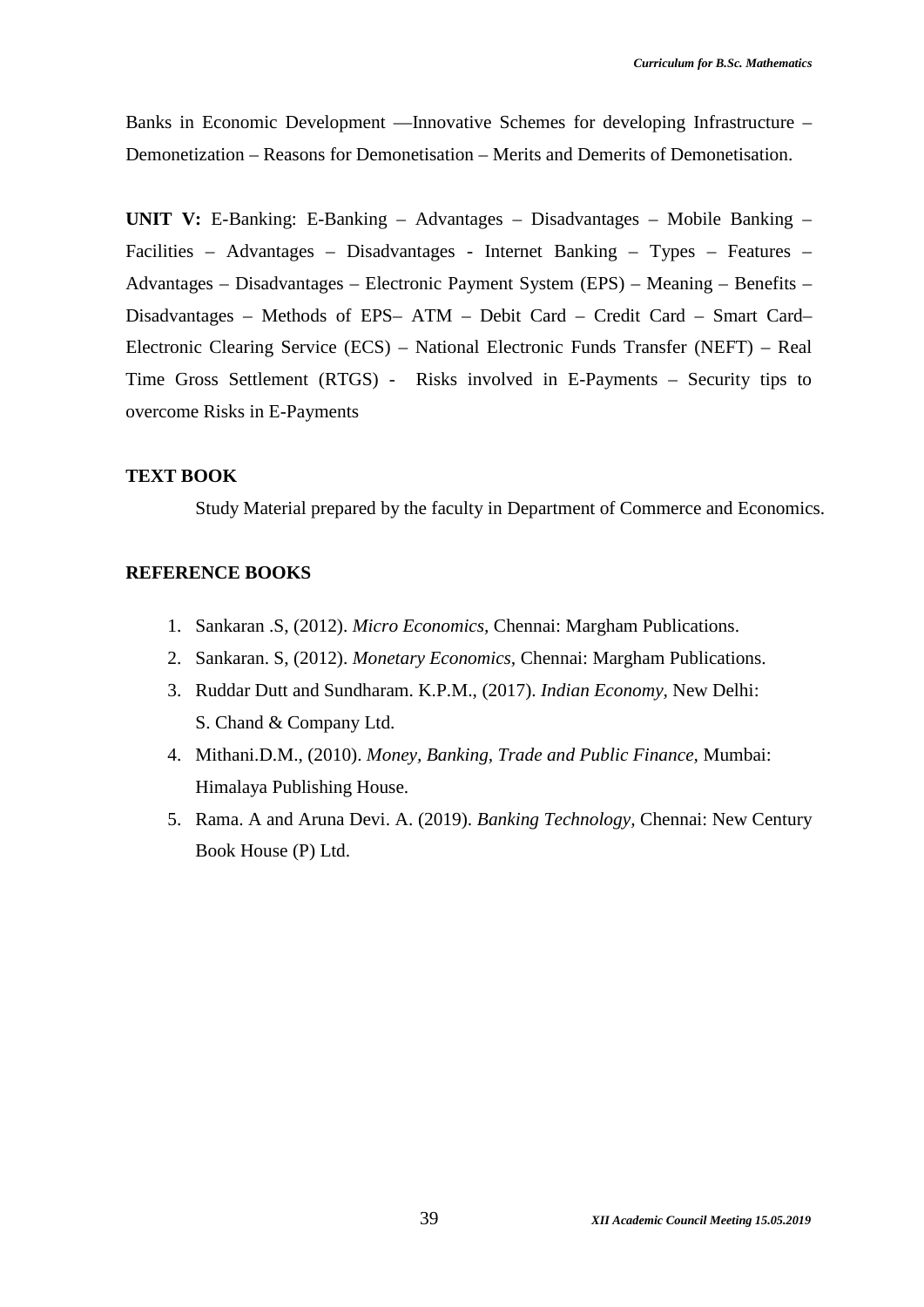

(Belonging to Virudhunagar Hindu Nadars) An Autonomous Institution Affiliated to Madurai Kamaraj University, Madurai An to *Re-accredited with 'A' Grade (3rd Cycle) by NAAC with* VIRUDHUNAGAR - 626 001

| Semester:<br>III & IV          | <b>ADOLESCENT PSYCHOLOGY</b> |                 | Hours/Week: $1+1$ |
|--------------------------------|------------------------------|-----------------|-------------------|
| Generic Elective-2             | $(2018 - 19)$ onwards)       | Credits: 1      |                   |
| Course Code<br><b>18UGEA43</b> |                              | Internal<br>100 | External          |

# **COURSE OUTCOMES**

On completion of the course, students will be able to

- gain knowledge regarding the changes in different domains of development during adolescence. course, students will be able to<br>ge regarding the changes in different domains of devel<br>aintain good relationship with parents and peers.
- develop and maintain good relationship with parents and peers.
- aware of the issues challenging adolescents and measures to be taken to prevent those issues.
- face the challenges they face across the life span
- adopt a few counseling techniques.

#### **UNIT I**

Adolescence- Age of adolescence, characteristics, problems of adolescence. Biological transitions, Emotional transitions, Social transitions, Cognitive transitions, Changes in moral behavior, Developmental tasks. face the challenges they face across the life span<br>adopt a few counseling techniques.<br>
[<br>ddolescence- Age of adolescence, characteristics,<br>
cal transitions, Emotional transitions, Social transit<br>
is in moral behavior, Deve

#### **UNIT II**

Challenges of Adolescents-Health issues, Sexually transmitted diseases, Mental health issues, Social issues- Sexual abuse, Substance abuse, Influence of electronic media.

### **UNIT III**

Development of Self- Identity development and autonomy, self - esteem, Gender and self- regulation. Self-reliance and personal decision making process. Peer Pressure and and Family conflicts.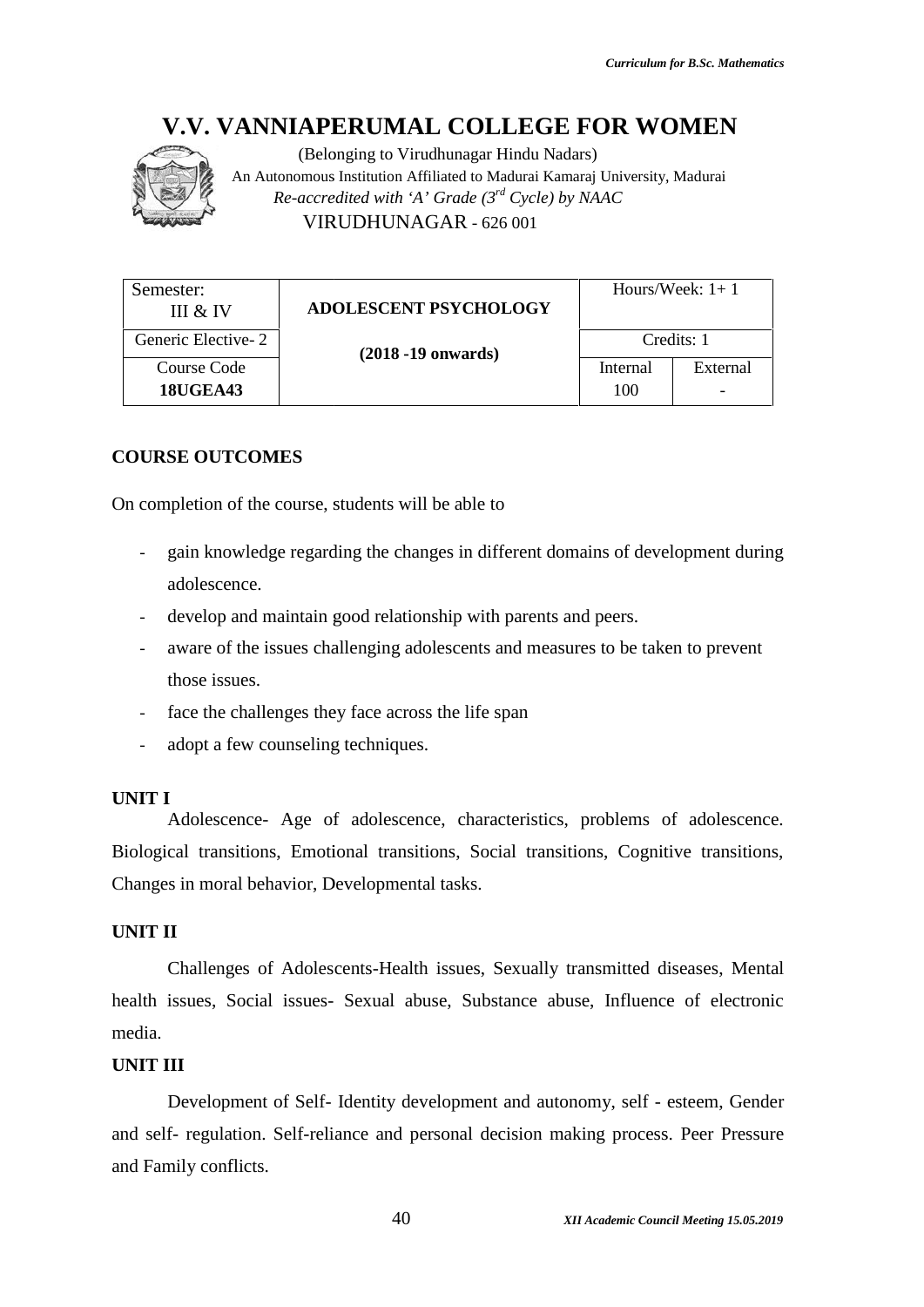#### **UNIT IV**

Counselling – Styles of Counselling – An effective Counseling relationship- Managing crises – Effective Counselor - Maintain boundaries – Taking care of ourselves.

# **UNIT V**

Qualities of a good Counsellers

Empathy – open mindedness – Genuine and Trust Winning – Maintaining confidentiality – certain Do's and Dont's.

#### **Related Experience**

Discussion about the problems confronting adolescents today. Group discussion on the use and misuse of electronic media by adolescents. Discussion on issues relating to parent, adolescents relationship. To study about the health problems of adolescents. To make a study on the stress experience by adolescents. Critical Analyses issues and debates in Counseling psychology. Reflect on the their role in different fields of Counseling.

# **TEXT BOOK**

Study Material prepared by the faculty in Department of Home Science.

#### **REFERENCE BOOKS**

- 1. Chauhan S. (1983), *Psychology of Adolescence*, New Delhi: Allied Publishers Private Limited.
- 2. Elizabeth B Hurlock (1985). *Developmental Psychology A Life - Span Approach*, New York: TMH Edition.
- 3. Aron, A., & Aron, E.N. (1994). *Statistics for Psychology*. New Jersey: Prentice Hall.
- 4. Miles, J. (2001). *Research Methods and Statics,* Exeter: Crucial.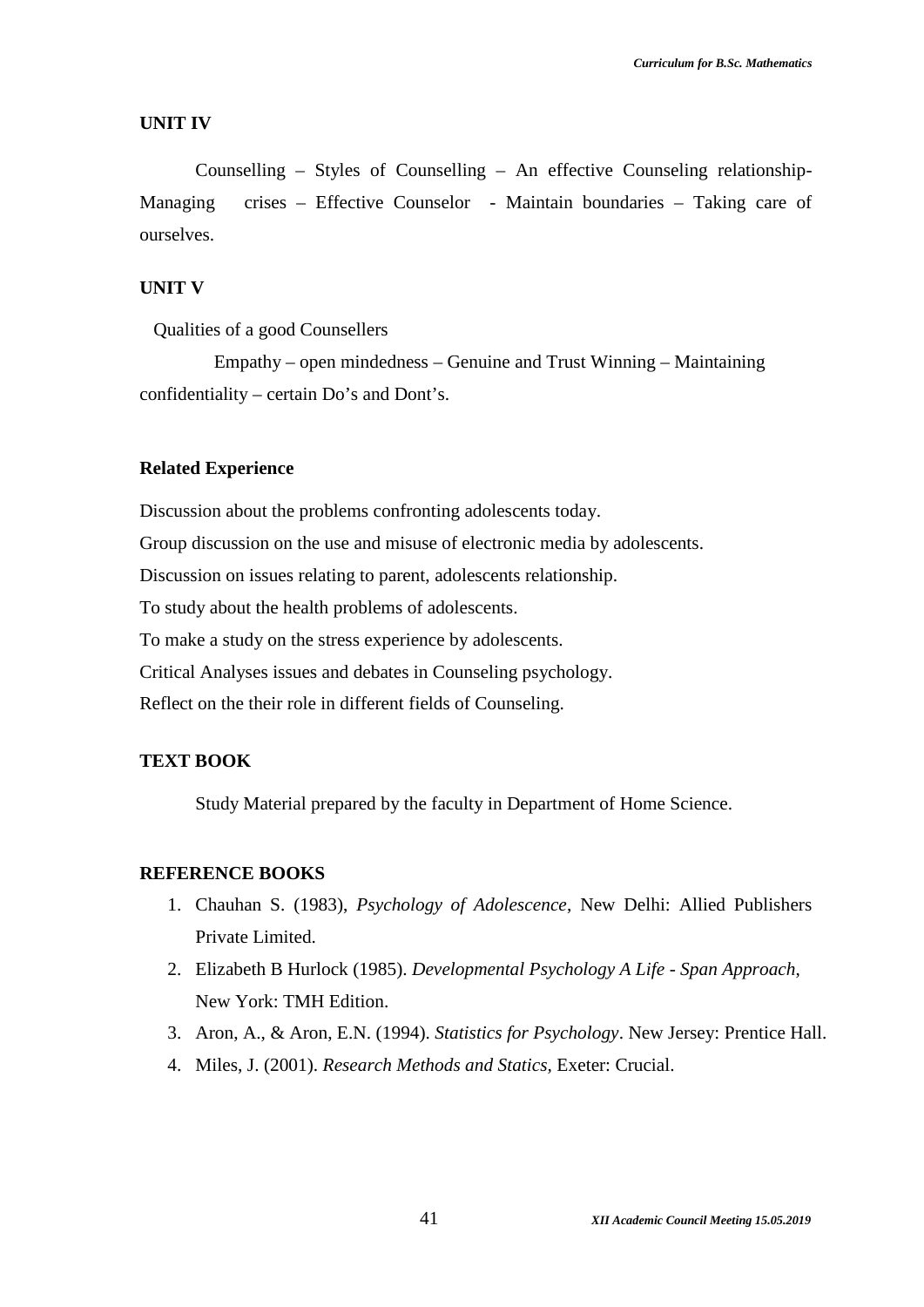

|                                       | (Belonging to Virudhunagar Hindu Nadars)<br>An Autonomous Institution Affiliated to Madurai Kamaraj University, Madurai<br>Re-accredited with 'A' Grade $(3^{rd}$ Cycle) by NAAC<br>VIRUDHUNAGAR - 626 001 |                   |            |  |
|---------------------------------------|------------------------------------------------------------------------------------------------------------------------------------------------------------------------------------------------------------|-------------------|------------|--|
| Semester:                             | <b>DISASTER MANAGEMENT</b>                                                                                                                                                                                 | Hours/Week: $1+1$ |            |  |
| III & IV<br>Generic Elective-2        |                                                                                                                                                                                                            |                   | Credits: 1 |  |
| <b>Course Code</b><br><b>18UGED44</b> | $(2018 - 19)$ onwards)                                                                                                                                                                                     | Internal<br>100   | External   |  |
|                                       |                                                                                                                                                                                                            |                   |            |  |
| <b>COURSE OUTCOMES</b>                | On completion of this course, the students will be able to                                                                                                                                                 |                   |            |  |
|                                       | get a general insight in the dimensions of disasters caused by nature as well as the                                                                                                                       |                   |            |  |
|                                       | disasters and environmental hazards induced by human developmental activities                                                                                                                              |                   |            |  |
|                                       | become aware of the fundamentals of disaster assessment and environmental                                                                                                                                  |                   |            |  |
| impact assessment                     |                                                                                                                                                                                                            |                   |            |  |
|                                       | become sensitized to the various institutional agencies for disaster management                                                                                                                            |                   |            |  |
|                                       | be aware of disaster recovery plan                                                                                                                                                                         |                   |            |  |
|                                       | understand the association at National, State and District level of cope up with                                                                                                                           |                   |            |  |
| disaster                              |                                                                                                                                                                                                            |                   |            |  |
| <b>JNIT I</b>                         |                                                                                                                                                                                                            |                   |            |  |
|                                       | Disaster – Features and Effects of Disaster – Process of Disaster – Hazards and its                                                                                                                        |                   |            |  |
|                                       | Classification – Vulnerability and its Categories - Stages in Disaster – Disaster                                                                                                                          |                   |            |  |
|                                       | Management and its Activities – Disaster Management Cycle.                                                                                                                                                 |                   |            |  |
|                                       |                                                                                                                                                                                                            |                   |            |  |
| <b>JNIT II</b>                        |                                                                                                                                                                                                            |                   |            |  |
|                                       | Earthquake - Factors Determining Earthquakes - Seismic Waves in Earthquake                                                                                                                                 |                   |            |  |
|                                       | Processes - Magnitude and Intensity - Earthquake Damages - Disaster Management and                                                                                                                         |                   |            |  |
| Earthquake.                           |                                                                                                                                                                                                            |                   |            |  |
|                                       | Volcanoes - Active and Non-Active Volcanoes - Types of Volcanoes - Landslides - Basic                                                                                                                      |                   |            |  |
|                                       | Causes of Landslides – Tsunami - Causes of Tsunami - Tsunami Warning System -                                                                                                                              |                   |            |  |
|                                       | Disaster Management Team and Tsunami – Flood - Types of Flood - Damages due to                                                                                                                             |                   |            |  |

#### **COURSE OUTCOMES**

- get a general insight in the dimensions of disasters caused by nature as well as the disasters and environmental hazards induced by human developmental activities eral insight in the dimensions of disasters caused by nature as well as<br>and environmental hazards induced by human developmental activitie<br>aware of the fundamentals of disaster assessment and environmen<br>sesssment<br>ensitized
- become aware of the fundamentals of disaster assessment and environmental impact assessment
- become sensitized to the various institutional agencies for disaster management
- be aware of disaster recovery plan
- understand the association at National, State and District level of cope up with disaster

#### **UNIT I**

### **UNIT II**

Volcanoes - Active and Non-Active Volcanoes - Types of Volcanoes - Landslides - Basic Causes of Landslides – Tsunami - Causes of Tsunami - Tsunami Warning System -Disaster Management Team and Tsunami – Flood - Types of Flood - Damages due to Floods.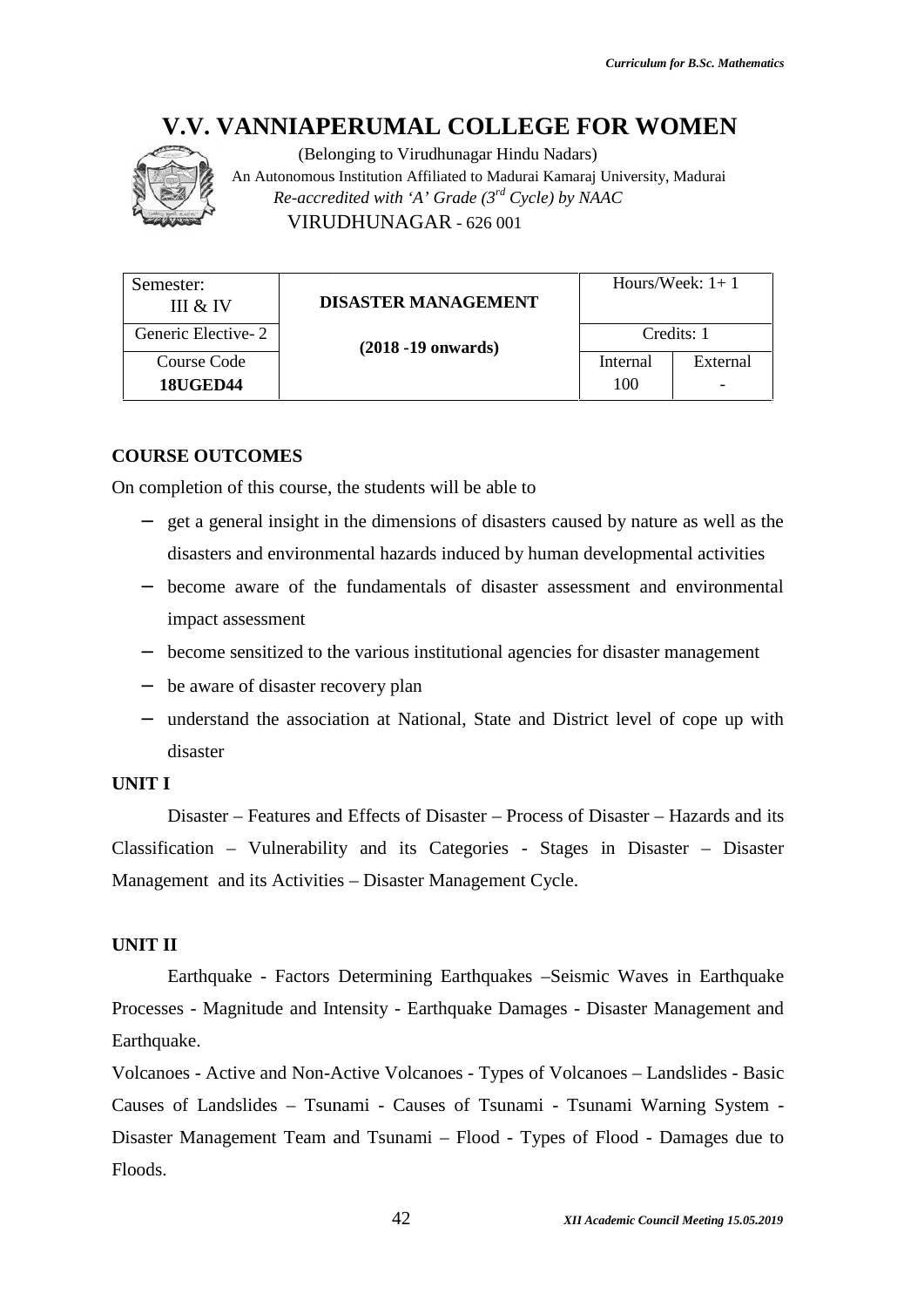#### **UNIT III**

Damage Assessments for Different Disaster – Objectives, Features, Levels, Types: Damage to Buildings, House Property, Land, Crops and Live Stock – Impact of Human Lives – Assessment Damages - Damage Reports: Flash Report, Initial Report, Interim Report, Specialist Report and Final Report – Points to be Considered while Preparing Reports - Reporting Format and Quantification of Needs– Disaster Assistance: Individual Assistance and Public Assistance.

#### **UNIT IV**

National Crisis Management Committee (NCMC), State Crisis Management Group (SCMG): Task, District Disaster Management Committee, Disaster-Related Roles and Resources, Disaster Agencies, Site Operations Centre and Rescue Camps.

#### **UNIT V**

Disaster Mitigation Strategies in Floods and Water Hazards, Earthquakes, Volcanic Eruptions, Landslides, Drought and Desertification – Main Mitigation Strategies - - The Disaster Recovery Planning: Objectives and Phases - Reconstruction and Rehabilitation: Physical, Social, Psychological and Economic rehabilitation.

#### **TEXT BOOK**

Study material prepared by the faculty in Department of Commerce.

#### **REFERENCE BOOKS**

- 1. Rajdeep Dasgupta. (2011). *Disaster Management and Rehabilitation*, New Delhi: Mittal Publications.
- 2. Sunder.I. & Sezhiyan.T. (2012). *Disaster Management*, New Delhi : Sarup and Sons.
- 3. Ramana Murthy.K. (2004). *Disaster Management,* New Delhi: Dominant.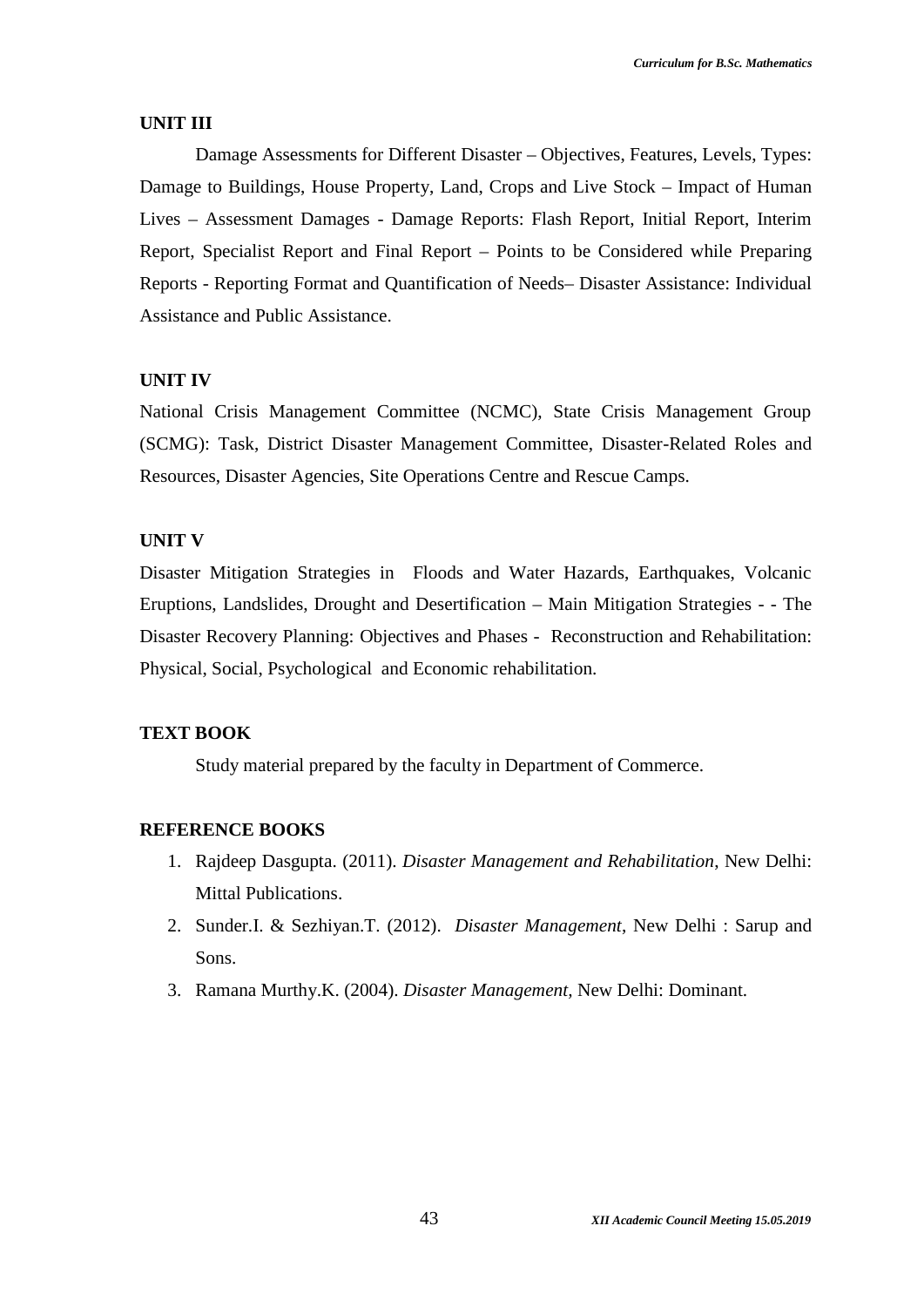

(Belonging to Virudhunagar Hindu Nadars) An Autonomous Institution Affiliated to Madurai Kamaraj University, Madurai An to *Re-accredited with 'A' Grade (3rd Cycle) by NAAC with* VIRUDHUNAGAR - 626 001

> **B.Sc. MATHEMATICS (SEMESTER) (2018 -19 onwards)**

| Semester IV                    |                 | Hours/Week: 3 |            |
|--------------------------------|-----------------|---------------|------------|
| Core Course-7                  | <b>DYNAMICS</b> |               | Credits: 3 |
| Course Code<br><b>18UMTC41</b> |                 | Internal      | External   |

# **COURSE OUTCOMES**

On completion of the course, students will be able to

- analyse the motion of projected particles in any direction and velocity.
- analyse the motion of projected particles in any direction and velocity.<br>The understand the notions such as greatest height, time of flight and the horizontal range of a projectile.
- solve Simple Harmonic Motion equation and study the geometrical representation<br>of a S.H.M.<br>- find radial and transverse components of velocity and acceleration. of a S.H.M.
- find radial and transverse components of velocity and acceleration.
- identify the Pedal equation of central orbits and find the equation of orbit by using law of force.

# **UNIT I**

#### **Projectiles**

Definitions - Two Fundamental Principles - To show that the path of a Projectile is a parabola - Characteristics of the Motion of a Projectile - A Particle is projected horizontally from a point at a certain height above the ground; to show that the path described by it is a Parabola- To determine when the horizontal range of a Projectile is a parabola - Characteristics of the Motion of a Projectile - A Particle is projected<br>horizontally from a point at a certain height above the ground; to show that the path<br>described by it is a Parabola- To determine when given initial velocity of projection there are, in general two possible directions of projections so as to obtain a given horizontal range. (9 hours) **EXERCISE SEAL AND ANNOVAL COLLEGE FOR WOMEN**<br>
(Belonging to Virtulnangar Hindu Nadari Kranerij University, Madurai<br> *Recording in the Virtue Croate (* $\vec{r}^{\alpha}$ *Croche) by NAAC*<br> **EXERCITED:**<br> **EXERCITED:**<br> **EXERCITED:**<br> the Motion of a Projectile - A<br>tain height above the ground; t<br>determine when the horizontal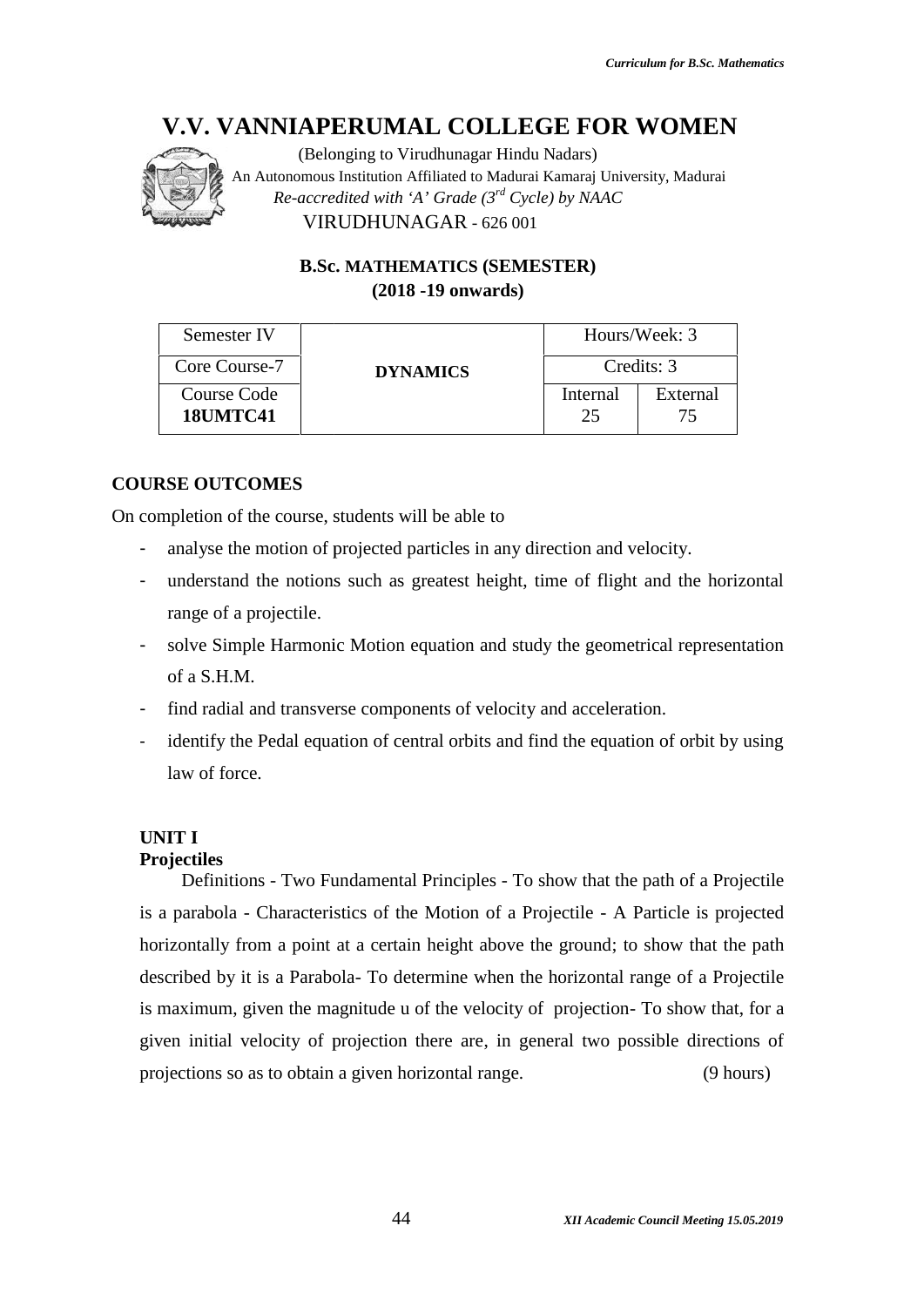### **UNIT II Projectiles Continued**

To find the velocity of the Projectile in magnitude and direction at the end of time t - To show that the velocity at any point P of a Projectile is equal in magnitude to the velocity acquired in falling freely from the directrix to the point - Given the magnitude of the velocity of projection, to show that there are two directions of projection for the particle so to reach a given point - Range on an inclined plane - To find the greatest distance of the projectile from the inclined plane and show that is attained in half the total time of flight - To determine when the range on the inclined plane is maximum, given the magnitude u of the velocity of projection - To show that, for a given initial velocity of projection, there are, in general, two possible directions of projection so as to obtain a given range on an inclined plane - Motion on the surface of a smooth inclined plane. (9 hours)

# **UNIT III Simple Harmonic Motion**

Introduction-Simple Harmonic Motion in a straight line – General solution of S.H.M equation- Geometrical Representation of a Simple Harmonic Motion-Change of origin - Composition of two Simple Harmonic Motions of the same period and in the same straight line. (9 hours)

#### **UNIT IV**

#### **Motion Under the Action of Central Forces**

Introduction - Velocity and Acceleration in polar coordinates - Equations of motion in polar coordinates - Note on the equiangular spiral - Motion under a central force -Differential equation of central orbits-Perpendicular from the pole on the tangent formulae in polar coordinates. (9 hours)

#### **UNIT V**

#### **Motion Under the Action of Central Forces Continued**

Pedal equation of the central orbit-Pedal equation of some of the well known curves-Velocities in a central orbit-Two fold problems in central orbits-Apses and apsidal distances-Given the law of force to the pole to find the orbit. (9 hours)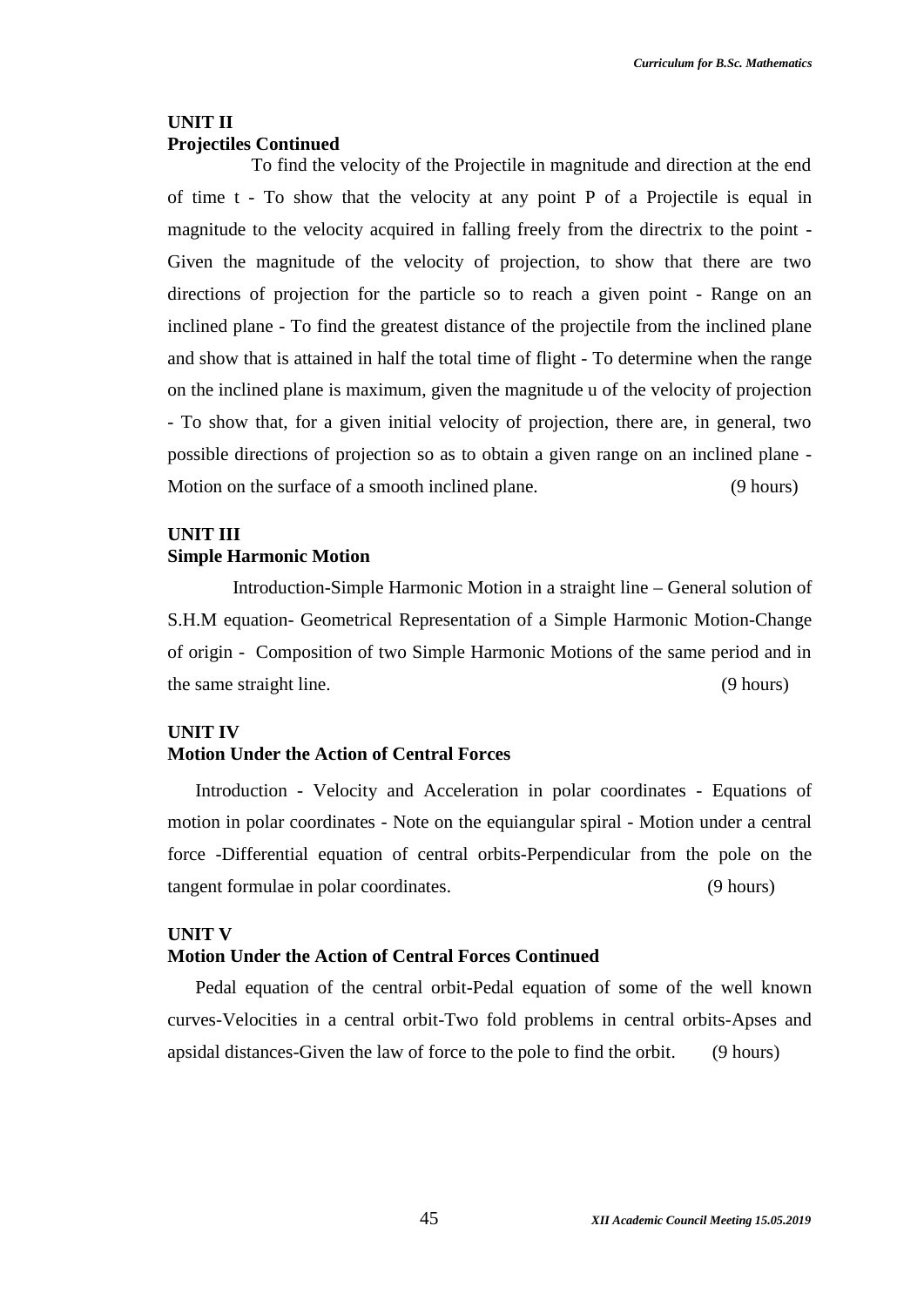# **TEXT BOOK**

Venkataraman. M. K. (July 2015). *Dynamics*, 17<sup>th</sup> edition, Agasthiar Publications.

| Unit         | <b>Chapter</b>   Section |                |
|--------------|--------------------------|----------------|
| I            | 6                        | $6.1 - 6.8$    |
| $\mathbf{I}$ | 6                        | $6.9 - 6.16$   |
| III          | 10                       | $10.1 - 10.6$  |
| <b>IV</b>    | 11                       | $11.1 - 11.7$  |
|              | 11                       | $11.8 - 11.13$ |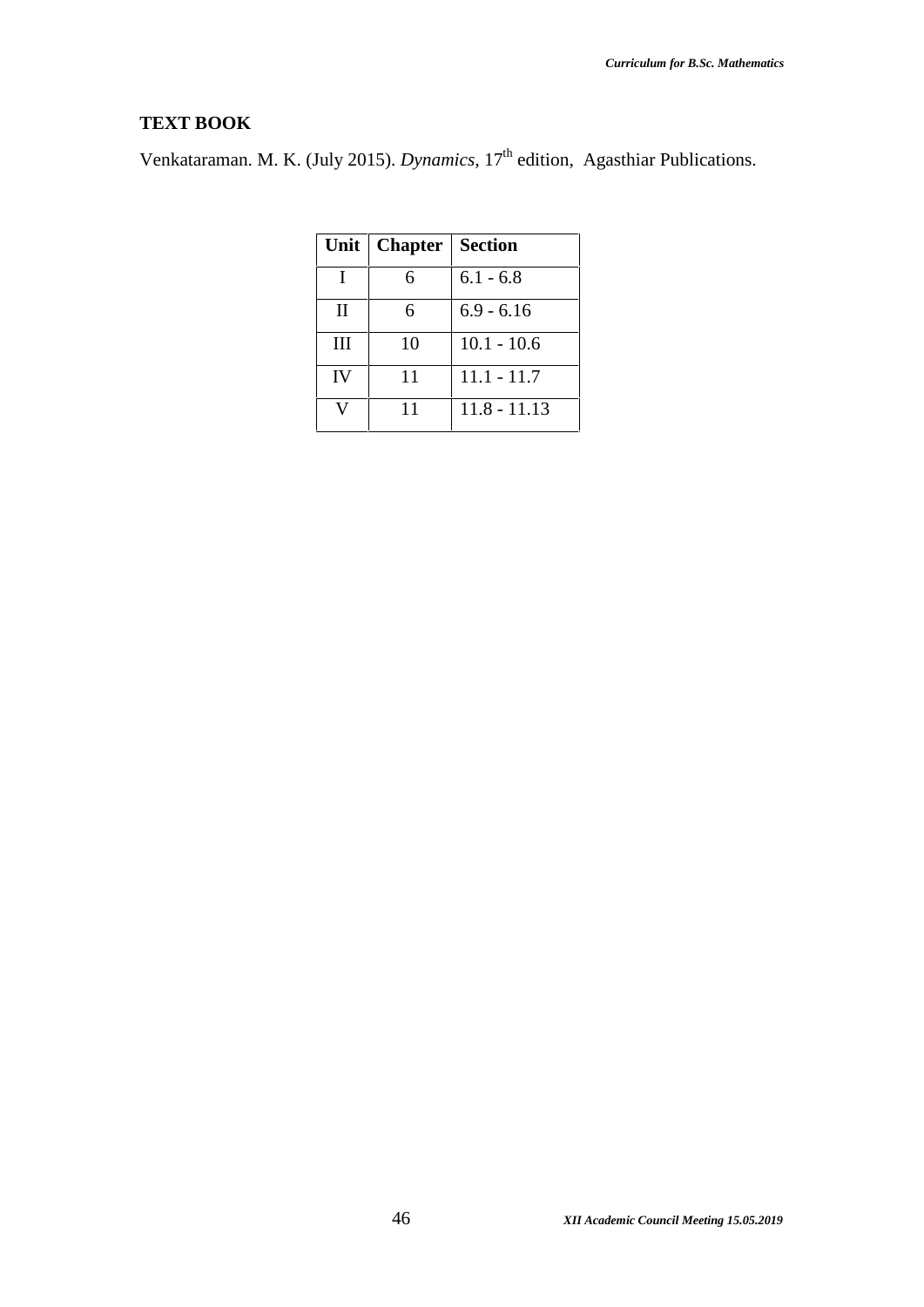

(Belonging to Virudhunagar Hindu Nadars) An Autonomous Institution Affiliated to Madurai Kamaraj University, Madurai An to *Re-accredited with 'A' Grade (3rd Cycle) by NAAC with* VIRUDHUNAGAR - 626 001

> **B.Sc. MATHEMATICS (SEMESTER) (2018 -19 onwards)**

| Semester IV                                                                        |                                                                              | Hours/Week: 4<br>Credits: 3 |                |
|------------------------------------------------------------------------------------|------------------------------------------------------------------------------|-----------------------------|----------------|
| Core Course-8                                                                      | <b>TRIGONOMETRY AND VECTOR</b>                                               |                             |                |
| Course Code<br><b>18UMTC42</b>                                                     | <b>CALCULUS</b>                                                              | Internal<br>25              | External<br>75 |
| <b>COURSE OUTCOMES</b><br>On completion of the course, students will be able to    |                                                                              |                             |                |
| -<br>operator.                                                                     | convert a scalar valued function into a vector valued function using the del |                             |                |
| calculate divergence and curl of a vector valued function.<br>-                    |                                                                              |                             |                |
| evaluate double and triple integrals using the concept of Green's Stokes and Gauss |                                                                              |                             |                |

# **COURSE OUTCOMES**

- convert a scalar valued function into a vector valued function using the del operator.
- calculate divergence and curl of a vector valued function.
- evaluate double and triple integrals using the concept of Green's Stokes and Gauss theorem.
- expand any trigonometric function in powers of  $\theta$  from the generalized expansion of trigonometric function. Expand any trigonometric function in powers of  $\theta$  from the g<br>of trigonometric function.<br>identify the hyperbolic functions and find their inverses.
- 

# **UNIT I**

#### **Applications of De Moivre's Theorem**

Expression for sin  $n\theta$ , cos  $n\theta$  and tan  $n\theta$  - Expression for sin<sup>n</sup> $\theta$  and cos<sup>n</sup> $\theta$ <br>
sin  $\theta$ , cos  $\theta$ , tan  $\theta$  in powers of  $\theta$ . (12 hours) – Expansion of sin  $\theta$ , cos  $\theta$ , tan  $\theta$  in powers of  $\theta$ . (12 hours)

#### **UNIT II**

#### **Hyperbolic Functions**

Hyperbolic Functions - Inverse Hyperbolic Functions.

#### **Logarithm of a Complex Number**

Logarithm of a Complex Number. (12 hours)

# **UNIT III**

#### **Vector Differentiation**

Differentiation of Vectors – Gradient. (12 hours)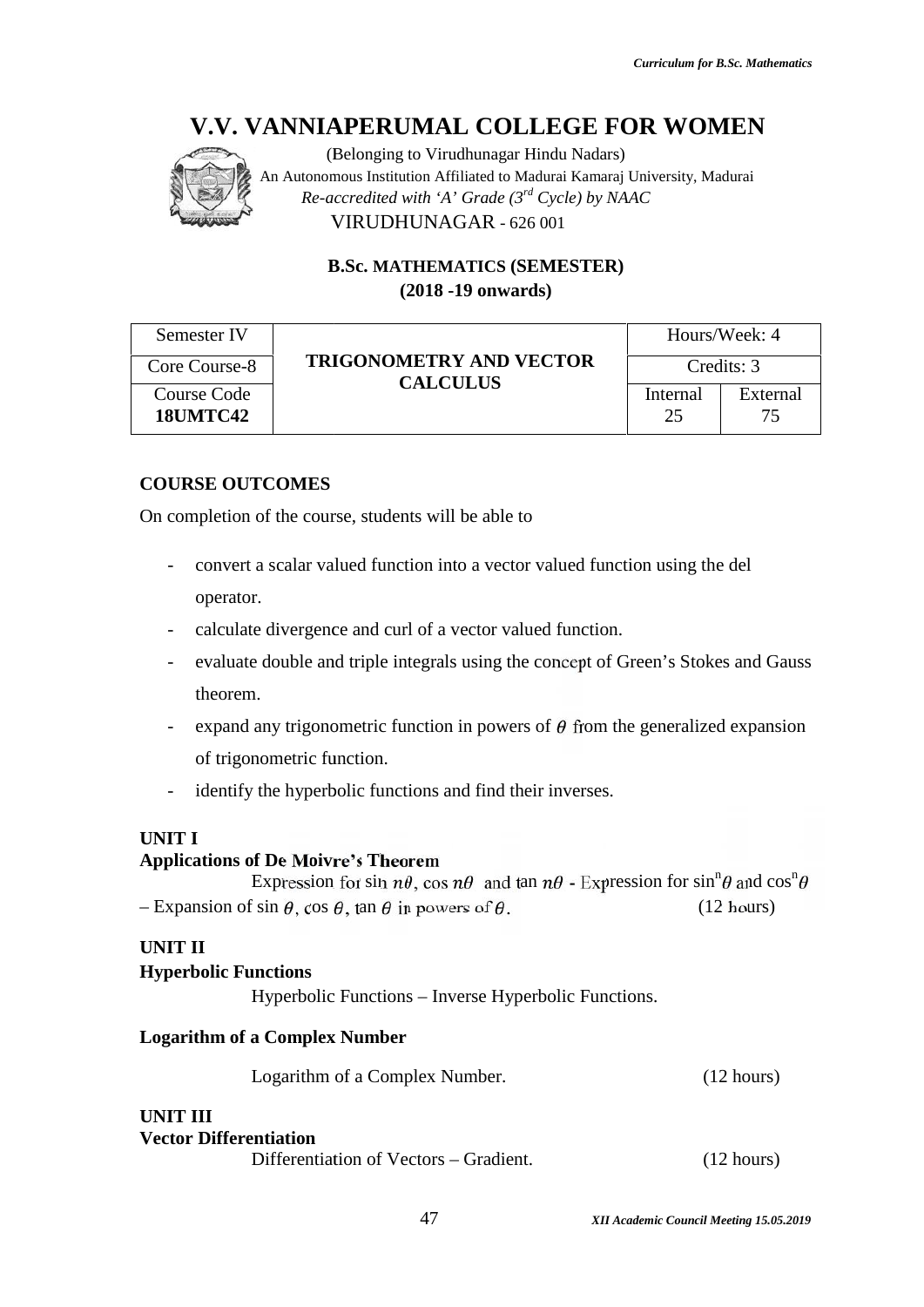# **UNIT IV Vector Differentiation continued**

Divergence and Curl.

#### **Line and Surface Integrals**

Line Integrals. (12 hours)

#### **UNIT V**

# **Line and Surface Integrals Continued** Surface Integrals. Statements of Green, Gauss and Stokes theorems. (Without Proof) - Problems only. (12 hours)

### **TEXT BOOKS**

- 1. Arumugam & Isaac (Nov 2012). *Trigonometry,* MKU & MSU (CBCS syllabus) New Gamma Publishing House.
- 2. Arumugam Isaac (Jan 2014). *Analytical Geometry 3D and Vector Calculus,* New

Gamma Publishing House.

| <b>TEXT BOOK 1</b> |                |                    |
|--------------------|----------------|--------------------|
| Unit               | <b>Chapter</b> | <b>Section</b>     |
| I                  | 1              | 1.1, 1.2, 1.3      |
| $\mathbf{I}$       | 2              | 2.1, 2.2           |
|                    | 3              | full               |
|                    |                | <b>TEXT BOOK 2</b> |
| III                | 5              | 5.2, 5.3           |
| IV                 | 5              | 5.4                |
|                    | 7              | 7.1                |
|                    |                | 7.2, 7.3           |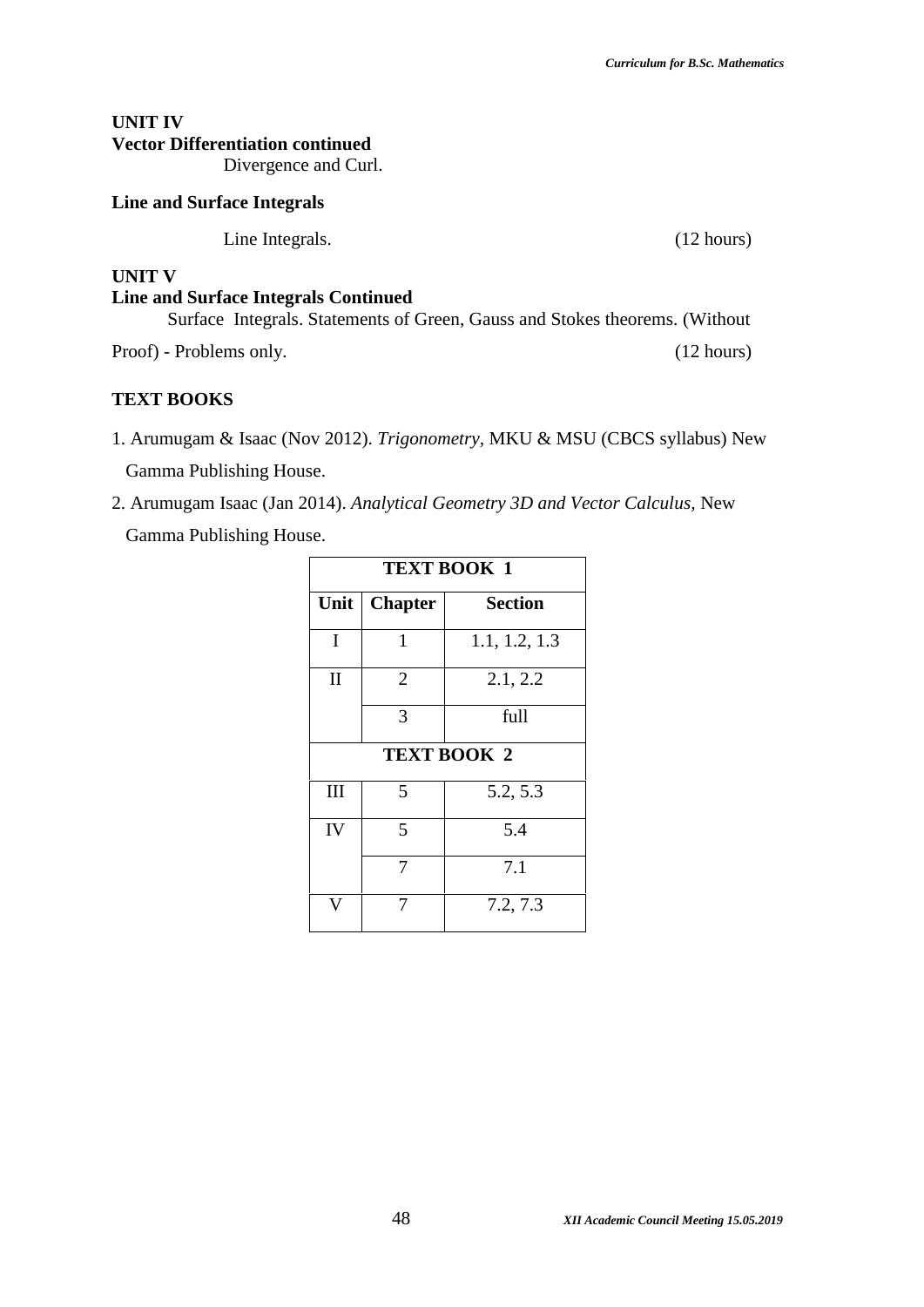

(Belonging to Virudhunagar Hindu Nadars) An Autonomous Institution Affiliated to Madurai Kamaraj University, Madurai An to *Re-accredited with 'A' Grade (3rd Cycle) by NAAC with* VIRUDHUNAGAR - 626 001

> **B.Sc. MATHEMATICS (SEMESTER) (2018 -19 onwards)**

| Semester IV                                                               |                                                       |                | Hours/Week: 4  |  |
|---------------------------------------------------------------------------|-------------------------------------------------------|----------------|----------------|--|
| Allied Course-II                                                          | PROGRAMMING IN C                                      |                | Credits: 4     |  |
| Course Code<br><b>18UAMA41</b>                                            |                                                       | Internal<br>25 | External<br>75 |  |
| <b>COURSE OUTCOMES</b>                                                    |                                                       |                |                |  |
|                                                                           | On completion of the course, students will be able to |                |                |  |
| understand the fundamentals of C Programming Language.<br>-               |                                                       |                |                |  |
| use loops in decision making statements.<br>-                             |                                                       |                |                |  |
| handle different operations properly on arrays.<br>-                      |                                                       |                |                |  |
| identify the role of functions in the programme.<br>-                     |                                                       |                |                |  |
| the concept of structures and their unions in C Programming<br>understand |                                                       |                |                |  |

#### **COURSE OUTCOMES**

- understand the fundamentals of C Programming Language.
- use loops in decision making statements.
- handle different operations properly on arrays.
- identify the role of functions in the programme.
- understand the concept of structures and their unions in C Programming Language.

#### **UNIT I**

#### **Constants, Variables and Data Types:**

Introduction- Character set- C tokens- Keywords and Identifiers - Constants - Introduction- Character set- C tokens- Keywords and Identifiers - Constants -<br>Variables - Data types – Declaration of Variables, Storage Class – Assigning Values to Variables - Defining Symbolic Constants – Declaring a Variable as Constant, Volatile – – Overflow and Underflow of data. eir unions in C<br>Is and Identifiers<br>age Class – Assig<br>Variable as Const

#### **Operators and Expressions:**

Introduction - Arithmetic, Relational, Logical, Assignment Operators – Increment and Decrement Operators – Conditional Operators, Bitwise Operators, Special Operators -Arithmetic Expression – Evaluation of Expressions – Precedence of Arithmetic Operators- Some Computational Problems –Type Conversions in Expressions – Operator Precedence and Associativity – Mathematical Functions. and Underflow of data.<br> **Sand Expressions:**<br>
Arithmetic, Relational, Logical, Assignment Operators –<br>
ent and Decrement Operators – Conditional Operators. Bitwise Operators. **AL COLLEGE FOR WOMEN**<br>
intellineate to Madurai Knatars)<br>
Millineate to Madurai Kamari Plaiversity, Madurai<br>
A' Croade (3<sup>-a'</sup> Cycle) by NAAC<br>
<br> **MAITICS (SEMESTER)**<br> **EVALUATICS (SEMESTER)**<br> **EVALUATICS (SEMESTER)**<br> **EVA** 

(12 hours)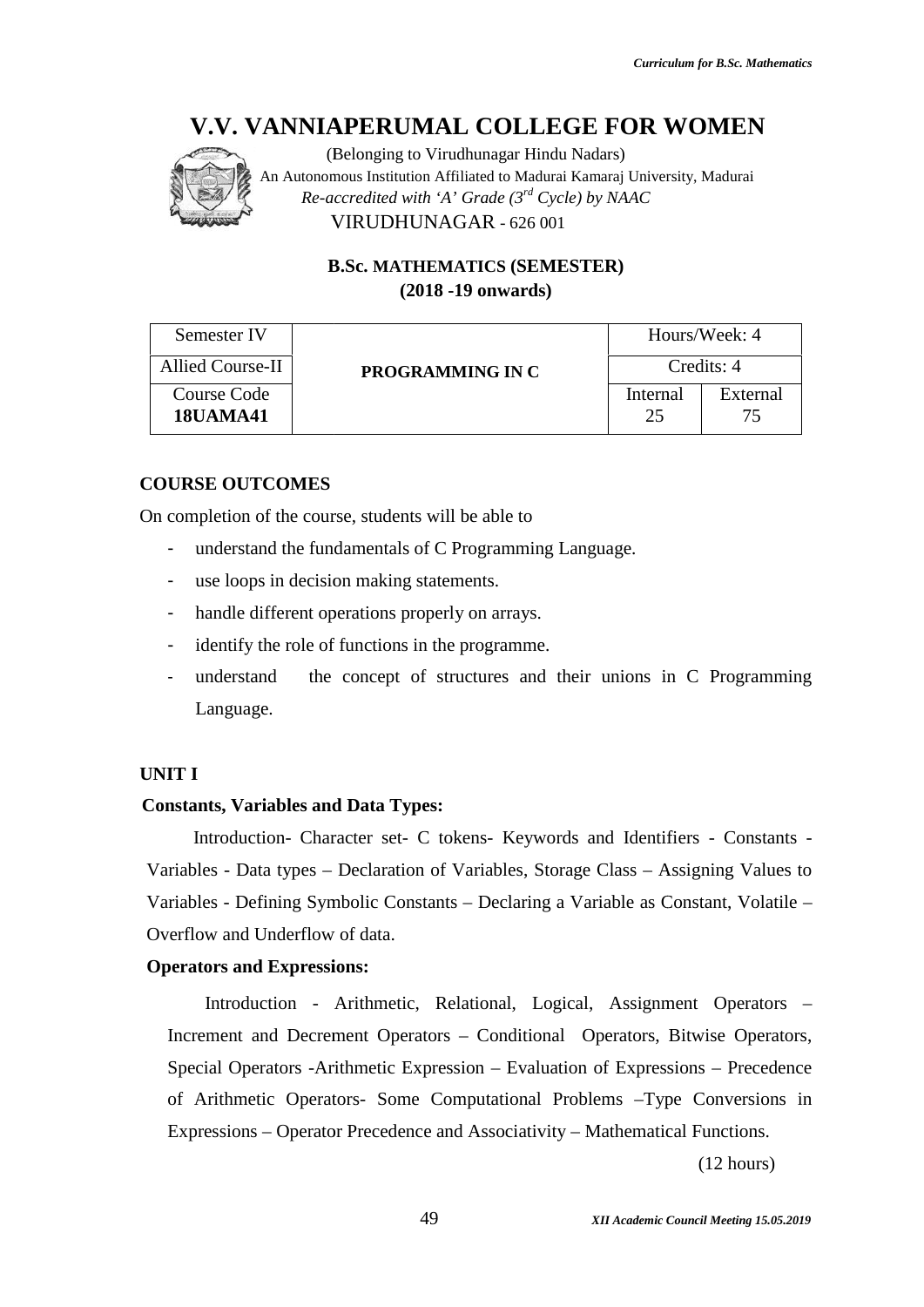#### **UNIT II**

### **Managing Input and Output Operations:**

Introduction-Reading and Writing a Character – Formatted Input, Output.

#### **Decision Making and Branching:**

Introduction-Decision Making with if Statement –Simple if Statement – the if …… else Statement - nesting of if…else Statements – The else if Ladder – The Switch Statement - The ?: Operator – The goto Statement. (12 hours)

#### **UNIT III**

#### **Decision Making and Looping:**

Introduction - The while Statement – The do Statement – The for Statement – Jumps in Loops.

#### **Arrays:**

Introduction -One Dimensional Arrays – Declaration, Initialization of One dimensional Arrays– Two dimensional Arrays- Initializing Two- dimensional Arrays- Multi dimensional arrays - Dynamic arrays. (12 hours)

#### **UNIT IV**

#### **Character Arrays and Strings:**

Introduction-Declaring and Initializing String Variables – Reading Strings from Terminal - Writing Strings to Screen – Arithmetic Operations on Characters – Putting Strings Together –Comparison of Two Strings– String- Handling Functions – Table of Strings –Other Features of Strings.

#### **User Defined Functions:**

Introduction –Need for User Defined Functions - A Multi\_Function Program – Elements of User Defined Functions – Definition of Functions – Return Values and Their Types –Function Calls - Function Declaration - Category of Functions – No Arguments and No Return Values- Arguments but No Return Values - Arguments with Return Values – No Arguments but Returns a value-Functions that Return Multiple Values –Nesting of Functions – Recursion –Passing Arrays to Functions - Passing Strings to Functions – The Scope, Visibility and Life time of Variables – Multifile Programs. (12 hours)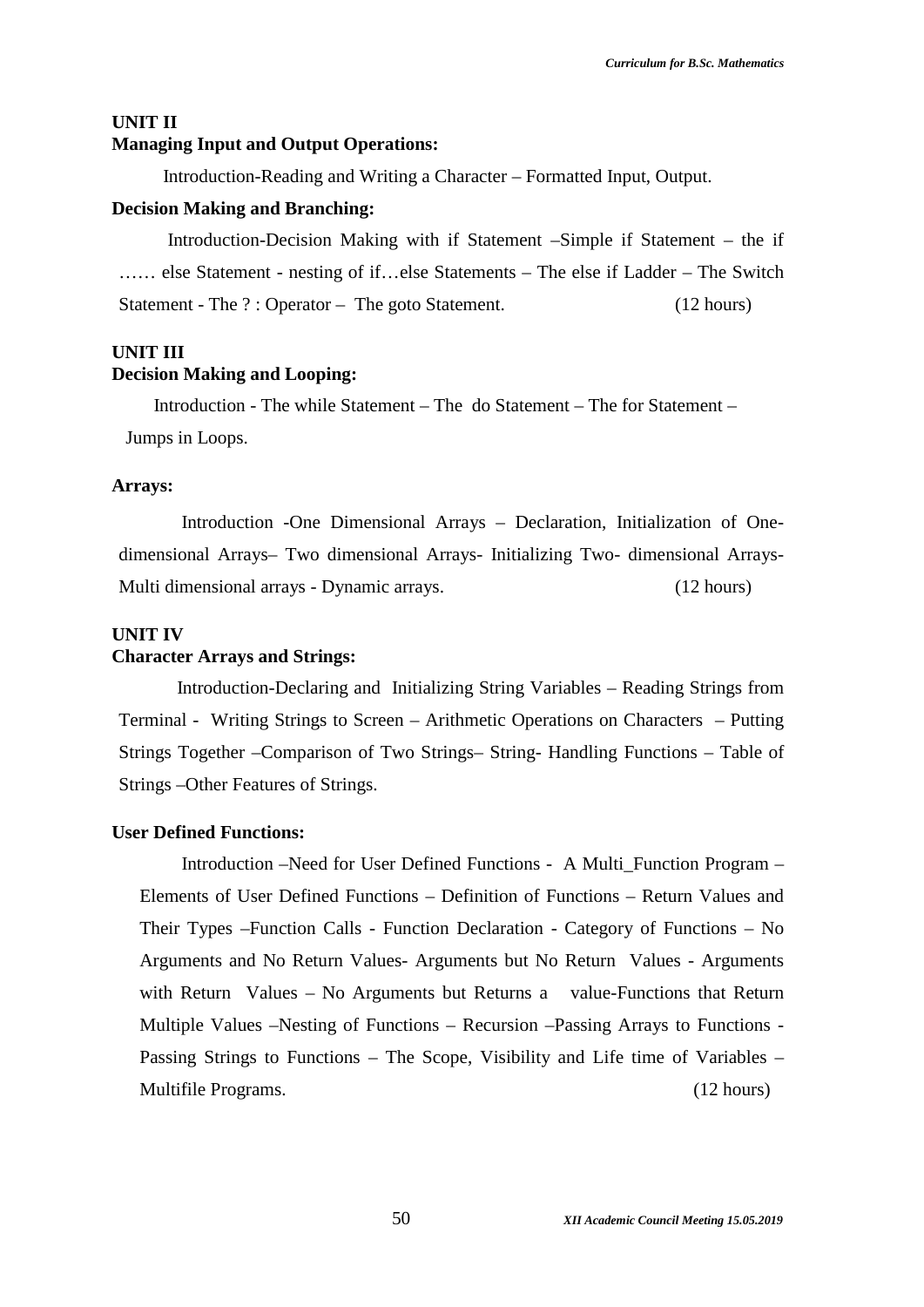### **UNIT V Structures and Unions:**

Introduction- Defining a Structure- Declaring Structure Variables – Accessing Structure Members – Structure Initialization – Copying and Comparing Structure Variables–Operations on Individual Members – Arrays of Structures –Arrays within Structures - Structures within Structures – Structures and functions –Unions – Size of Structures – Bit Fields.

#### **File Management in C:**

Introduction -Defining and Opening a File-Closing a File- Input/Output Operations on Files – Error Handling During I/O Operations –Random Access to Files – Command Line Arguments. (12 hours)

#### **TEXT BOOK**

Balagurusamy. E (5<sup>th</sup> Reprint 2017). *Programming in ANSI C*, (7<sup>th</sup> Edition), McGraw Hill Education (India) Private Limited, Chennai.

|                         | Unit   Chapter | <b>Section/Page Number</b> |
|-------------------------|----------------|----------------------------|
| $\mathbf I$             | $\overline{2}$ | $22 - 45$                  |
|                         | 3              | $51 - 73$                  |
| $\mathbf{I}$            | 4              | $81 - 102$                 |
|                         | 5              | $111 - 136$                |
| III                     | 6              | 149 - 174                  |
|                         | 7              | $189 - 215$                |
| IV                      | 8              | $234 - 258$                |
|                         | 9              | $267 - 311$                |
| $\overline{\mathsf{V}}$ | 10             | $320 - 343$                |
|                         | 12             | $391 - 412$                |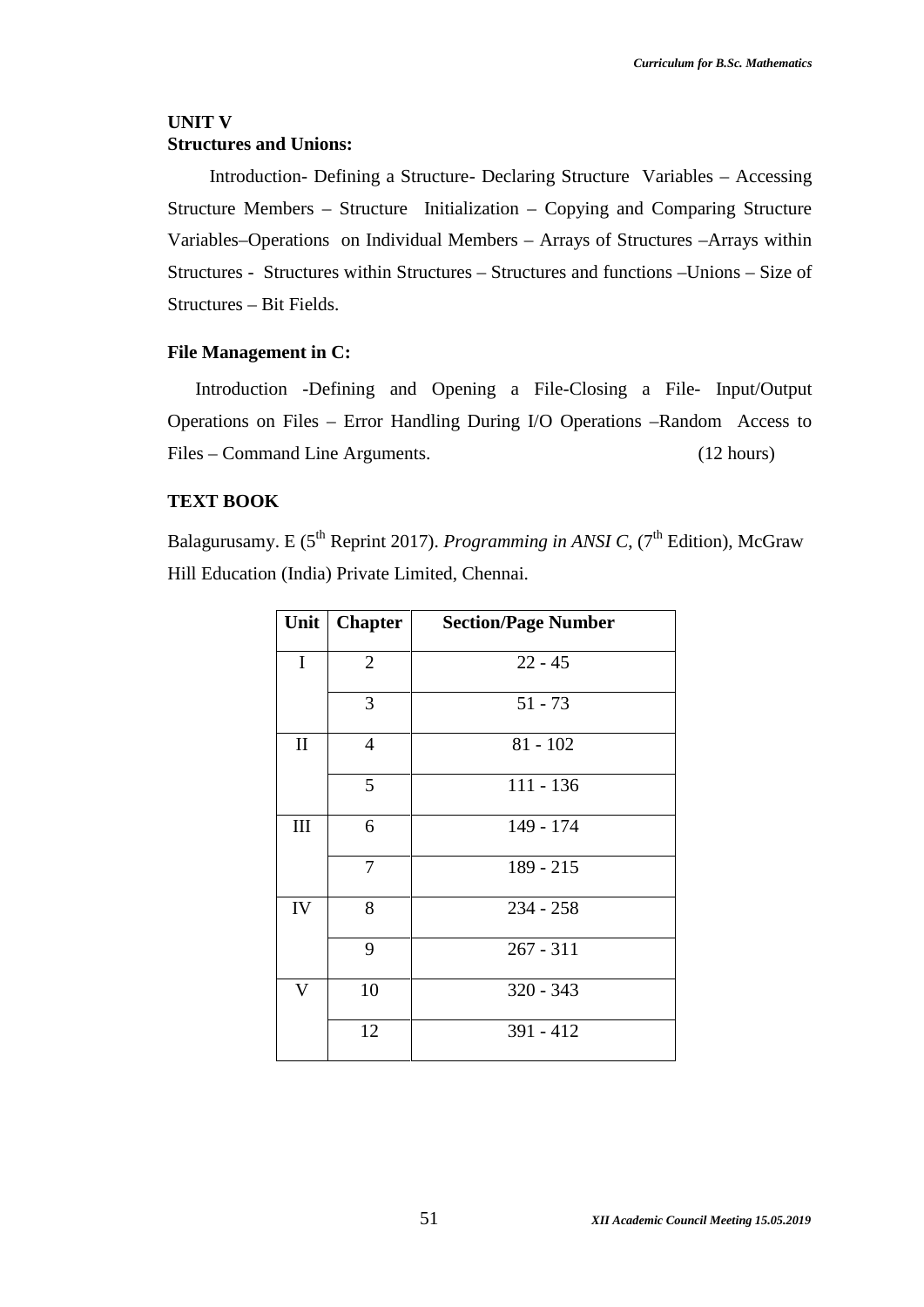

| <b>B.Sc. MATHEMATICS (SEMESTER)</b><br>$(2018 - 19)$ onwards)                                                                                                                                                                                           |                |                |
|---------------------------------------------------------------------------------------------------------------------------------------------------------------------------------------------------------------------------------------------------------|----------------|----------------|
| Semester IV                                                                                                                                                                                                                                             |                | Hours/Week: 2  |
| Allied Course-II<br><b>C</b> - PRACTICAL                                                                                                                                                                                                                |                | Credits: 2     |
| <b>Course Code</b><br>18UAMA41P                                                                                                                                                                                                                         | Internal<br>40 | External<br>60 |
| completion of the course, students will be able to<br>understand the basic programming structure of C language<br>develop C programs to solve mathematical equations<br>implement programs with effective use of C-features including arrays, functions |                |                |
| and structures                                                                                                                                                                                                                                          |                |                |
|                                                                                                                                                                                                                                                         |                |                |
|                                                                                                                                                                                                                                                         |                |                |
| of Practical Programs in C:<br>(a) Program to calculate simple and compound interest for the given data                                                                                                                                                 |                |                |
|                                                                                                                                                                                                                                                         |                |                |
| ) Program to convert temperature in Fahrenheit to Celsius.<br>(a) Program to check whether the given number is odd or even<br>b) Program to assign grade for student mark statement                                                                     |                |                |
| (a) Program to evaluate sine series.                                                                                                                                                                                                                    |                |                |

# **COURSE OUTCOMES**

On completion of the course, students will be able to

- understand the basic programming structure of C language
- develop C programs to solve mathematical equations to solve mathematical equations
- implement programs with effective use of C-features including arrays, functions and structures

# **List of Practical Programs in C: in**

- 1. (a) Program to calculate simple and compound interest for the given data<br>(b) Program to convert temperature in Fahrenheit to Celsius.
	- (b) Program to convert temperature in Fahrenheit to Celsius.
- 2. (a) Program to check whether the given number is odd or even (b) Program to assign grade for student mark statement
- 3. (a) Program to evaluate sine series.
	- (b) Program to check whether the given number is a prime number.
- 4 . Program to multiply the given two matrices
- 5. Program to solve quadratic equation using switch statement.
- 6. Program to check whether two strings are Anagrams.
- 7. (a) Program to generate the first n terms of the Fibonacci sequence using recursion (b) Program to construct Pascal triangle for a given positive integer
- 8. Program to calculate mean and standard deviation of a given set of numbers using function.
- 9. Program to maintain employee details using structures.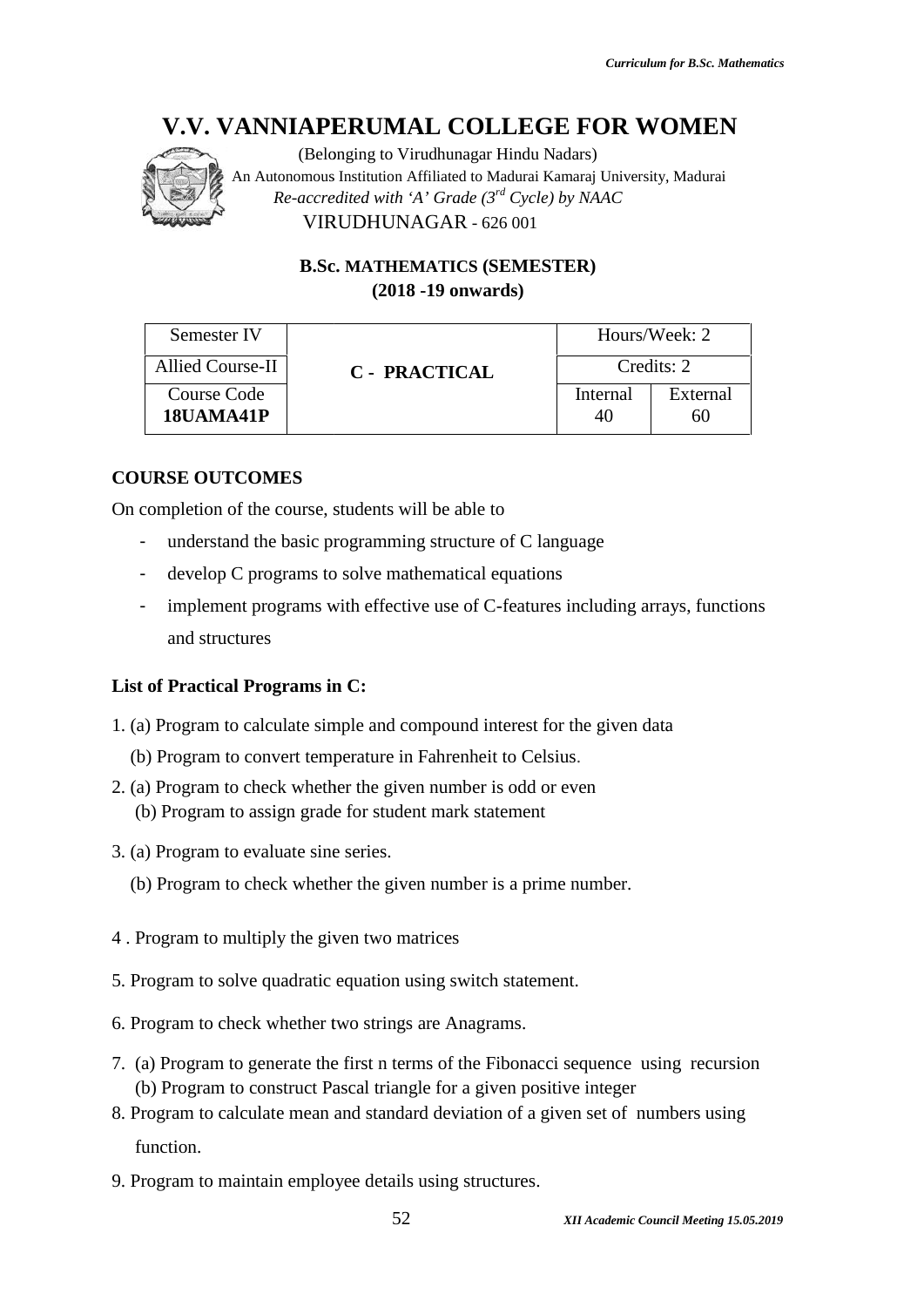

|                                                      |                                       | (Belonging to Virudhunagar Hindu Nadars)<br>An Autonomous Institution Affiliated to Madurai Kamaraj University, Madurai<br>Re-accredited with 'A' Grade $(3^{rd}$ Cycle) by NAAC<br>VIRUDHUNAGAR - 626 001                                                                                                       |                |                |
|------------------------------------------------------|---------------------------------------|------------------------------------------------------------------------------------------------------------------------------------------------------------------------------------------------------------------------------------------------------------------------------------------------------------------|----------------|----------------|
|                                                      |                                       | <b>B.Sc. MATHEMATICS (SEMESTER)</b><br>$(2018 - 19)$ onwards)                                                                                                                                                                                                                                                    |                |                |
|                                                      | Semester IV                           |                                                                                                                                                                                                                                                                                                                  |                | Hours/Week:2   |
|                                                      | SEC-3                                 | <b>TRANSFORMS</b>                                                                                                                                                                                                                                                                                                |                | Credits: 2     |
|                                                      | <b>Course Code</b><br><b>18UMTS41</b> |                                                                                                                                                                                                                                                                                                                  | Internal<br>40 | External<br>60 |
| $\overline{\phantom{0}}$<br>$\overline{\phantom{a}}$ | methods.                              | understand the concept of Fourier transforms and its properties.<br>understand the notion of Parseval's identity and other related identities.<br>understand the definition and linear property of Z-transforms in discrete system.<br>evaluate the inverse Z-transforms using power series and partial fraction |                |                |
|                                                      | constant coefficients                 | apply Z-transforms to find the solution of linear difference equations with                                                                                                                                                                                                                                      |                |                |
| <b>UNIT I</b>                                        | <b>Fourier transforms:</b>            | Introduction - Fourier transforms - Fourier integral Theorem -Properties of<br>Fourier transforms – Convolution Theorem and Parseval's Identity.                                                                                                                                                                 |                | (5 hours)      |
| UNIT II                                              | <b>Fourier transforms continued:</b>  | Fourier Sine and Cosine Transforms – Properties of $F_c$ and $F_s$ - Parseval's Identity                                                                                                                                                                                                                         |                |                |
|                                                      | and other related identities.         |                                                                                                                                                                                                                                                                                                                  |                | (5 hours)      |
| <b>UNIT III</b>                                      | <b>Z-Transforms:</b>                  | Introduction – Definitions – Some Standard Z-Transforms – Linearity Property –                                                                                                                                                                                                                                   |                |                |
|                                                      |                                       | Damping rule - Some Standard Results.                                                                                                                                                                                                                                                                            |                | (6 hours)      |

# **COURSE OUTCOMES**

- understand the concept of Fourier transforms and its properties.
- understand the notion of Parseval's identity and other related identities.
- understand the definition and linear property of Z-transforms in discrete system.
- evaluate the inverse Z-transforms using power series and partial fraction methods.
- apply Z-transforms to find the solution of linear difference equations with constant coefficients

# **UNIT I**

#### **Fourier transforms:**

# **UNIT II**

#### **Fourier transforms continued:**

# **UNIT III**

#### **Z-Transforms:**

Introduction – Definitions – Some Standard Z- Transforms – Linearity Property – Damping rule - Some Standard Results. (6 hours)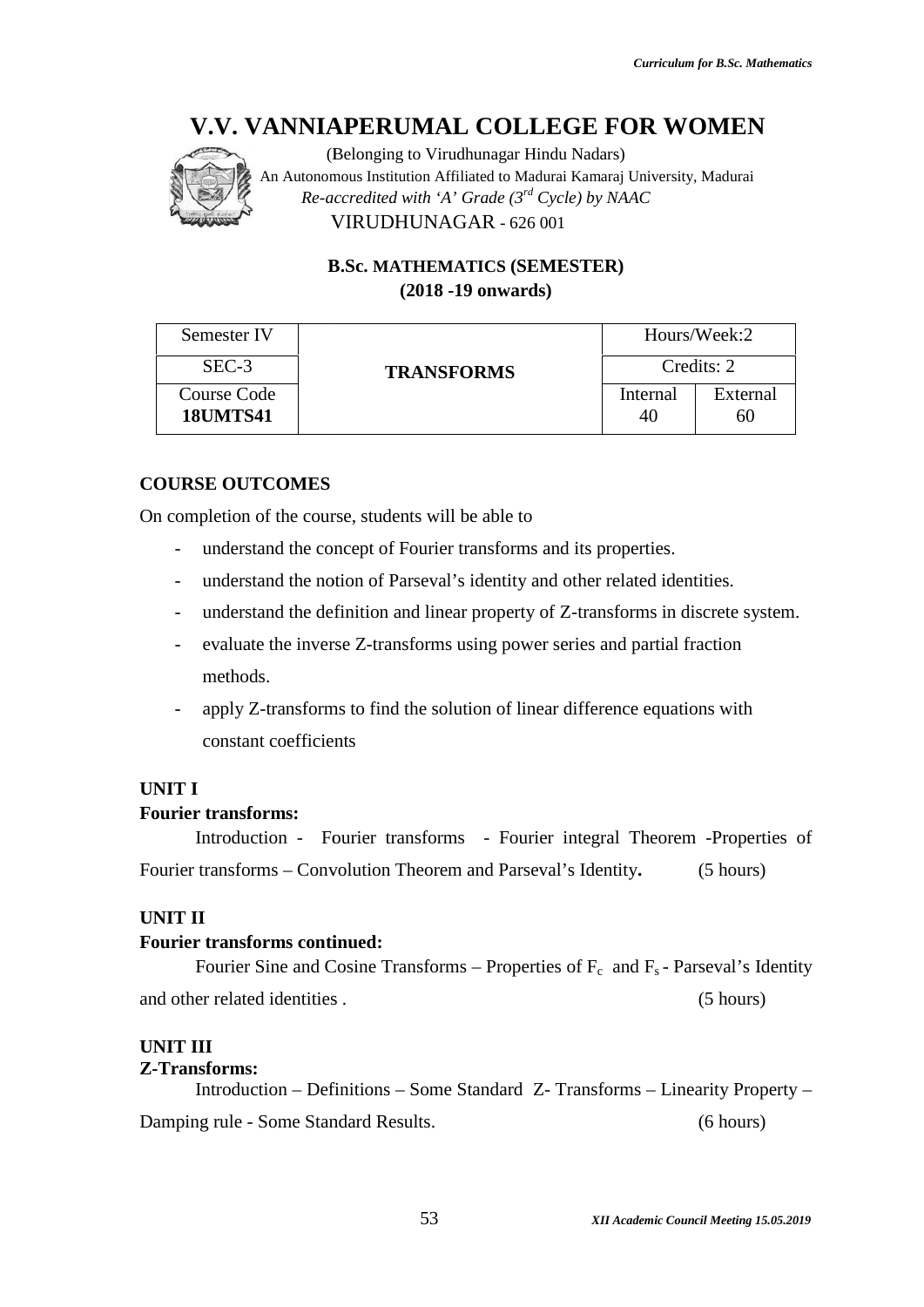(7 hours)

# **UNIT IV**

## **Z-Transforms continued:**

Shifting  $U_N$  to the Right – Multiplication by n - Two Basic Theorems – Some Useful Z- Tranforms - Some Useful inverse Z- Tranforms - Convolution Theorem.

### **UNIT V**

#### **Z-Transforms continued:**

Evaluation of inverse Z-Transform – Power Series method – Partial Fraction Method (Inversion Integeral Method is omitted) – Applications to Difference Equations (Problems involving Residue Method is omitted). (7 hours)

### **TEXT BOOKS**

- 1. Narayan, Manicavachagom Pillay, T.K. (2002). *Advanced Methods For Engineering Students - Vol-III,* S.Viswanathan Printers and Publishers Pvt. Ltd.
- 2. Grewal B.S, *Higher Engineering Mathematics* (43rd Edition), Khanna Publications.

| <b>TEXT BOOK 1</b> |                    |                  |  |
|--------------------|--------------------|------------------|--|
| Unit               | <b>Chapter</b>     | <b>Section</b>   |  |
| I                  | 1                  | $8.1 - 8.4.$     |  |
| $_{\rm II}$        | 1                  | $8.6 - 8.8.$     |  |
|                    | <b>TEXT BOOK 2</b> |                  |  |
| Ш                  | 23                 | $23.1 - 23.6$ .  |  |
| IV                 | 23                 | $23.7 - 23.12$ . |  |
|                    | 23                 | 23.15, 23.16     |  |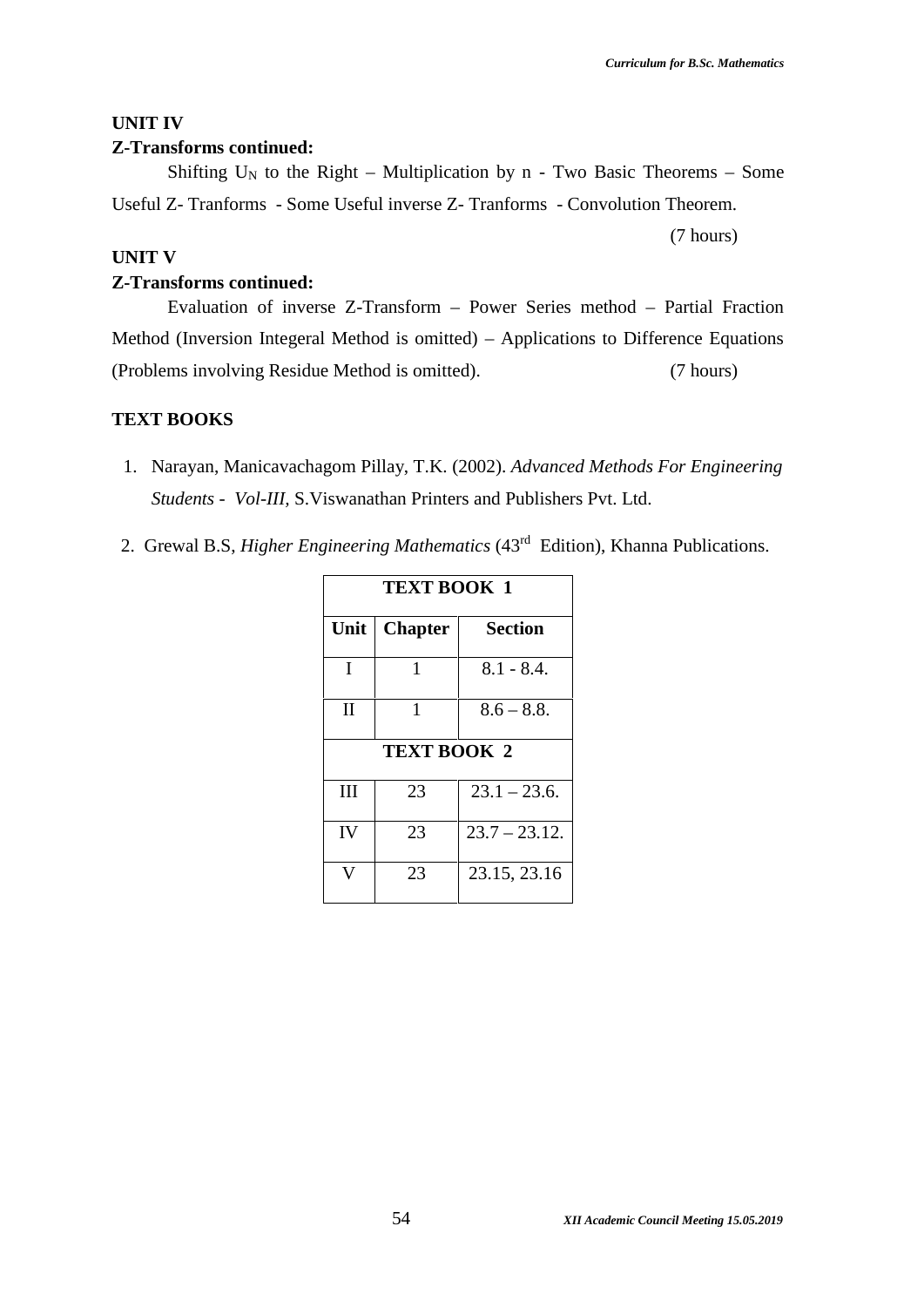

|                                       | (Belonging to Virudhunagar Hindu Nadars)<br>An Autonomous Institution Affiliated to Madurai Kamaraj University, Madurai<br>Re-accredited with 'A' Grade $(3^{rd}$ Cycle) by NAAC<br>VIRUDHUNAGAR - 626 001                                                                                                                                                        |                |                |
|---------------------------------------|-------------------------------------------------------------------------------------------------------------------------------------------------------------------------------------------------------------------------------------------------------------------------------------------------------------------------------------------------------------------|----------------|----------------|
|                                       | <b>B.Sc. MATHEMATICS (SEMESTER)</b><br>$(2018 - 19)$ onwards)                                                                                                                                                                                                                                                                                                     |                |                |
| Semester IV                           |                                                                                                                                                                                                                                                                                                                                                                   |                | Hours/Week:2   |
| NMEC-2                                | <b>STATISTICS AND OPERATIONS</b><br><b>RESEARCH</b>                                                                                                                                                                                                                                                                                                               |                | Credits: 2     |
| <b>Course Code</b><br><b>18UMTN41</b> |                                                                                                                                                                                                                                                                                                                                                                   | Internal<br>40 | External<br>60 |
| <b>COURSE OUTCOMES</b><br>constants.  | On completion of the course, students will be able to<br>understand in a single effort the significance of the whole using the statistical<br>estimate the value of the dependent variable for a given value of the independent<br>variable using the fitted straight line.<br>compare the price of a commodity at a particular period with the price of the same |                |                |
|                                       | commodity at a previous period of time                                                                                                                                                                                                                                                                                                                            |                |                |
| machines.                             | make decision in a competitive situation using game theory.<br>give an appropriate order for a series of jobs to be done on a finite number of                                                                                                                                                                                                                    |                |                |
| UNIT I                                |                                                                                                                                                                                                                                                                                                                                                                   |                |                |
|                                       | Statistics – Mean, Median, Mode – Standard Deviation.                                                                                                                                                                                                                                                                                                             |                | (6 hours)      |
| UNIT II                               |                                                                                                                                                                                                                                                                                                                                                                   |                |                |
|                                       | Curve Fitting: Straight line only.                                                                                                                                                                                                                                                                                                                                |                | (4 hours)      |
| UNIT III                              |                                                                                                                                                                                                                                                                                                                                                                   |                |                |
|                                       | Index numbers - calculation of indices using simple aggregate method and                                                                                                                                                                                                                                                                                          |                |                |
|                                       | average of price relative methods-weighted index numbers- Laspeyre's and Paasche'                                                                                                                                                                                                                                                                                 |                |                |
|                                       | index numbers - Fisher's index number.                                                                                                                                                                                                                                                                                                                            |                | (6 hours)      |

# **COURSE OUTCOMES**

- understand in a single effort the significance of the whole using the statistical constants.
- estimate the value of the dependent variable for a given value of the independent variable using the fitted straight line. variable using the fitted straight line.
- compare the price of a commodity at a particular period with the price of the same commodity at a previous period of time - compare the price of a commodity at a particular period with the price of the same<br>
commodity at a previous period of time<br>
- make decision in a competitive situation using game theory.<br>
- give an appropriate order for a
- make decision in a competitive situation using game theory.
- machines.

# **UNIT I**

```
Statistics – Mean, Median, Mode – Standard Deviation. (6 hours)
```
# **UNIT II**

# **UNIT III**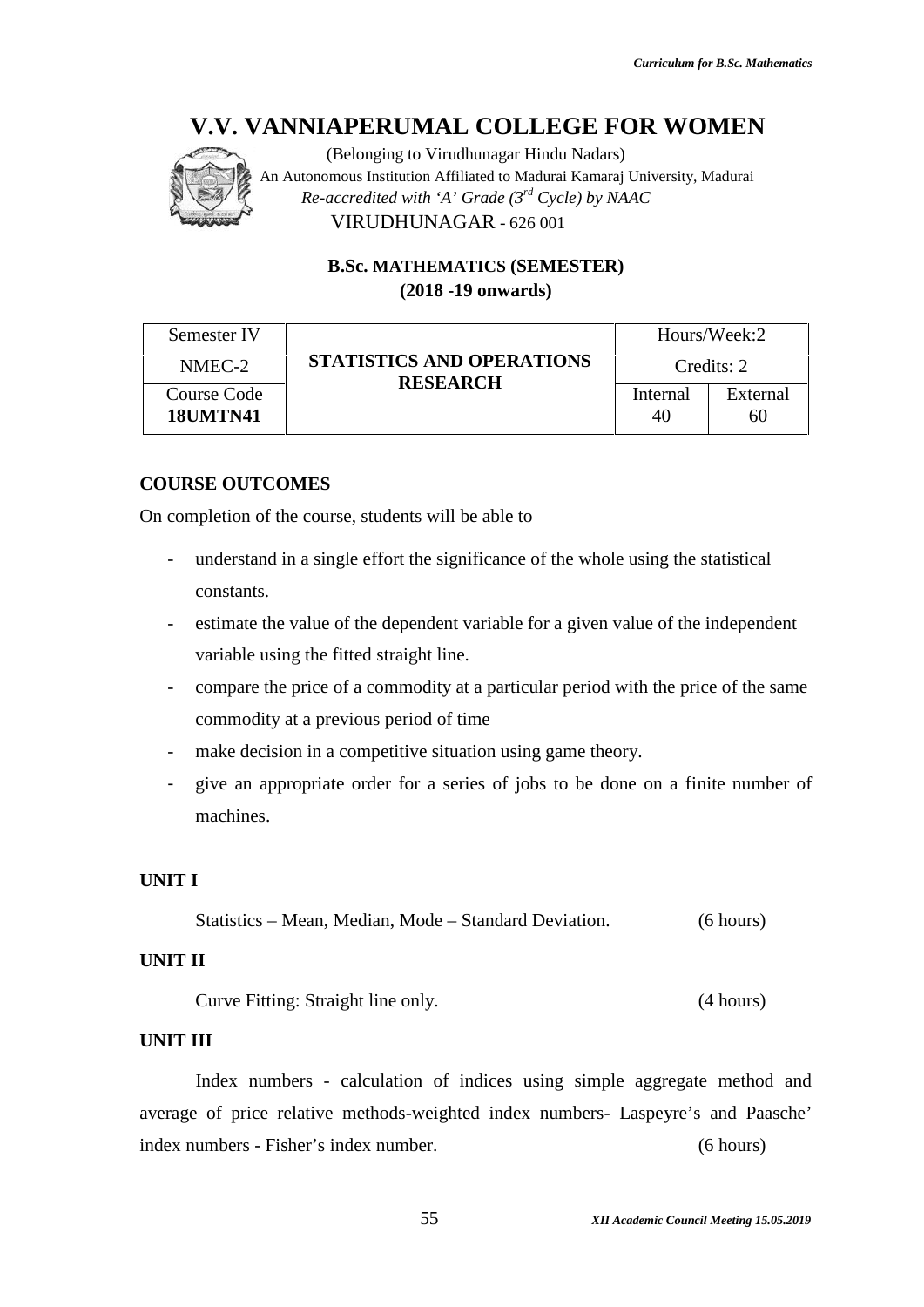#### **UNIT IV**

Games and strategies – Two person zero sum games - Basic terms - Maximin - Minmax principle - solution of  $2 \times 2$  game without saddle point (Theorems without proof). (7 hours)

#### **UNIT V**

Sequencing-Problem of Sequencing-Basic terms used in sequencing-Processing of n jobs through 2 machines (7 hours)

## **TEXT BOOKS**

- 1. Arumugam.S (July 2009). *Statistics,* New Gamma Publishing House.
- 2. Kanti Swarup, Gupta P.K and Man Mohan(2006). *Operations Research*, Sultan Chand & Sons, Educational Publications.

|              |                | <b>TEXT BOOK 1</b>                                                     |
|--------------|----------------|------------------------------------------------------------------------|
| Unit         | <b>Chapter</b> | <b>Sections</b>                                                        |
| I            | $\rm II$       | 2.1 (Theorems without proof)                                           |
|              |                | 2.2 (Omiting theorems, Quartiles, Deciles $\&$<br>Percentiles) and 2.3 |
|              | III            | 3.1 (Theorems without proof)                                           |
| $\mathbf{I}$ | V              | Full                                                                   |
| Ш            | IX             | 9.1                                                                    |
|              |                | <b>TEXT BOOK 2</b>                                                     |
| IV           | XVII           | 17.2, 17.3, 17.4, 17.5 (Problems only)                                 |
| V            | XII            | 12.2, 12.3, 12.4 (Problems only)                                       |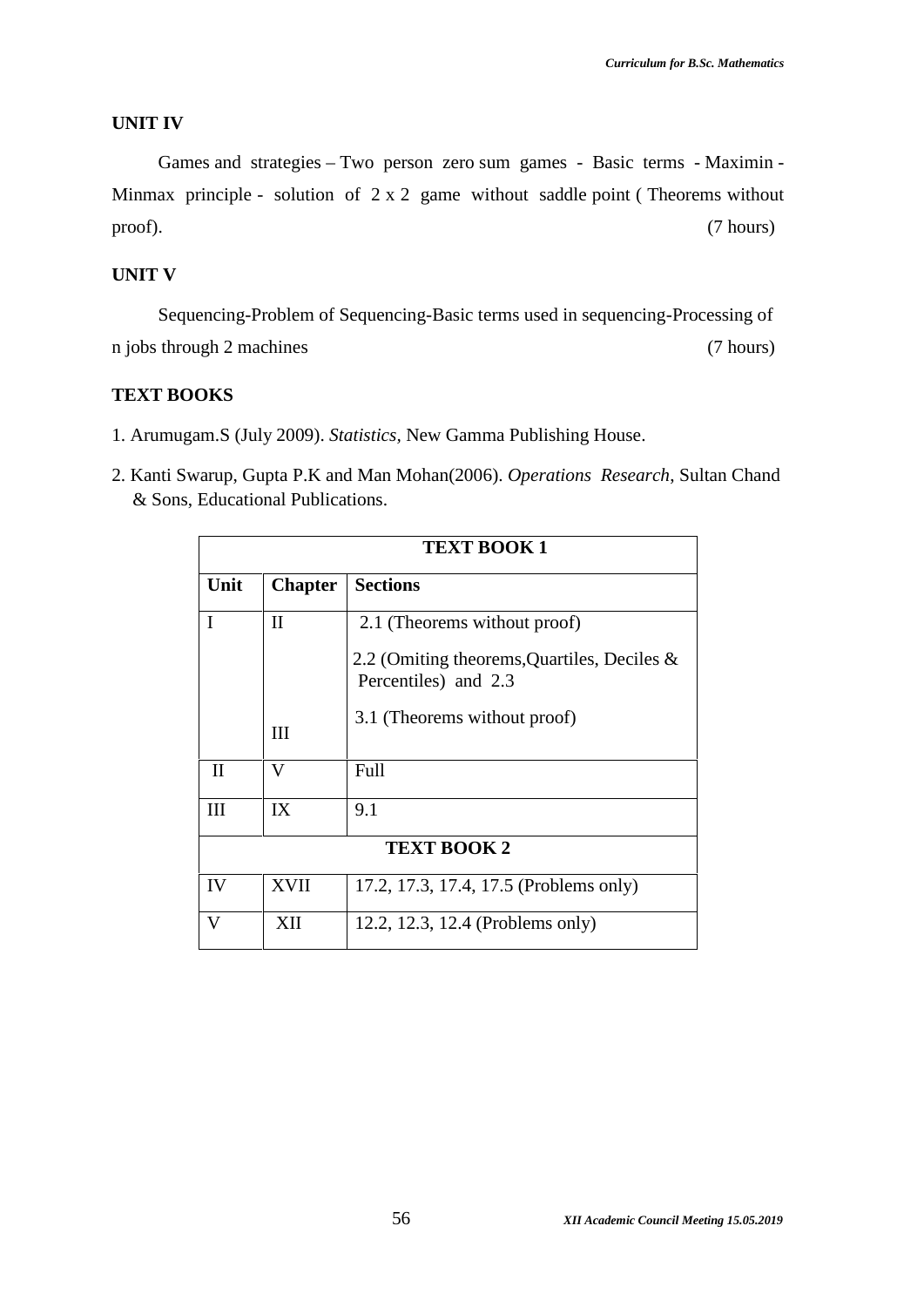

# **B.Com. (SEMESTER) (2018 -19 onwards)**

|                                       | V.V. VANNIAPERUMAL COLLEGE FOR WOMEN<br>(Belonging to Virudhunagar Hindu Nadars)<br>An Autonomous Institution Affiliated to Madurai Kamaraj University, Madurai<br>Re-accredited with 'A' Grade $(3^{rd}$ Cycle) by NAAC<br>VIRUDHUNAGAR - 626 001 |                     |                |
|---------------------------------------|----------------------------------------------------------------------------------------------------------------------------------------------------------------------------------------------------------------------------------------------------|---------------------|----------------|
|                                       | <b>B.Com. (SEMESTER)</b><br>$(2018 - 19)$ onwards)                                                                                                                                                                                                 |                     |                |
| Semester IV                           |                                                                                                                                                                                                                                                    |                     | Hours/Week:2   |
| $SEC-1$                               | <b>MATHEMATICS FOR COMPETITIVE</b><br><b>EXAMINATIONS</b>                                                                                                                                                                                          | Credits: 2          |                |
| <b>Course Code</b><br><b>18UCOS41</b> |                                                                                                                                                                                                                                                    | Internal<br>40      | External<br>60 |
| <b>COURSE OUTCOMES</b>                | On completion of the course, students will be able to                                                                                                                                                                                              |                     |                |
| $\overline{\phantom{0}}$              | appear for various competitive examinations.                                                                                                                                                                                                       |                     |                |
|                                       | acquire right skills to tackle aptitude problems.                                                                                                                                                                                                  |                     |                |
|                                       | improve mental calculations.                                                                                                                                                                                                                       |                     |                |
|                                       | improve the speed of solving problems                                                                                                                                                                                                              |                     |                |
|                                       | solve problems with ease and confidence.                                                                                                                                                                                                           |                     |                |
| <b>UNIT I</b>                         |                                                                                                                                                                                                                                                    |                     |                |
| Problems on Numbers                   |                                                                                                                                                                                                                                                    | $(5 \text{ hours})$ |                |

# **COURSE OUTCOMES**

- appear for various competitive examinations.
- acquire right skills to tackle aptitude problems.
- improve mental calculations.
- improve the speed of solving problems
- solve problems with ease and confidence.

# **UNIT I**

|                 | <b>Problems on Numbers</b> | (5 hours) |
|-----------------|----------------------------|-----------|
| <b>UNIT II</b>  |                            |           |
|                 | Percentage                 | (7 hours) |
| <b>UNIT III</b> |                            |           |
|                 | Profit and Loss            | (7 hours) |
| <b>UNIT IV</b>  |                            |           |
|                 | Time and Work              | (6 hours) |
| <b>UNIT V</b>   |                            |           |
|                 | Odd Man Out & Series       | (5 hours) |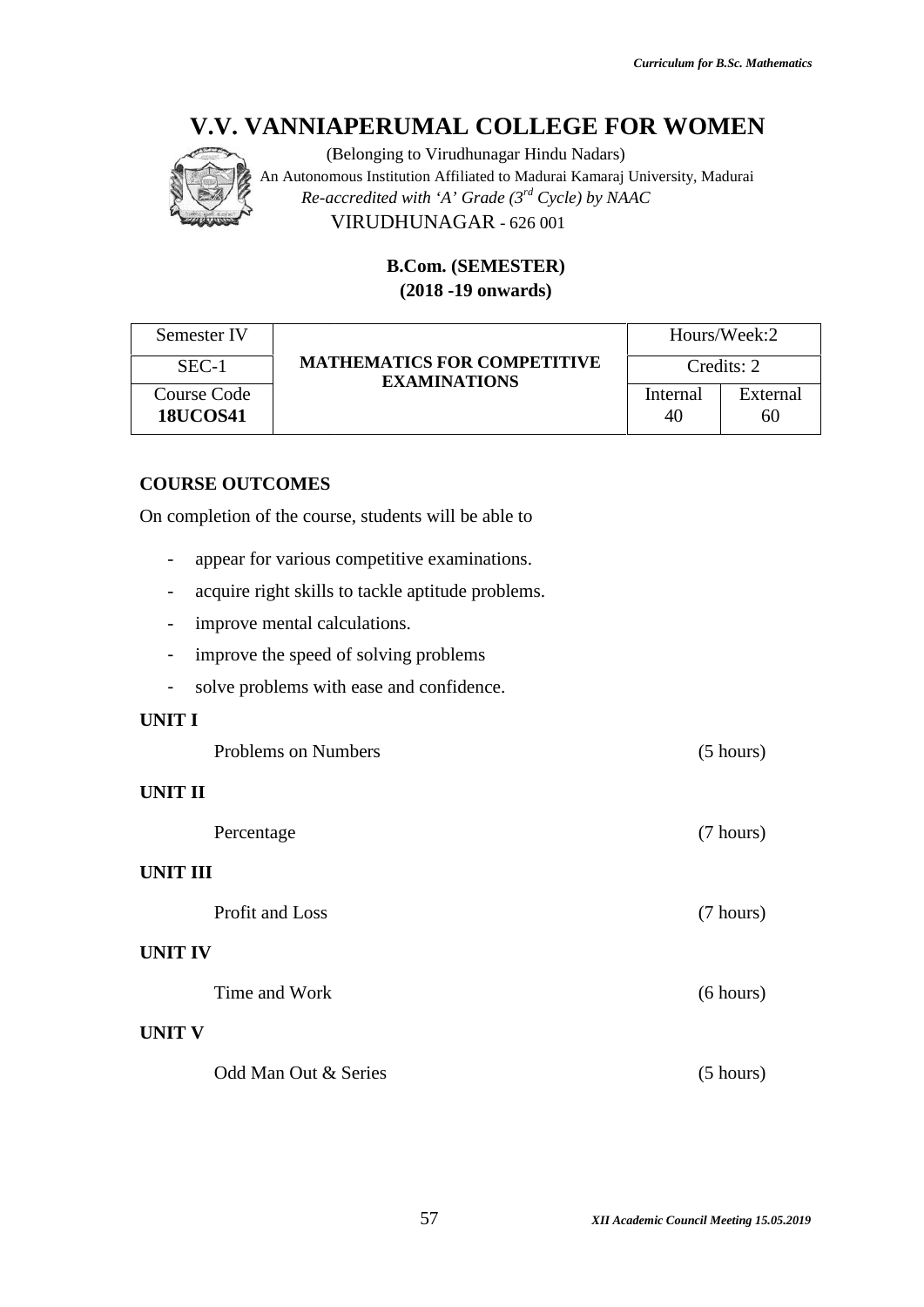# **TEXT BOOK**

Aggarwal. R.S (Reprint 2013). *Quantitative Aptitude for Competitive Examinations,*(Seventh Revised Edition), New Delhi: S.Chand Publications.

| Unit         | <b>Chapter</b><br><b>Section-I</b><br><b>Arithmetical ability</b> | <b>Section</b>                                                          |
|--------------|-------------------------------------------------------------------|-------------------------------------------------------------------------|
| I            | 7                                                                 | Solved Examples: 1 - 15 Problems<br>and Exercise 7A: $1 - 20$ Problems  |
| $\mathbf{I}$ | 10                                                                | Solved Examples: 1 - 15 Problems<br>and Exercise 10: $1 - 20$ Problems  |
| Ш            | 11                                                                | Solved Examples: 1 - 20 Problems<br>and Exercise $11A: 1 - 15$ Problems |
| IV           | 15                                                                | Solved Examples: 1 - 11 Problems<br>and Exercise $15A: 1 - 10$ Problems |
| V            | 35                                                                | Exercise $35:1 - 50$ Problems                                           |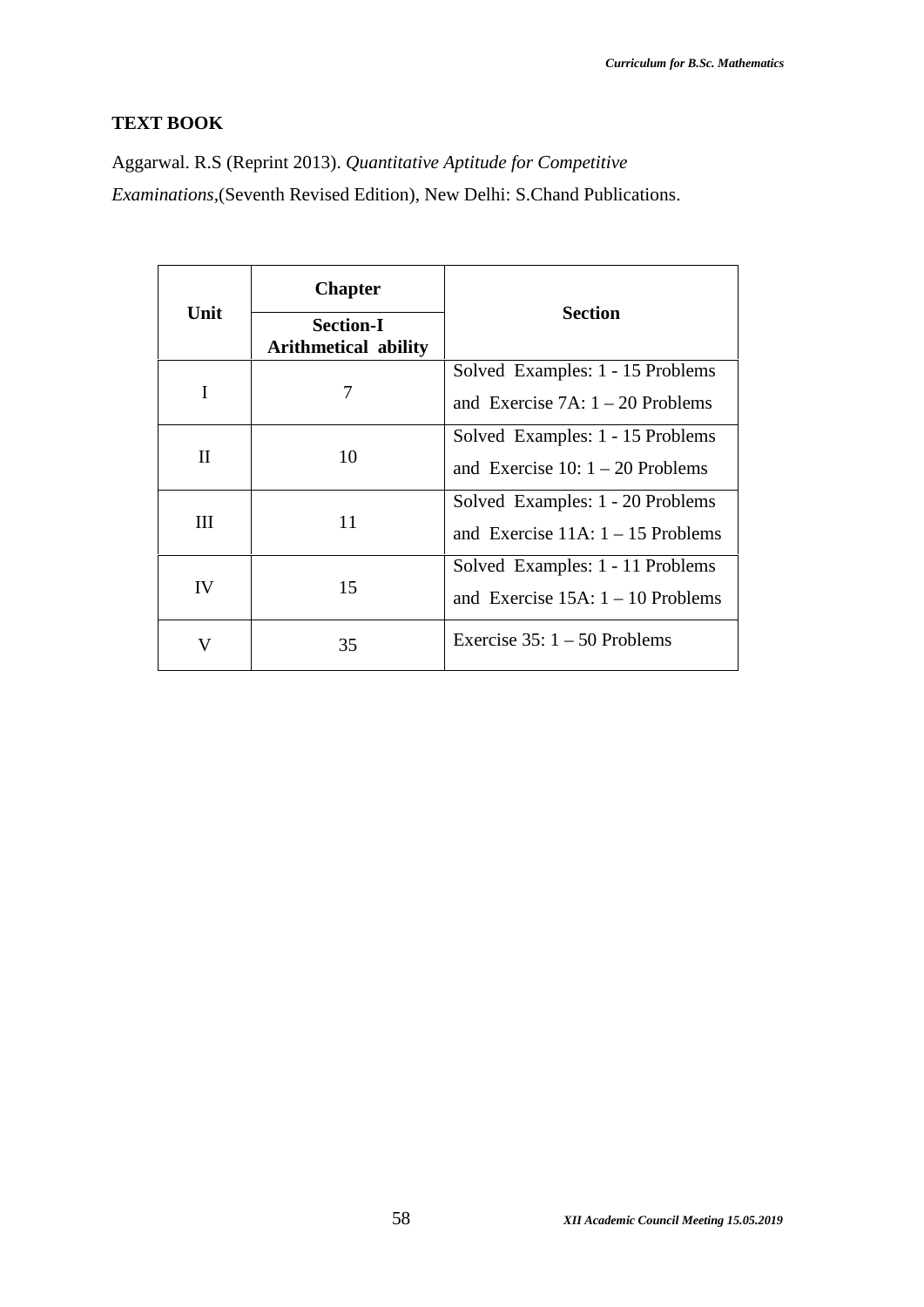

(Belonging to Virudhunagar Hindu Nadars) An Autonomous Institution Affiliated to Madurai Kamaraj University, Madurai An to *Re-accredited with 'A' Grade (3rd Cycle) by NAAC with* VIRUDHUNAGAR - 626 001

#### **B.Sc. COMPUTER SCIENCE (SEMESTER)**

#### **(2018 -19 onwards)** Semester III Allied Course - I **RESOURCE MANAGEMENT** Credits: 4 **TECHNIQUES** Hours/Week: 4 Course Code **18UCSA31 18UCSA31** Internal 25 External 75

### **COURSE OUTCOMES**

On completion of the course, students will be able to

- plan an optimal transportation schedule
- have a conceptual understanding of the role that management science plays in the decision making process
- reduce customers' /clients' waiting period for service delivery
- identify the fastest or the cheapest or the most scenic route, using shortest route problem
- utilize planning and controlling techniques for real life projects

### **UNIT I**

#### **Transportation Problem**

Introduction – LP Formulation of the Transportation Problem - Existence of Solution in T. P – The Transportation Table – Loops in Transportation Table – Solution of a Transportation Problem – Finding an Initial Basic Feasible Solution – Test for Optimality – Degeneracy in Transportation Problem – Transportation Algorithm (MODI Method ) – Some Exceptional Cases.<br>(12 hours) identify the fastest or the cheapest or the most scenic route, using shortest<br>route problem<br>utilize planning and controlling techniques for real life projects<br>ion Problem<br> $\frac{1}{\pi}$  Problem<br> $\frac{1}{\pi}P$  The Transportation o MEN<br>
Madurai<br>
S/Week: 4<br>
edits: 4<br>
External<br>
75<br>
15<br>
17<br>
Sing shortest<br>
17<br>
Existence of<br>
2<br>
Existence of<br>
2<br>
2<br>
Table –<br>
asic Feasible<br>
n Problem –<br>
ses.<br>
(12 hours)<br>
Inventories –<br>
Inventories –<br>
Inventories –<br>
Inventori

(12 hours)

#### **UNIT II**

# **Inventory Control – I**

Introduction – Types of Inventories – Reasons for Carrying Inventories – The Inventory Decisions – Objectives of Scientific Inventory Control - Costs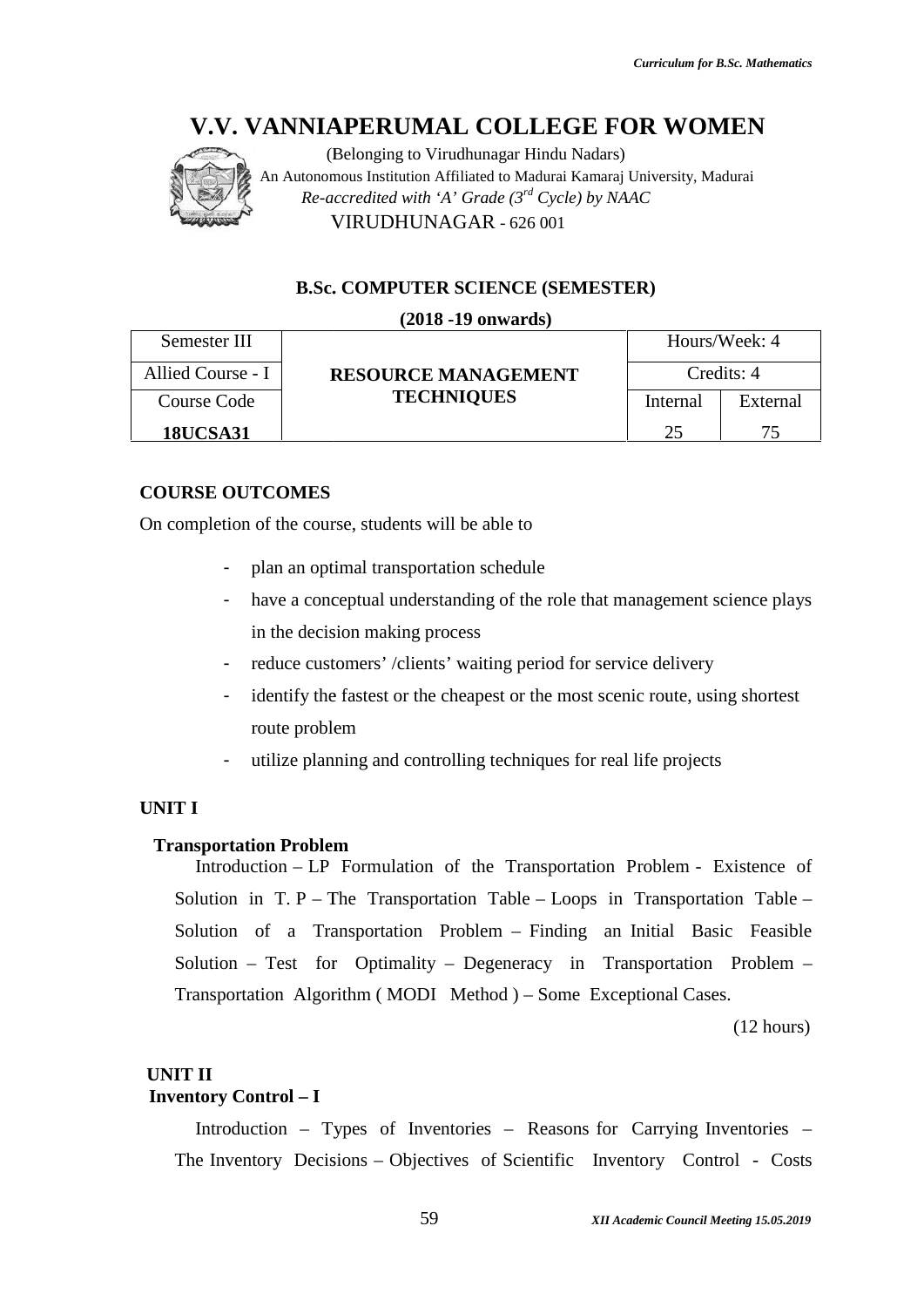Associated with Inventories – Factors Affecting Inventory Control – An Inventory Control Problem – The Concept of EOQ – Deterministic Inventory Problems with No Shortages. (12 hours)

# **UNIT III Queueing Theory**

Introduction – Queueing System – Elements of a Queueing System – Operating Characteristics of a Queueing System – Deterministic Queueing System – Probability Distributions in Queueing Systems – Classification of Queueing Models – Definition of Transient and Steady States – Poisson Queueing System (Model I and Model III). (12 hours)

#### **UNIT IV**

### **Network Routing Problems**

Minimal Spanning Tree Problem – Some Applications of the Minimal Spanning Tree Problem – Minimal Spanning Tree Algorithm – Shortest Route Problem – The Dijkstra's Shortest Path Algorithm. (12 hours)

#### **UNIT V**

#### **Network Scheduling by PERT / CPM**

Introduction – Network: Basic Components – Logical Sequencing – Rules of Network Construction – Critical Path Analysis. (12 hours)

#### **TEXT BOOK**

Kanti Swarup, Gupta. P. K, ManMohan (Reprint 2011)*. Operations Research*, Sultan Chand & Sons.

| Unit | <b>Chapter</b> | <b>Section</b>                                                      |
|------|----------------|---------------------------------------------------------------------|
|      | 10             | $10.1 - 10.3$ , 10.5, 10.6, 10.8 - 10.10,<br>10. 12, 10. 13, 10. 15 |
| Н    | 19             | $19.1 - 19.10$                                                      |
| Ш    | 21             | $21.1 - 21.9$ (Models I and III only)                               |
| IV   | 24             | 24. 3, 24. 3. 1, 24. 3. 2, 24. 4, 24. 4. 1                          |
|      | 25             | $25.1 - 25.4$ , 25.6                                                |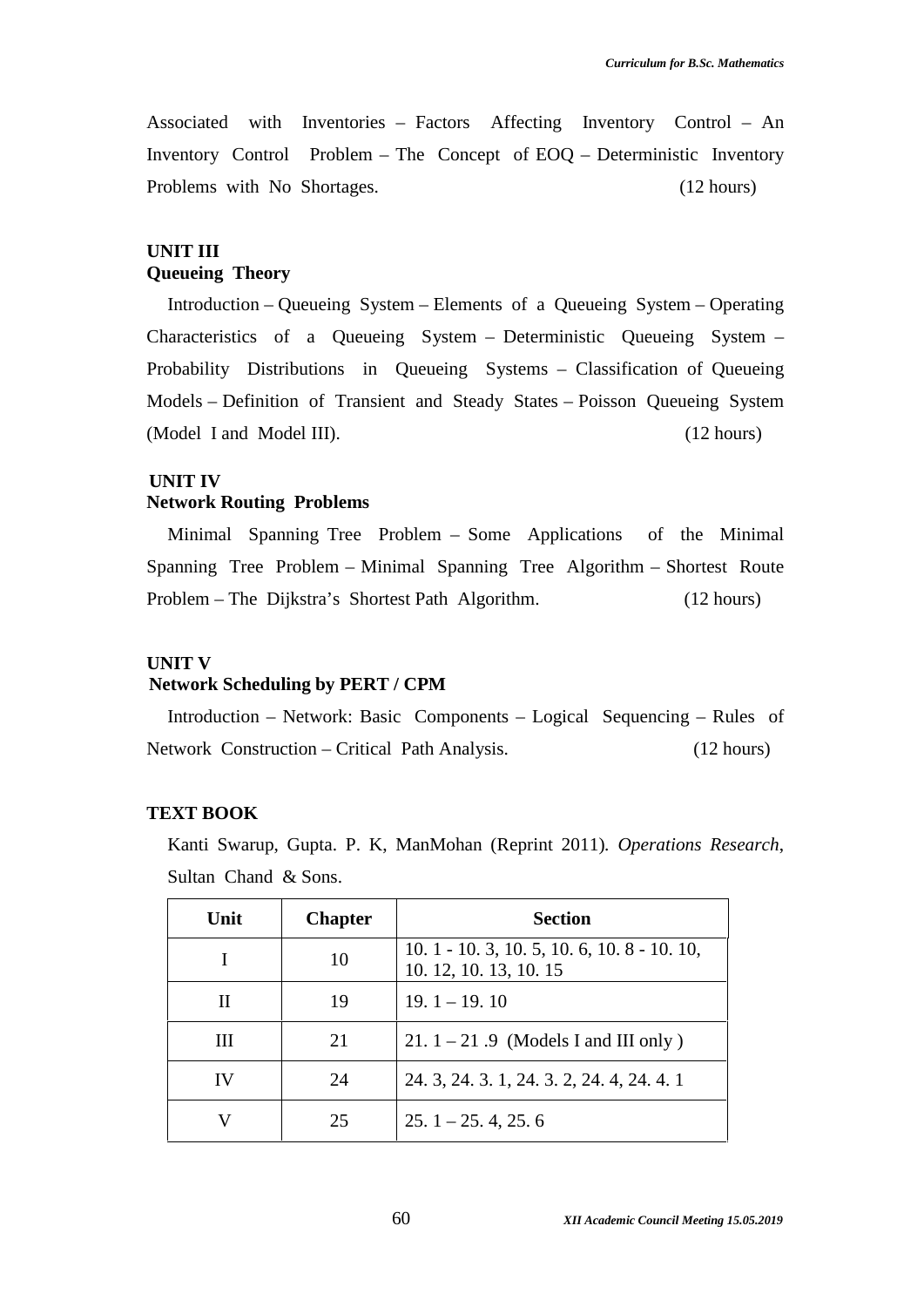

# **B.Sc. COMPUTER SCIENCE (SEMESTER)**

#### **(2018 -19 onwards)**

| Semester IV          | <b>OUANTITATIVE APTITUDE</b> | Hours/Week: 4 |          |
|----------------------|------------------------------|---------------|----------|
| <b>Allied Course</b> |                              | Credits: 4    |          |
| Course Code          |                              | Internal      | External |
| <b>18UCSA41</b>      |                              | 25            |          |

# **COURSE OUTCOMES**

- appear for various competitive examinations.
- acquire right skills to tackle aptitude problems.
- improve mental calculations.
- improve the speed of solving problems
- solve problems with ease and confidence.

# **UNIT I**

|                                            | V.V. VANNIAPERUMAL COLLEGE FOR WOMEN<br>(Belonging to Virudhunagar Hindu Nadars)<br>An Autonomous Institution Affiliated to Madurai Kamaraj University, Madurai<br>Re-accredited with 'A' Grade $(3^{rd}$ Cycle) by NAAC<br>VIRUDHUNAGAR - 626 001 |                                    |            |
|--------------------------------------------|----------------------------------------------------------------------------------------------------------------------------------------------------------------------------------------------------------------------------------------------------|------------------------------------|------------|
|                                            | <b>B.Sc. COMPUTER SCIENCE (SEMESTER)</b>                                                                                                                                                                                                           |                                    |            |
|                                            | $(2018 - 19)$ onwards)                                                                                                                                                                                                                             |                                    |            |
| Semester IV                                |                                                                                                                                                                                                                                                    | Hours/Week: 4                      |            |
| <b>Allied Course</b><br><b>Course Code</b> | <b>QUANTITATIVE APTITUDE</b>                                                                                                                                                                                                                       | Credits: 4<br>Internal<br>External |            |
| <b>18UCSA41</b>                            |                                                                                                                                                                                                                                                    | 25                                 | 75         |
|                                            |                                                                                                                                                                                                                                                    |                                    |            |
| <b>COURSE OUTCOMES</b>                     | On completion of the course, students will be able to<br>appear for various competitive examinations.                                                                                                                                              |                                    |            |
|                                            | acquire right skills to tackle aptitude problems.                                                                                                                                                                                                  |                                    |            |
|                                            | improve mental calculations.                                                                                                                                                                                                                       |                                    |            |
|                                            | improve the speed of solving problems                                                                                                                                                                                                              |                                    |            |
|                                            | solve problems with ease and confidence.                                                                                                                                                                                                           |                                    |            |
| <b>UNIT I</b>                              |                                                                                                                                                                                                                                                    |                                    |            |
|                                            | Numbers-HCF & LCM of numbers -Decimal fraction                                                                                                                                                                                                     |                                    | (11 hours) |
| <b>UNIT II</b>                             |                                                                                                                                                                                                                                                    |                                    |            |
|                                            | Average - Problems on numbers - Problems on Ages                                                                                                                                                                                                   |                                    | (11 hours) |
| <b>UNIT III</b>                            |                                                                                                                                                                                                                                                    |                                    |            |
|                                            | Percentage – Profit & loss-Ratio & Proportion                                                                                                                                                                                                      |                                    | (12 hours) |
| <b>UNIT IV</b>                             |                                                                                                                                                                                                                                                    |                                    |            |
|                                            | Time $&work - Time \& Distance - Problems on Trans$                                                                                                                                                                                                |                                    | (13 hours) |
| <b>UNIT V</b>                              |                                                                                                                                                                                                                                                    |                                    |            |
|                                            | Simple Interest – Compound Interest Permutation & Combination.                                                                                                                                                                                     |                                    |            |

(13 hours)